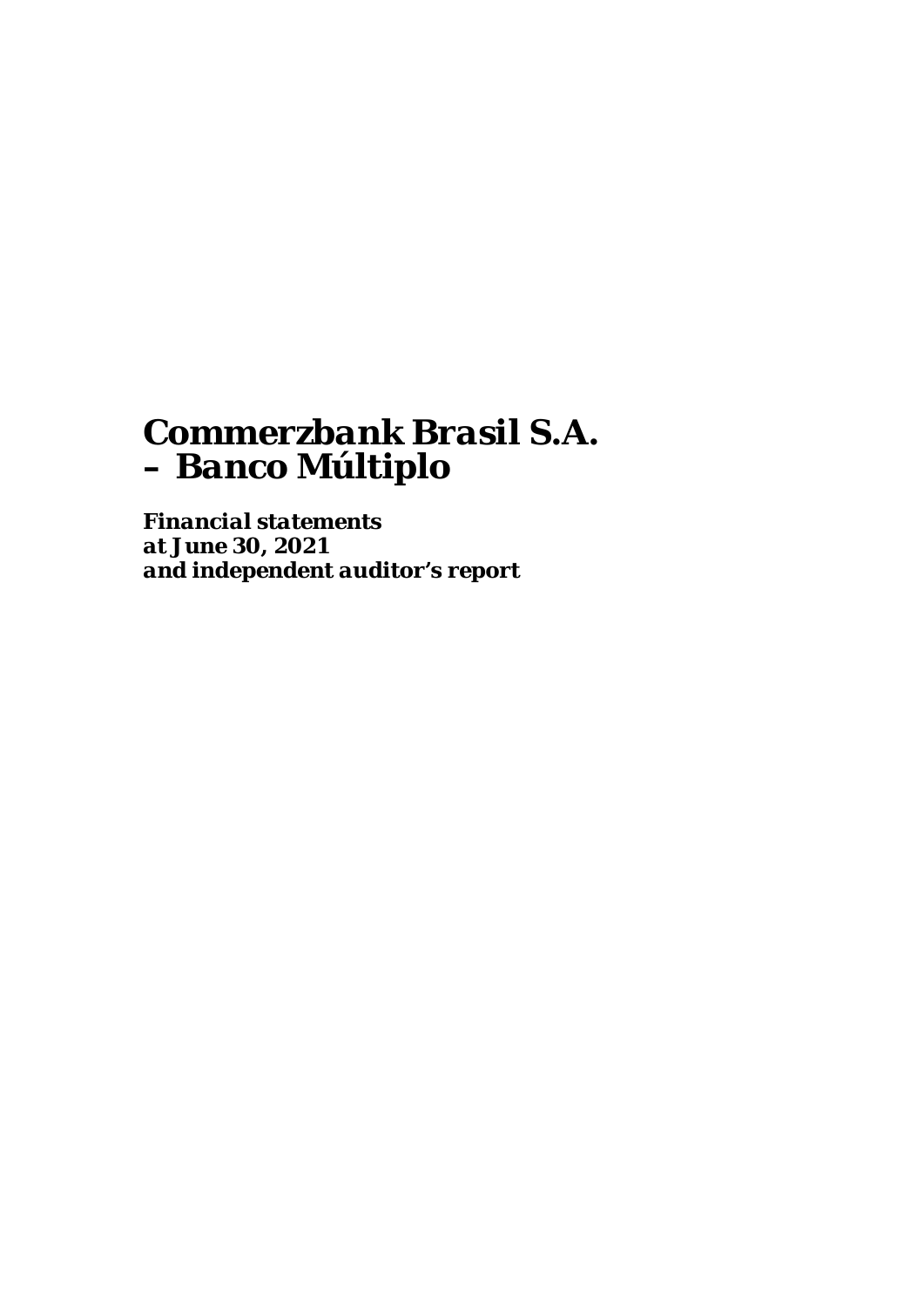## **Financial Statements**

At June 30, 2021

## **Contents**

| <b>Audited Financial Statements</b> |  |
|-------------------------------------|--|
|                                     |  |
|                                     |  |
|                                     |  |
|                                     |  |
|                                     |  |
|                                     |  |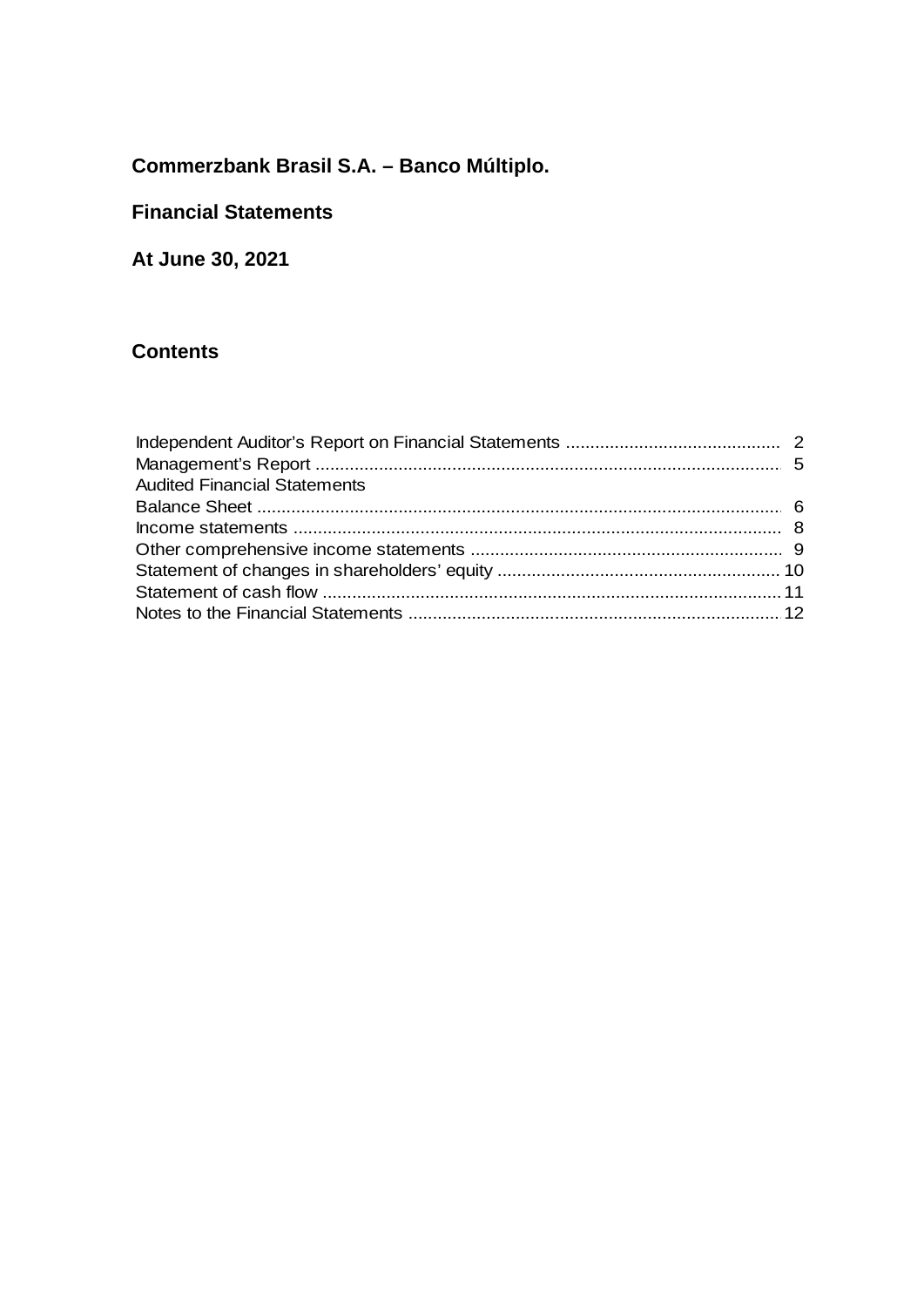

**São Paulo Corporate Towers Avenida Presidente Juscelino Kubitschek, 1909 – Torre Norte São Paulo – SP - Brasil CEP 04543-011** Phone: (5511) 2573-3000 ey.com.br

**A free translation from Portuguese into English of Independent Auditor's Report on financial statements prepared in Brazilian currency in accordance with accounting practices adopted in Brazil applicable to institutions authorized to operate by the Central Bank of Brazil (BACEN)**

## **Independent Auditor's Report on Financial Statements**

To the Board of Directors and Stockholders **Commerzbank Brasil S.A. - Banco Múltiplo** São Paulo - SP

## **Opinion**

We have audited the financial statements of Commerzbank Brasil S.A. – Banco Múltiplo ("Bank"), which comprise the statement of financial position as at June 30, 2021, and the statements of profit or loss, of comprehensive income, of changes in equity, and of cash flows for the six-month period then ended, and notes to the financial statements, including a summary of significant accounting policies.

In our opinion, the financial statements referred to above present fairly, in all material respects, the financial position of Commerzbank Brasil S.A. – Banco Múltiplo as at June 30, 2021, and its financial performance and cash flows for the six-month period then ended in accordance with accounting practices adopted in Brazil applicable to institutions authorized to operate by the Central Bank of Brazil (BACEN).

## **Basis for opinion**

We conducted our audit in accordance with Brazilian and International Standards on Auditing. Our responsibilities under those standards are further described in the Auditor's responsibilities for the audit of the financial statements section of our report. We are independent of the Bank in accordance with the relevant ethical principles set forth in the Code of Professional Ethics for Accountants and the professional standards issued by Brazil's National Association of State Boards of Accountancy (CFC), and we have fulfilled our other ethical responsibilities in accordance with these requirements. We believe that the audit evidence we have obtained is sufficient and appropriate to provide a basis for our audit opinion.

## **Emphasis of matter**

As disclosed in Note 1, the controlling shareholder Commerzbank AG decided to discontinue its activities in Brazil. These financial statements were prepared on a liquidation basis, considering the assumption that the Bank will not continue as a going concern, as disclosed in Note 2. Our opinion is not qualified in respect of this matter.

## **Other information accompanying the financial statements and the auditor's report**

Management is responsible for such other information, which comprise the Management Report.

Our opinion on the financial statements does not cover the Management Report and we do not express any form of assurance conclusion thereon.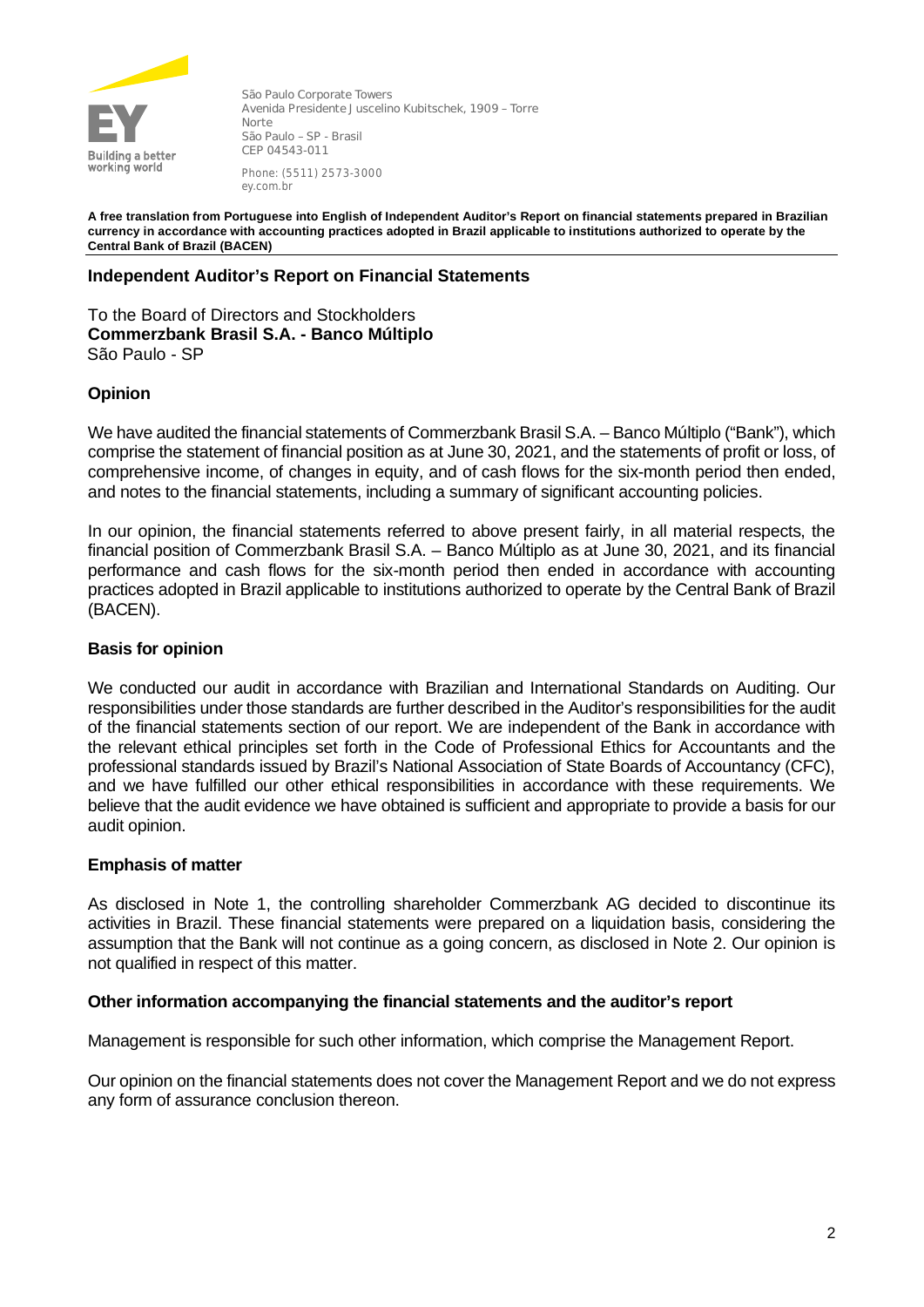

**São Paulo Corporate Towers Avenida Presidente Juscelino Kubitschek, 1909 – Torre Norte São Paulo – SP - Brasil CEP 04543-011** Phone: (5511) 2573-3000 ey.com.br

In connection with our audit of the financial statements, our responsibility is to read the Management Report and, in doing so, consider whether this report is materially inconsistent with the financial statements or our knowledge obtained in the audit or otherwise appears to be materially misstated. If, based on the work we have performed, we conclude that there is a material misstatement of the Management Report, we are required to report that fact. We have nothing to report in this regard.

## **Responsibilities of management and those charged with governance for the financial statements**

Management is responsible for the preparation and fair presentation of the financial statements in accordance with accounting practices adopted in Brazil applicable to institutions authorized to operate by the Central Bank of Brazil, and for such internal control as management determines is necessary to enable the preparation of financial statements that are free from material misstatement, whether due to fraud or error.

In preparing the financial statements, management is responsible for assessing the Bank's ability to continue as a going concern, disclosing, as applicable, matters related to going concern and using the going concern basis of accounting unless management either intends to liquidate the Bank or to cease operations, or has no realistic alternative but to do so.

Those charged with governance are responsible for overseeing the Bank's financial reporting process.

## **Auditor's responsibilities for the audit of the financial statements**

Our objectives are to obtain reasonable assurance about whether the financial statements as a whole are free from material misstatement, whether due to fraud or error, and to issue an auditor's report that includes our opinion. Reasonable assurance is a high level of assurance, but is not a guarantee that an audit conducted in accordance with Brazilian and International Standards on Auditing will always detect a material misstatement when it exists. Misstatements can arise from fraud or error and are considered material if, individually or in the aggregate, they could reasonably be expected to influence the economic decisions of users taken on the basis of these financial statements.

As part of an audit in accordance with Brazilian and International Standards on Auditing, we exercise professional judgment and maintain professional skepticism throughout the audit. We also:

- **IDENTIFIED And assessed the risks of material misstatement of the financial statements,** whether due to fraud or error, designed and performed audit procedures responsive to those risks, and obtained audit evidence that is sufficient and appropriate to provide a basis for our opinion. The risk of not detecting a material misstatement resulting from fraud is higher than for one resulting from error, as fraud may involve collusion, forgery, intentional omissions, misrepresentations, or the override of internal control.
- Obtained an understanding of internal control relevant to the audit in order to design audit procedures that are appropriate in the circumstances, but not for the purpose of expressing an opinion on the effectiveness of the Bank's internal control.
- Evaluated the appropriateness of accounting policies used and the reasonableness of accounting estimates and related disclosures made by management.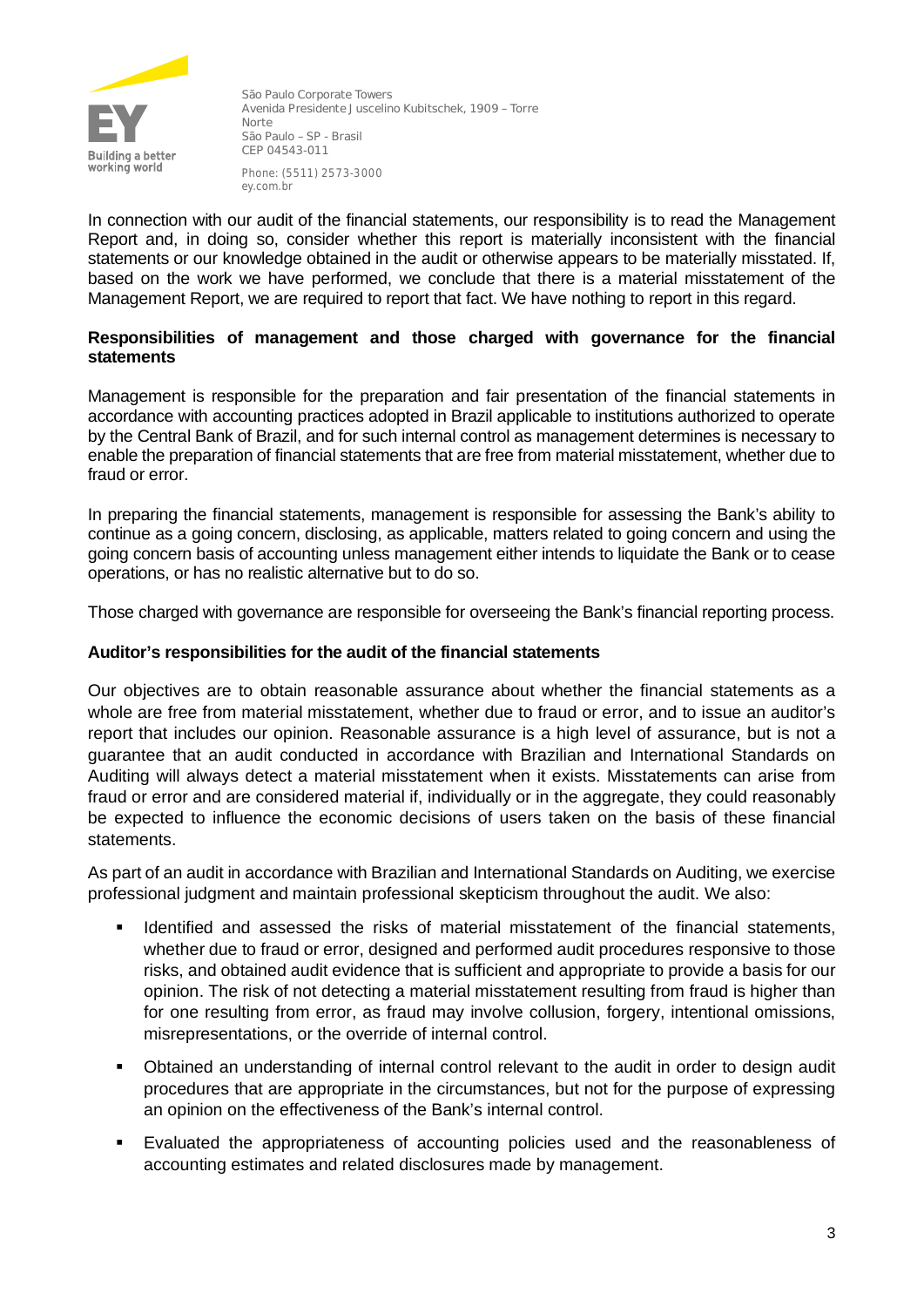

**São Paulo Corporate Towers Avenida Presidente Juscelino Kubitschek, 1909 – Torre Norte São Paulo – SP - Brasil CEP 04543-011** Phone: (5511) 2573-3000 ey.com.br

- Concluded on the appropriateness of management's use of the going concern basis of accounting. When the use of this basis of accounting is inappropriate and management uses an alternative basis of accounting, we conclude on the appropriateness of management's use of the alternative basis of accounting. Additionally, we assessed the adequacy of disclosures related to the alternative basis of accounting and the reasons for its use. Our conclusions are based on the audit evidence obtained up to the date of our report.
- Evaluated the overall presentation, structure and content of the financial statements, including the disclosures, and whether the financial statements represent the underlying transactions and events in a manner that achieves fair presentation.

We communicate with those charged with governance regarding, among other matters, the planned scope and timing of the audit and significant audit findings, including any significant deficiencies in internal control that we identify during our audit.

São Paulo, August 27, 2021.

ERNST & YOUNG Auditores Independentes S.S. CRC-2SP034519/O-6

Kátia Sayuri Teraoka Kam Accountant CRC-1SP272354/O-1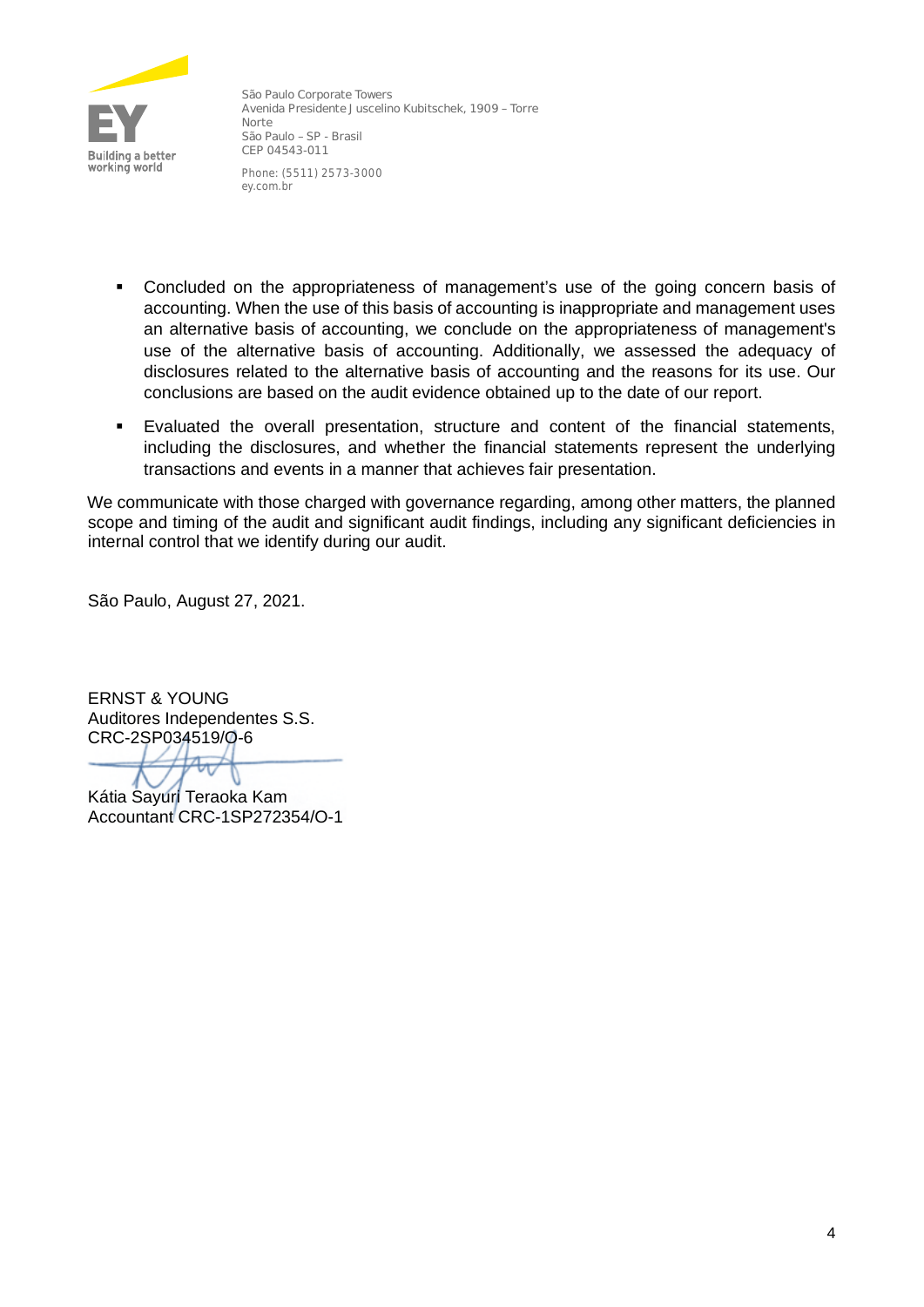**Dear Shareholders**: In accordance with legal and statutory provisions, we hereby submit for your consideration the Balance Sheet, the Income Statement, the Other Comprehensive Income Statement, Changes in Shareholders' Equity and Cash Flows of Commerzbank Brasil S.A. – Banco Múltiplo (the "Bank") for the period ended on June 30, 2021, together with the Accompanying Notes and the Independent Auditor's Report.

On July 28, 2016, the Bank received approval from the Central Bank of Brazil to initiate its operations as a multiple bank, with commercial and investment portfolios.

As at June 30, 2021, total assets totaled R\$ 840.731 (R\$ 1.310.706 on December 31, 2020). The Bank's assets consisted primarily of a foreign exchange portfolio totaling R\$ 302.780 (R\$ 428.018 on December 31, 2020), government bonds classified as "available for sale", amounting to R\$ 134.979 (R\$ 311.084 on December 31, 2020), loans transactions totaling R\$ 318.166 (R\$ 482.381 on December 31, 2020) and advances against foreign exchange contracts ("ACC"), amounting to R\$ 94.733 (R\$ 163.362 on December 31, 2020). The Bank raised funding mainly through credit lines from Commerzbank AG amounting to R\$ 489.694 (R\$ 903.293 on December 31, 2020). Shareholders' equity totaled R\$ 110.966 (R\$ 137.529 on December 31, 2020).

**Conformity of operations to the business plan**: Commerzbank Brazil's operations are in line with the strategic objectives set out in the business plan, in relation to clients, products and services offered by the bank.

Commerzbank AG, controlling shareholder, decided to change its overall strategy (New Strategy 2024), which includes the closure of several international units, including Commerzbank Brasil S.A.

The closure of the activities of Commerzbank Brasil S.A. is being carried out in a gradual manner that foresees the business wind down in September 2022 and the operational wind down in September 2023.

**Basel Ratio**: The Bank adopts the calculation of operating limits based on the financial data in accordance with BACEN guidelines. The ratio calculated according to the rules prevailing at June 30, 2021 was 16,07% (15,64% on December 31, 2020).

**Risk Management**: the Bank is equipped with structures designed to control and monitor the risks inherent to its activities, and it discloses its credit risk, market risk, operating risk, capital management structures, and information pursuant to Central Bank Circular n.º 3.930/19 available for public access at [https://www.commerzbank.com.br](https://www.commerzbank.com.br/) in the item Financial and Regulatory Information.

São Paulo, August 27, 2021

**The Management**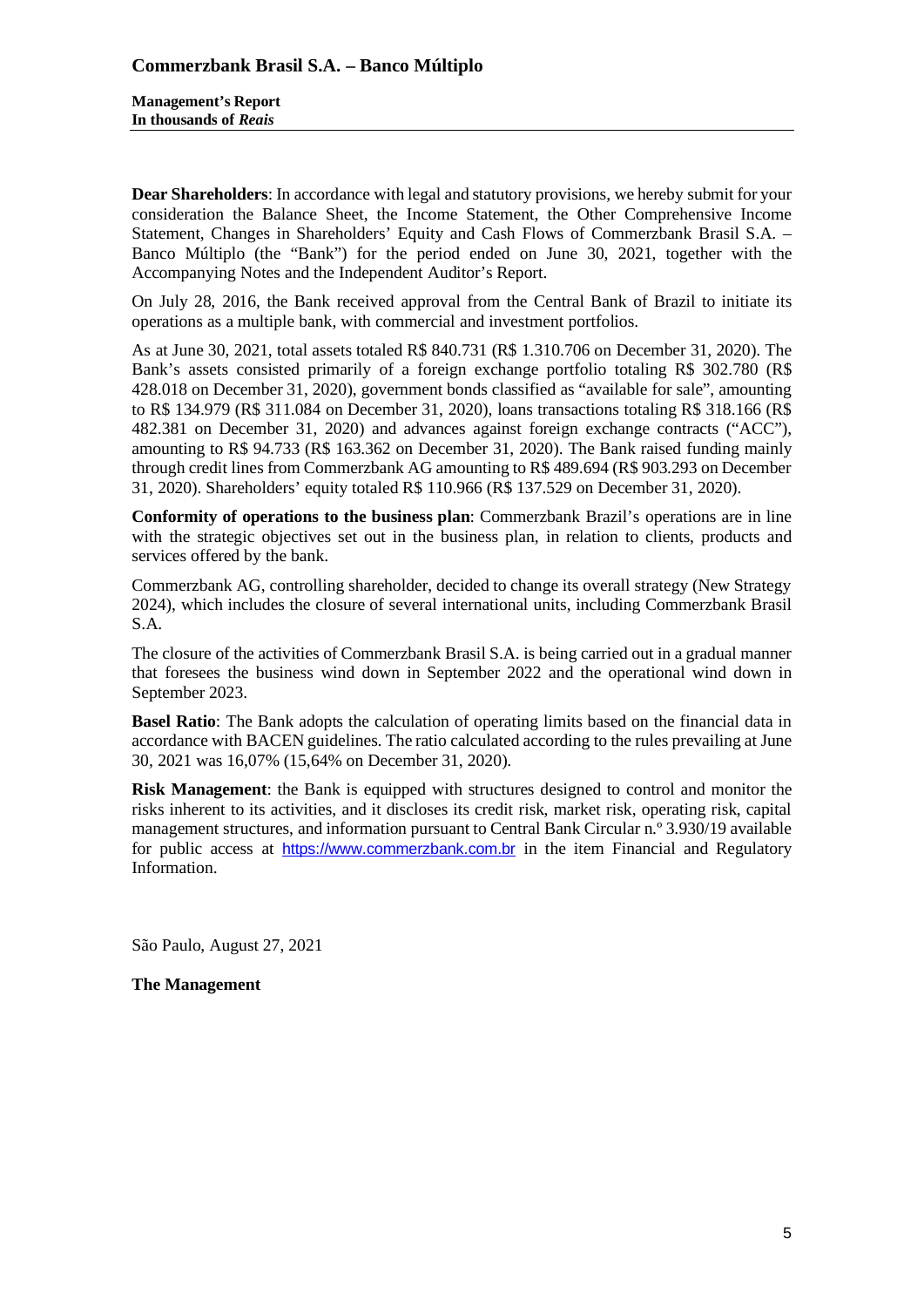**Balance Sheet In thousands of** *Reais*

| <b>ASSETS</b>                                | <b>Note</b> | <b>June 2021</b> | December 2020 |
|----------------------------------------------|-------------|------------------|---------------|
| Cash                                         | 4           | 31.936           | 2.796         |
| <b>Financial instruments</b>                 |             | 791.976          | 1.299.858     |
| Interbank loans                              | 5           | 32.942           | 74.834        |
| Securities                                   | 6           | 134.979          | 311.084       |
| Own portfolio                                |             | 19.754           | 188.929       |
| Pledged as collateral                        |             | 115.225          | 122.155       |
| Derivatives                                  | 7           | 3.109            | 3.541         |
| Lending operations                           | 8           | 318.166          | 482.381       |
| Private sector                               |             | 318.166          | 482.381       |
| Foreign exchange portfolio                   | 9           | 302.780          | 428.018       |
| <b>Allowance for loan losses</b>             | 8           | (722)            | (2.642)       |
| <b>Interbank relations</b>                   |             | 62               | 72            |
| Central Bank compulsory deposits             |             | 62               | 72            |
| <b>Other credits</b>                         |             | 12.097           | 4.496         |
| Income receivable                            |             | 1.756            | 537           |
| Negotiation and intermediation of securities | $\tau$      | 5.396            | 196           |
| Sundry                                       | 10          | 4.945            | 3.763         |
| Other assets                                 | 11          | 280              | 332           |
| Prepaid expenses                             |             | 280              | 332           |
| Property and equipment in use                | 13          | 5.102            | 5.794         |
| Other properties for use                     |             | 12.626           | 12.888        |
| Accumulated depreciation                     |             | (7.524)          | (7.094)       |
| <b>Total Assets</b>                          |             | 840.731          | 1.310.706     |

The accompanying notes are an integral part of these financial statements.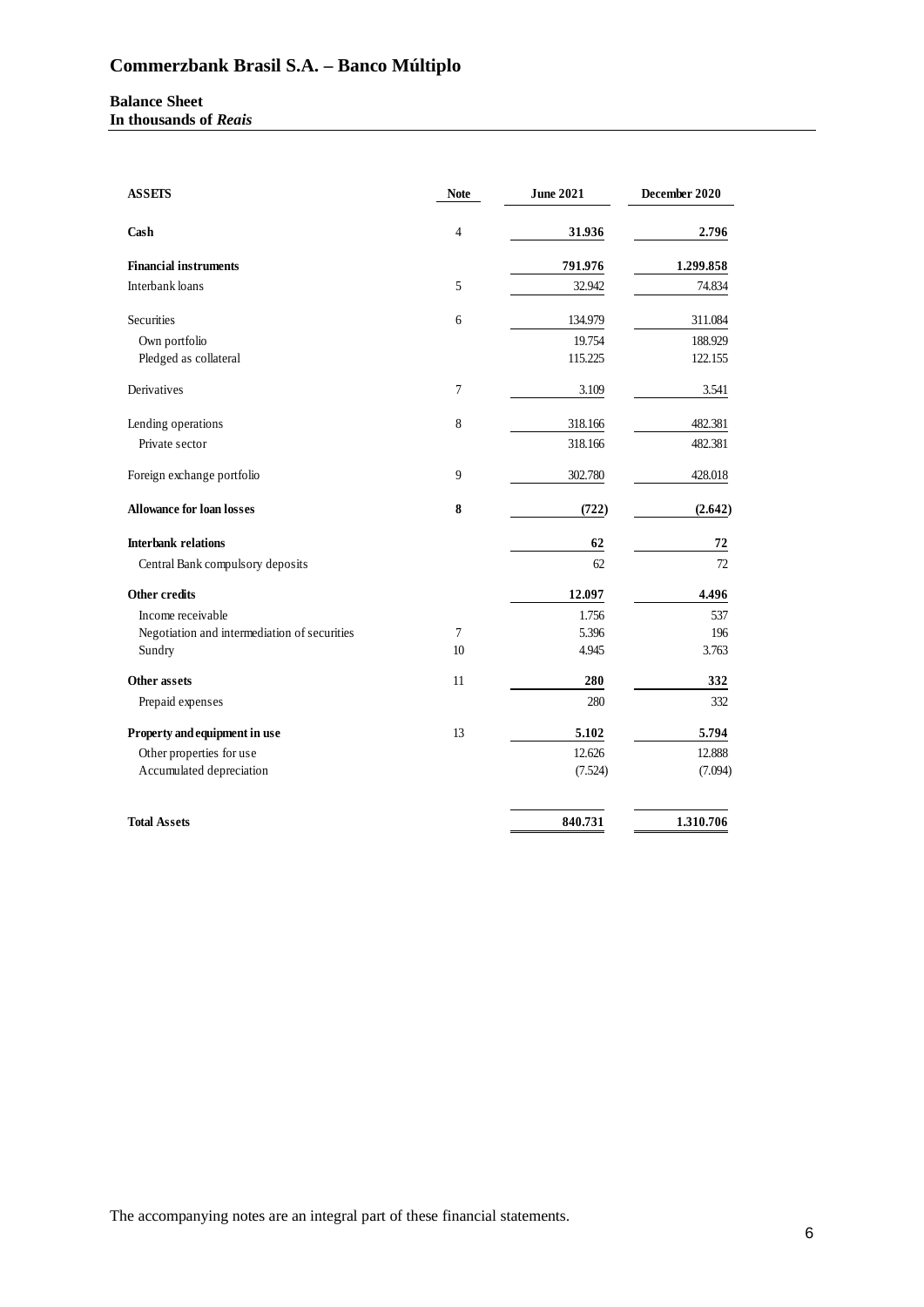#### **Balance Sheet In thousands of** *Reais*

| <b>LIABILITIES AND SHAREHOLDERS' EQUITY</b>        | <b>Note</b>     | <b>June 2021</b> | December 2020 |  |
|----------------------------------------------------|-----------------|------------------|---------------|--|
| <b>Financial instruments</b>                       |                 | 692.268          | 1.160.517     |  |
| Deposits                                           | 14              | 4.946            | 12.929        |  |
| Demand deposits                                    |                 | 1.104            | 2.546         |  |
| Time deposits                                      |                 | 3.842            | 10.383        |  |
| Borrowings                                         | 15              | 489.694          | 903.293       |  |
| Foreign borrowings                                 |                 | 466.634          | 770.059       |  |
| Foreign onlending                                  |                 | 23.060           | 133.234       |  |
| Derivatives                                        | 7               | 3.087            | 11.426        |  |
| Foreign exchange portfolio                         | $\overline{9}$  | 194.541          | 232.869       |  |
| <b>Interbank relations</b>                         |                 | 4.731            | 2.515         |  |
| Settlement payments                                |                 | 261              |               |  |
| Third-party resouces                               |                 | 4.470            | 2.515         |  |
| Other obligations                                  |                 | 31.023           | 9.467         |  |
| Collection of taxes                                |                 | 1                |               |  |
| Tax and social security obligations                | 16a             | 1.193            | 1.455         |  |
| Negotiation and intermediation of securities       | $\overline{7}$  | 1.887            | 1.998         |  |
| Other                                              | 16 <sub>b</sub> | 27.942           | 6.014         |  |
| <b>Deferred Income</b>                             |                 | 1.743            | 678           |  |
| <b>Shareholders' Equity</b>                        | 17              | 110.966          | 137.529       |  |
| Capital:                                           |                 | 268.138          | 268.138       |  |
| Of shareholders' domiciled abroad                  |                 | 268.138          | 268.138       |  |
| OCI - Available-for-sale mark-to-market Adjustment |                 | (949)            | 1.079         |  |
| Accumulated losses                                 |                 | (156.223)        | (131.688)     |  |
| <b>Total Liabilities and Shareholders' Equity</b>  |                 | 840.731          | 1.310.706     |  |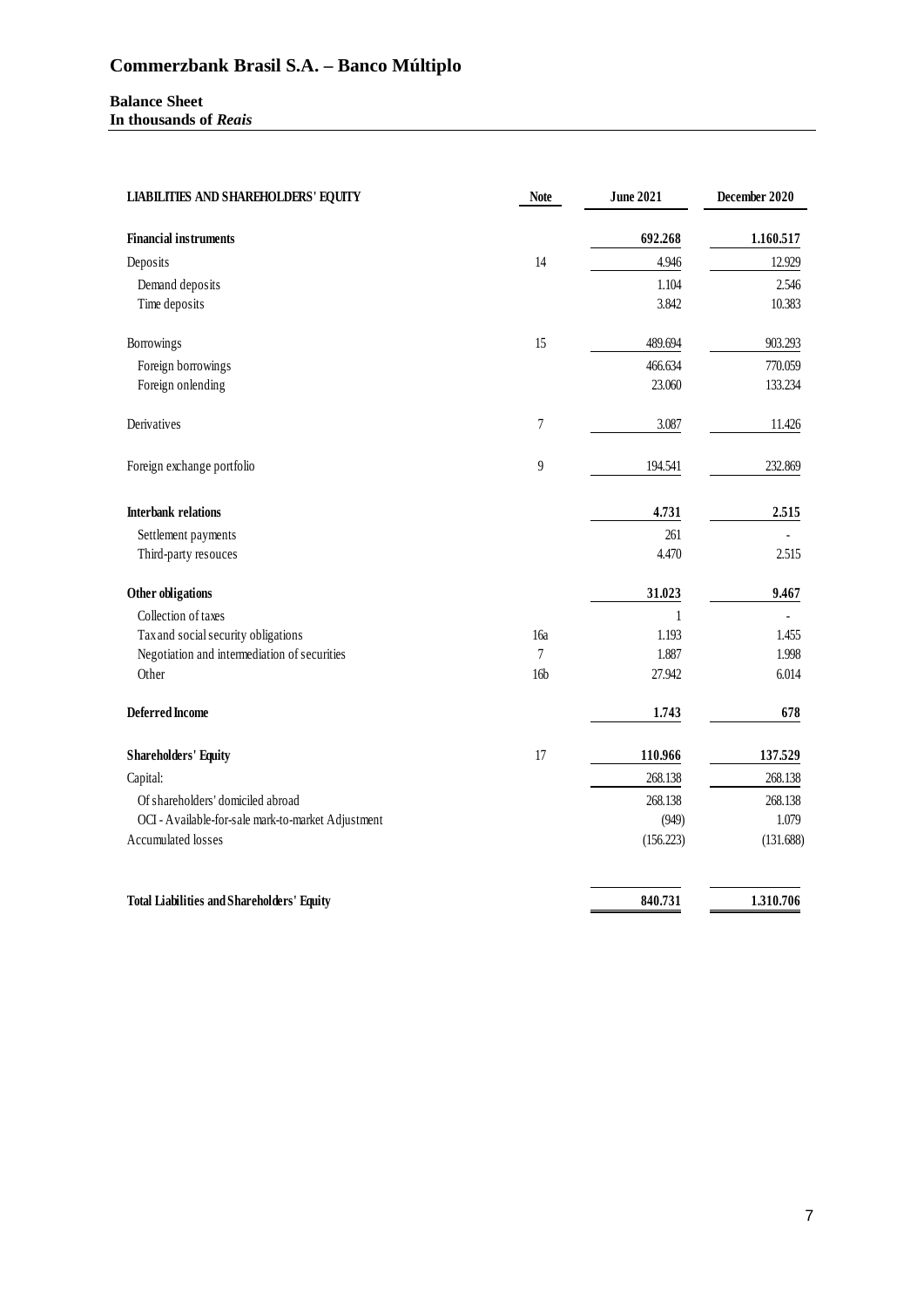#### **Income statements for the six-month period.**

**In thousands of** *Reais (except losses per share)*

|                                               | <b>Note</b>     | <b>June 2021</b> | <b>June 2020</b> |
|-----------------------------------------------|-----------------|------------------|------------------|
| <b>Revenue from financial intermediation</b>  |                 | 13.479           | 52.154           |
| Lending operations                            | 18 a            | 8.297            | 42.761           |
| Securities transactions                       | 18 <sub>b</sub> | 5.182            | 9.393            |
| <b>Expenses from financial intermediation</b> |                 | (484)            | (46.963)         |
| Open market funding transactions              | 18 <sub>g</sub> | (74)             | (827)            |
| Borrowing and onlending transactions          | 18 <sub>h</sub> | 9.827            | (297.935)        |
| Derivative financial instruments              | 18c             | (1.915)          | 141.393          |
| Foreign exchange transactions                 | 18d             | (8.322)          | 110.406          |
| Gross income from financial intermediation    |                 | 12.995           | 5.191            |
| <b>Allowance for loan losses</b>              |                 | 1.957            | (1.909)          |
| Loan portfolio                                |                 | 1.318            | (1.111)          |
| Foreign portfolio                             |                 | 602              | (437)            |
| Guarantees                                    |                 | 37               | (361)            |
| <b>Results from financial intermediation</b>  |                 | 14.952           | 3.282            |
| Other operating income                        |                 | 8.933            | 8.859            |
| Income from services provided                 | 18 <sub>e</sub> | 8.495            | 8.245            |
| Income from banking fees                      | 18f             | 324              | 102              |
| Other operating revenues                      |                 | 114              | 512              |
| Other operating expenses                      |                 | (48.420)         | (25.759)         |
| Personnel expenses                            | 18 <sub>i</sub> | (37.408)         | (16.042)         |
| Other administrative expenses                 | 18 <sub>i</sub> | (8.461)          | (7.862)          |
| Taxexpenses                                   | 18k             | (1.738)          | (1.111)          |
| Other operating expenses                      |                 | (121)            | (89)             |
| Depreciation and amortization expenses        |                 | (692)            | (651)            |
| Provision for labor contingency               |                 |                  | (4)              |
| <b>Results before income taxes</b>            |                 | (24.535)         | (13.618)         |
| Income and social contribution taxes          | 19              |                  | (1.747)          |
| Deferred tax assets                           |                 |                  | (1.747)          |
| Losses for the period                         |                 | (24.535)         | (15.365)         |
| Number of shares (in thousands)               |                 | 268.137          | 268.137          |
| Losses per share                              |                 | (0,0915)         | (0,0573)         |

The accompanying notes are an integral part of these financial statements.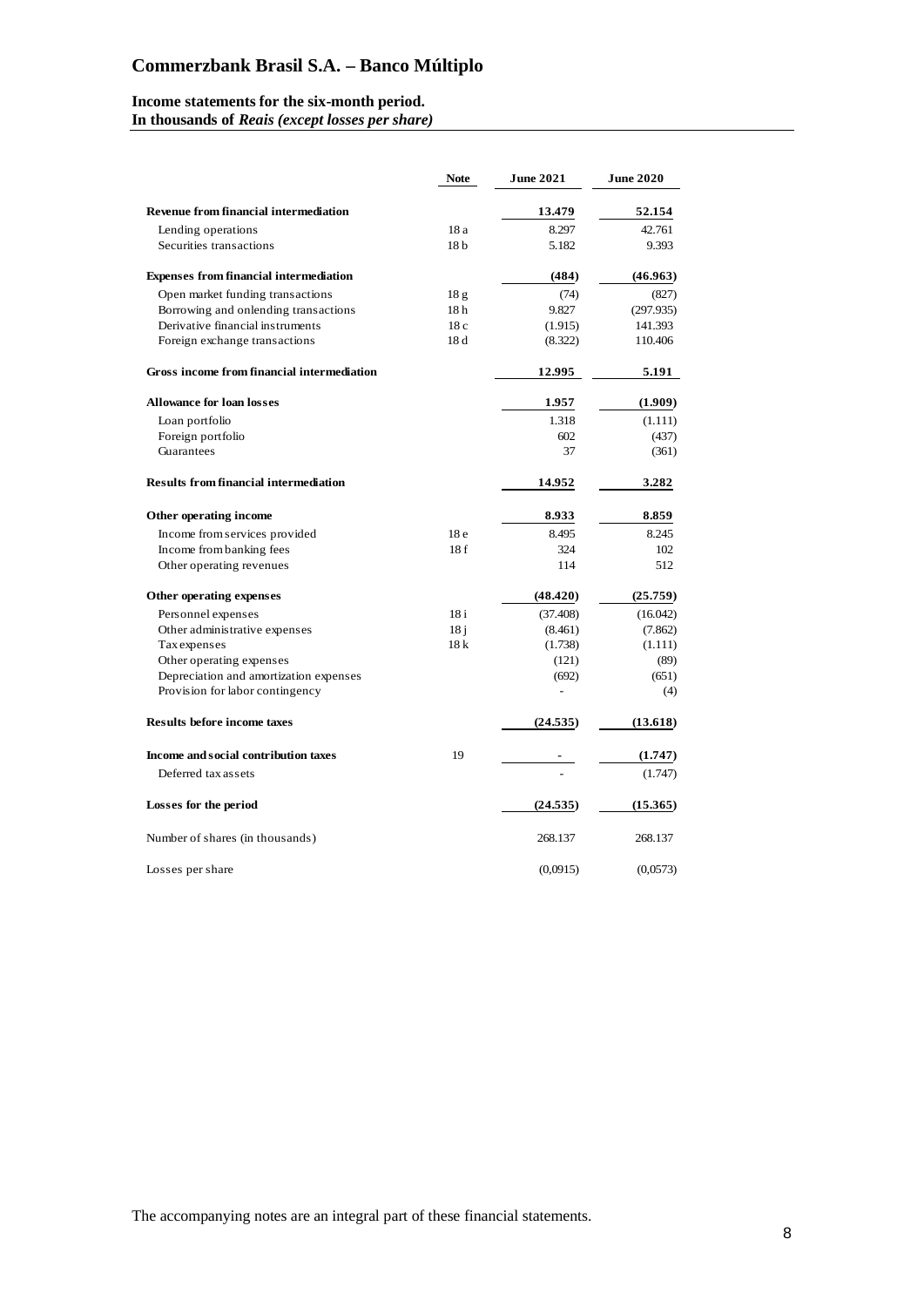#### **Other comprehensive income statements for the six-month period. In thousands of** *Reais (except losses per share)*

|                                                    | <b>June 2021</b> | <b>June 2020</b> |
|----------------------------------------------------|------------------|------------------|
| Accumulated losses                                 | (24.535)         | (15.365)         |
| Other comprehensive income                         |                  |                  |
| Securities portfolio - available for sale          | (2.028)          | 777              |
| OCI - Available-for-sale mark-to-market Adjustment | (2.028)          | 1.412            |
| Tax effect                                         |                  | (635)            |
| Total other comprehensive income                   | (26.563)         | (14.588)         |

The accompanying notes are an integral part of these financial statements.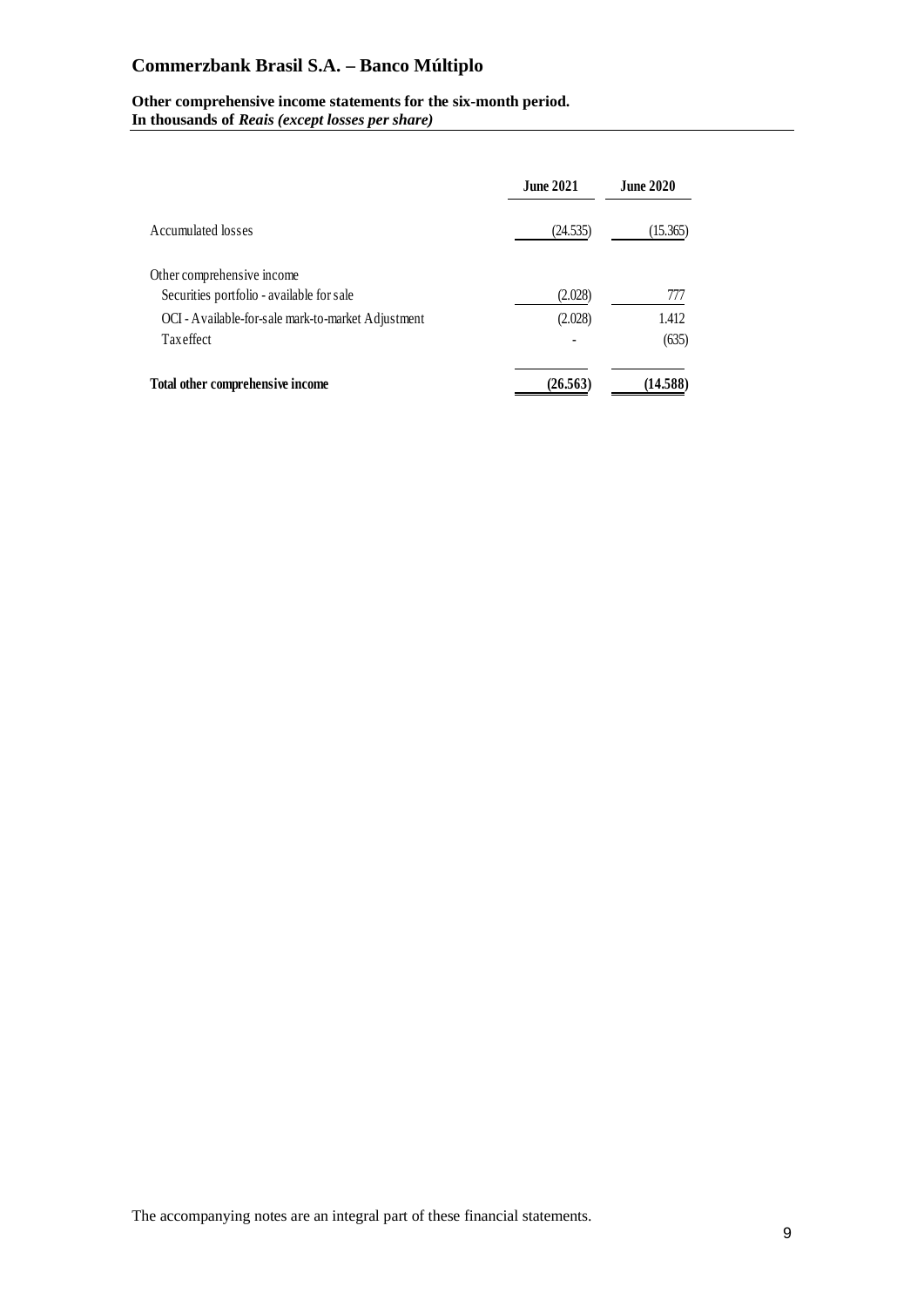## **Statement of changes in shareholders' equity for the six-month period.**

**In thousands of** *Reais*

|                                                       | <b>Note</b> | Capital<br><b>Stock</b> | <b>Equity</b><br><b>Adjustment</b> | <b>Accumulated</b><br>Losses | <b>Total</b> |
|-------------------------------------------------------|-------------|-------------------------|------------------------------------|------------------------------|--------------|
| <b>On December 31, 2019</b>                           |             | 268.138                 | 487                                | (99.471)                     | 169.154      |
| Mark-to-market<br>OCI - Available-for-sale securities |             |                         | 777                                |                              | 777          |
| Loss for the period                                   | 17          |                         |                                    | (15.365)                     | (15.365)     |
| On June 30, 2020                                      |             | 268.138                 | 1.264                              | (114.836)                    | 154.566      |
| <b>On December 31, 2020</b>                           |             | 268.138                 | 1.079                              | (131.688)                    | 137.529      |
| Mark-to-market<br>OCI - Available-for-sale securities |             |                         | (2.028)                            |                              | (2.028)      |
| Loss for the period                                   | 17          |                         |                                    | (24.535)                     | (24.535)     |
| On June 30, 2021                                      |             | 268.138                 | (949)                              | (156.223)                    | 110.966      |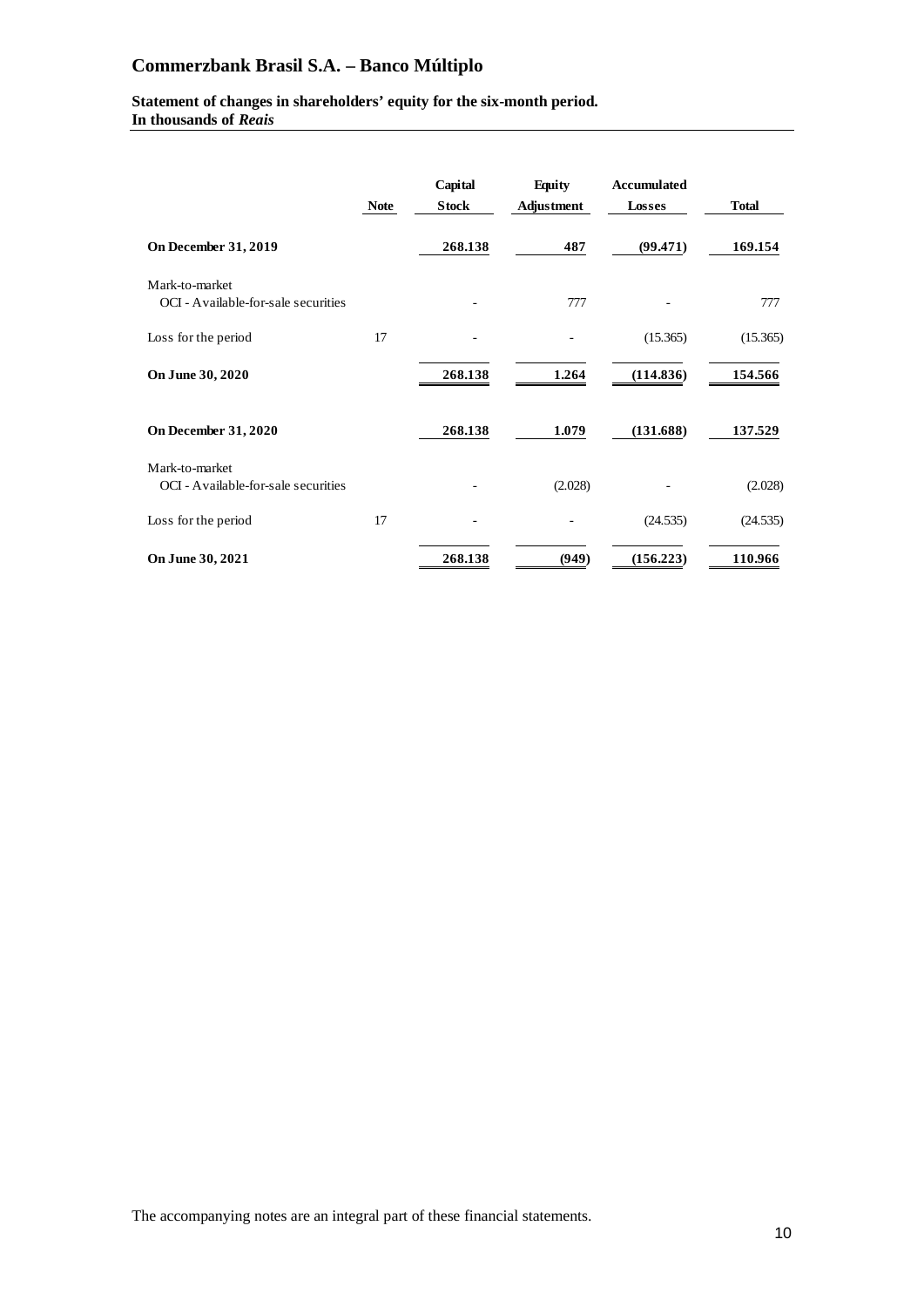## **Statement of cash flow (indirect method) for the six-month period.**

**In thousands of** *Reais*

| From operations                                          | <b>Nota</b>    | <b>June 2021</b> | <b>June 2020</b> |
|----------------------------------------------------------|----------------|------------------|------------------|
| Adjusted loss                                            |                | (6.037)          | (7.640)          |
| Loss for the period                                      |                | (24.535)         | (15.365)         |
| Allowance for loans losses                               | 8 <sub>h</sub> | (1.957)          | 1.909            |
| Provision for bonus                                      |                | 108              | 2.641            |
| Deferred taxes                                           |                |                  | 1.747            |
| Current taxes                                            |                |                  |                  |
| Depreciation and amortization                            |                | 692              | 651              |
| Mark-to-market adjustment                                |                | (2.028)          | 777              |
| Restructuring provisions                                 | 27             | 21.683           |                  |
| Variance in assets and liabilities                       |                | 21.575           | 155.002          |
| Financial instruments                                    |                | 196.488          | 50.182           |
| Interbank relations                                      |                | 2.226            | 2.103            |
| Lending Operations                                       |                | 164.215          | (255.229)        |
| Foreign exchange portfolio                               |                | 86.910           | (93.015)         |
| Other credits                                            |                | (7.601)          | (3.768)          |
| Other valuables and assets                               |                | 52               | (333)            |
| Deposits                                                 |                | (7.983)          | 33.317           |
| Open market funding                                      |                |                  | (1.000)          |
| Borrowings                                               |                | (413.599)        | 432.411          |
| Other obligations                                        |                | (198)            | (10.240)         |
| Deferred income                                          |                | 1.065            | 574              |
| Net cash from operations                                 |                | 15.538           | 147.362          |
| <b>From investments</b>                                  |                |                  | (1.597)          |
| Acquisition of fixed assets for use                      |                |                  | (1.597)          |
| Increase in cash and cash equivalents                    | 4              | 15.538           | 145.765          |
| Cash and cash equivalents at the beginning of the period |                | 40.797           | 23.159           |
| Cash and cash equivalents at the end of the period       |                | 56.335           | 168.924          |

The accompanying notes are an integral part of these financial statements.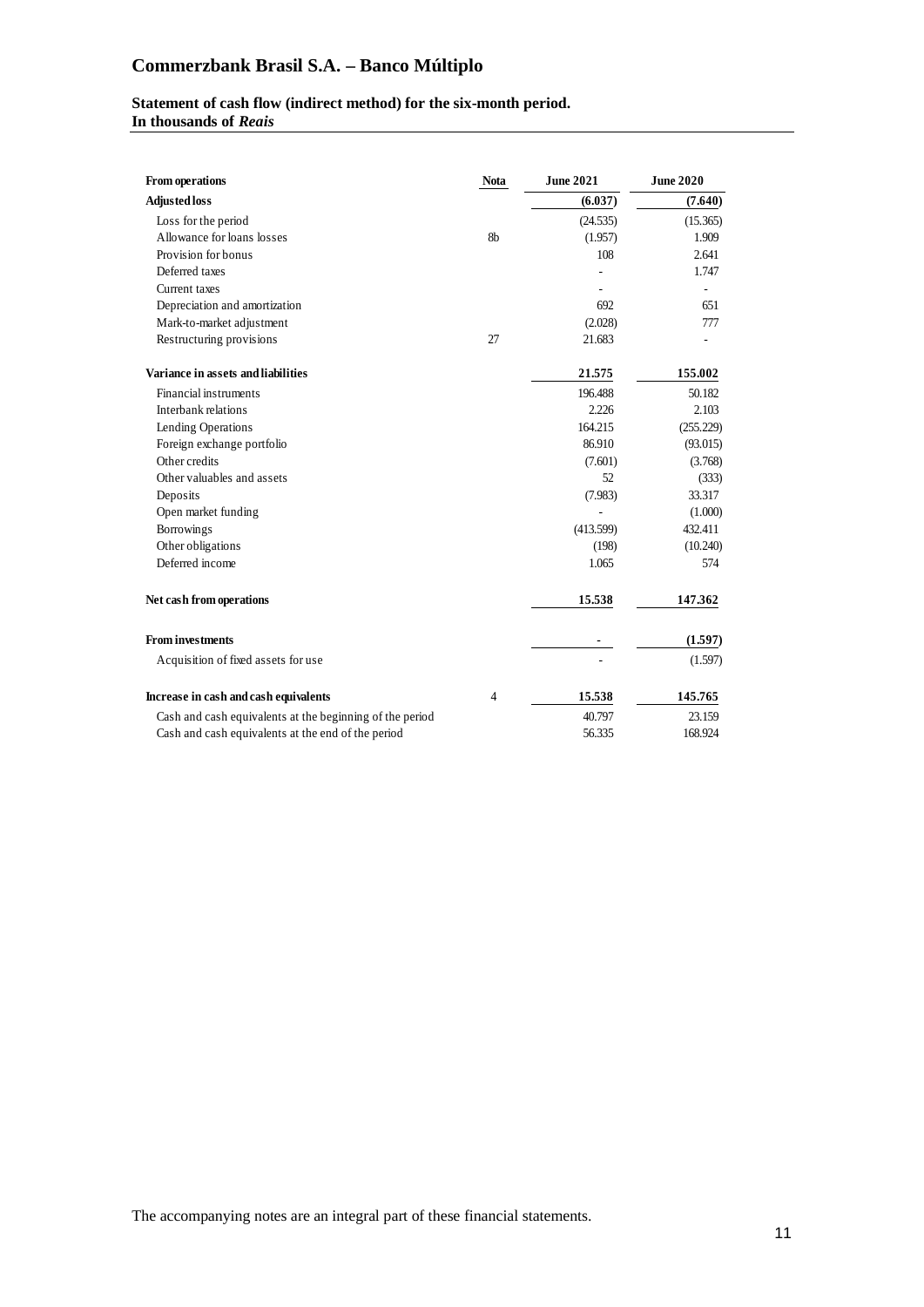## **1 Operations**

Commerzbank Brasil S.A. - Banco Múltiplo (the "Bank"), located in São Paulo at 1240, Dr. Chucri Zaidan avenue 11th floor, is a private financial institution controlled by Commerzbank A.G. located at Frankfurt, Germany. The Bank was approved by the National Monetary Council on August 20, 2015, incorporated on August 31, 2015 and registered with the Commercial Registry of the State of São Paulo on October 22, 2015, for an indefinite period of time. The Bank received approval to commence its activities, which are restricted to financial institutions, on July 28, 2016.

The corporate purpose of the Bank is to conduct credit, debit and ancillary banking, financial and lending transactions inherent to the activities of a commercial and investment bank, including foreign exchange transactions. The Bank may participate in any other companies or groups of companies, whether commercial or civil, national or foreign, as a partner or shareholder, in accordance with the rules issued by the Brazilian Central Bank ("BACEN").

Commerzbank AG, controlling shareholder, decided to change its overall strategy (New Strategy 2024), which includes the closure of several international units, including Commerzbank Brasil S.A.

The closure of the activities of Commerzbank Brasil S.A. is being carried out in a gradual manner in 3 fases:

Phase I – business wind down until September 30, 2022;

Phase II – transition period from October 1st until March 31, 2023;

Phase III – operational wind down until September 30, 2023.

The business wind down aims the termination of the relationship with customers, the liquidation of bank deposits in its records and liquidation of any transaction restricted to financial institutions authorized to operate by BACEN.

During the transitional period, will be submitted to the BACEN a request for approval for the cancellation of the operating authorization of Commerzbank Brasil S.A.

The operational wind down phase will be dedicated to infrastructure decommission and office closing.

The Bank's financial statements were approved by Management on August 24, 2021.

## **2 Presentation of the financial statements**

The financial statements are the responsibility of Management, and were prepared according to the accounting practices adopted in Brazil for institutions authorized to operate by BACEN, presented according to the requirements of BACEN and the Accounting Pronouncements Committee ("CPC") regarding the financial statements, rules and instructions of the National Monetary Council ("CMN") and the Chart of Accounts of the National Financial System ("COSIF"), when applicable.

The preparation of the Balance Sheet requires that the Management use assumptions and judgments in determining values and accounting estimates, such as the allowance for doubtful loans, impairment of securities and non-financial assets, deferred income tax and social contribution and the determination of the useful lives of certain assets. The settlement of these transactions involving these estimates may result in different values from those estimated due to the inaccuracies inherent in the determination process.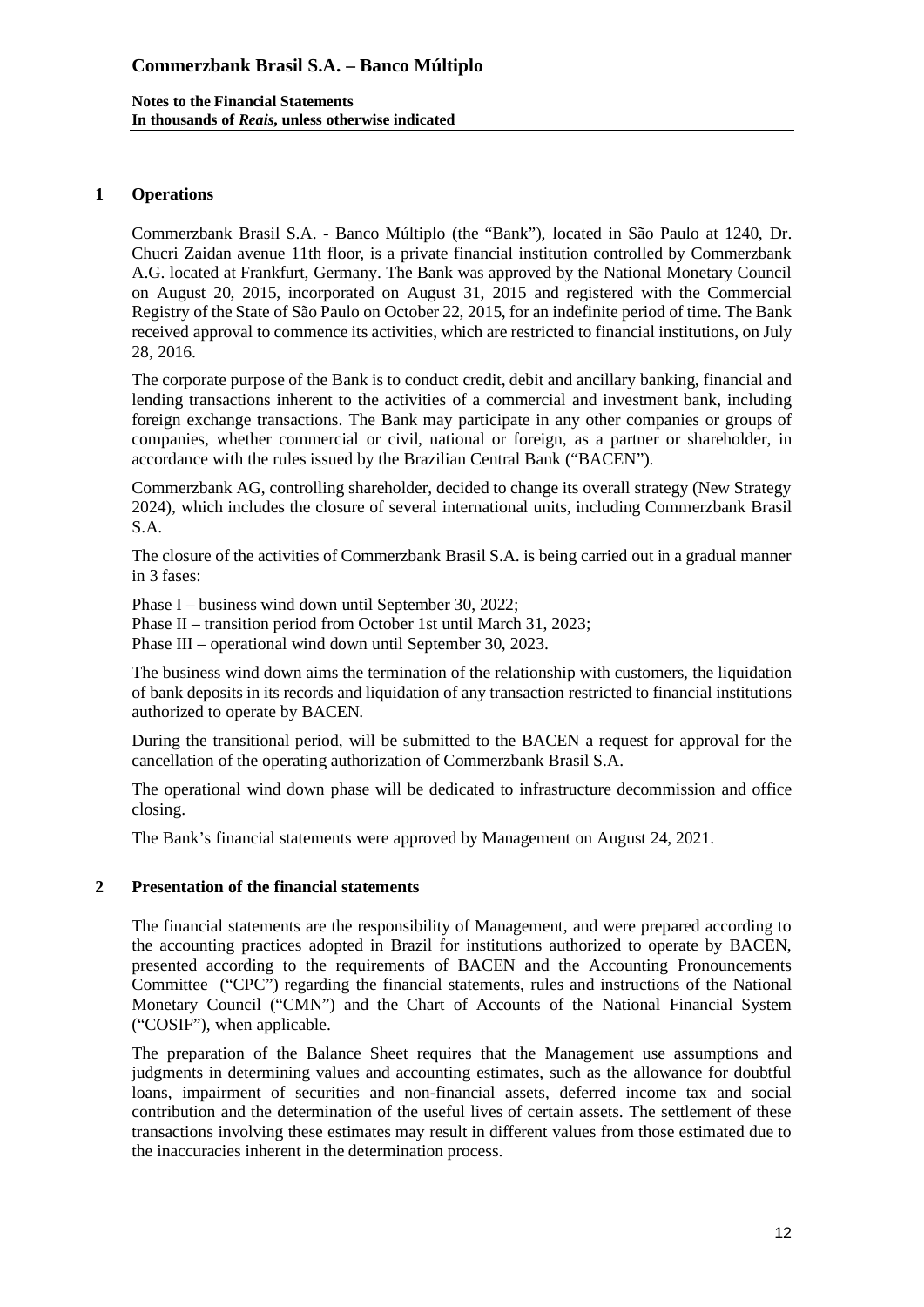According to the CMN Resolution 4.818/20 and BACEN Resolution 2/20, financial institutions authorized by BACEN, should prepare their financial statemensts following the criteria and procedures mentioned in these regulations, which deal with the disclosure of half-yearly and annual financial statements, as well as its content that includes balance sheets and income statements, of other comprehensive income, cash flows and changes in shareholders' equity and notes to the financial statements.

The disclosure of the financial statements, in a comparative manner, shall be presented as follows: (i) the balance sheet at the end of the current period must be compared with the balance sheet at the end of the previous fiscal year and shall be presented in order of liquidity and subordination; (ii) the other financial statements should be compared with the same period of the previous fiscal period; and (iii) the notes of the financial statements needed for the better understanding should be presented in a comparative manner when relevant to the financial statements understanding.

As outlined above, Commerzbank AG, the controlling shareholder, decided to change its overall strategy (New Strategy 2024) which includes the closure of several international units, including Commerzbank Brasil S.A.. Thus, the financial statements are not prepared on a going concern basis, being the assets and liabilities presented at liquidation value, as required by NBC TG 900 (accounting standard issued by the Brazilian Accounting Board) of March 18, 2021. The restructuring provisions are described in the note 27 and a possible impact on the renegotiation of credit operations with installments maturing after September 2022, as described in note 8a.

### **3 Significant accounting policies**

## **a) Functional currency**

The functional currency of the Bank is the Real, which is also used in the presentation of these financial statements.

#### **b) Income recognition**

Income is recognized on an accrual basis, according to which revenues and expenses should be included in the income recognition for the periods in which they occur, always simultaneously when they are correlated, regardless of whether they are received or paid. Transactions bearing post-fixed interest rates, calculated by the exponential method, as well as foreign currency-linked transactions, calculated by the linear method, have been restated up to the dates of the balance sheets.

#### **c) Cash and cash equivalents**

Cash and cash equivalents include cash on hand, deposits with banks in domestic or foreign currency, interbank investments (open-market investments, fixed income investments and repo transactions) with maturities within 90 days or less from the investment date, and with low risk of change in fair value, being used by the bank to manage short-term obligations, according to the CMN Resolution n.º 4.720/19.

#### **d) Interbank investments**

These are shown at cost plus accrued interest up to the balance sheet date, net of impairment provision, when applicable.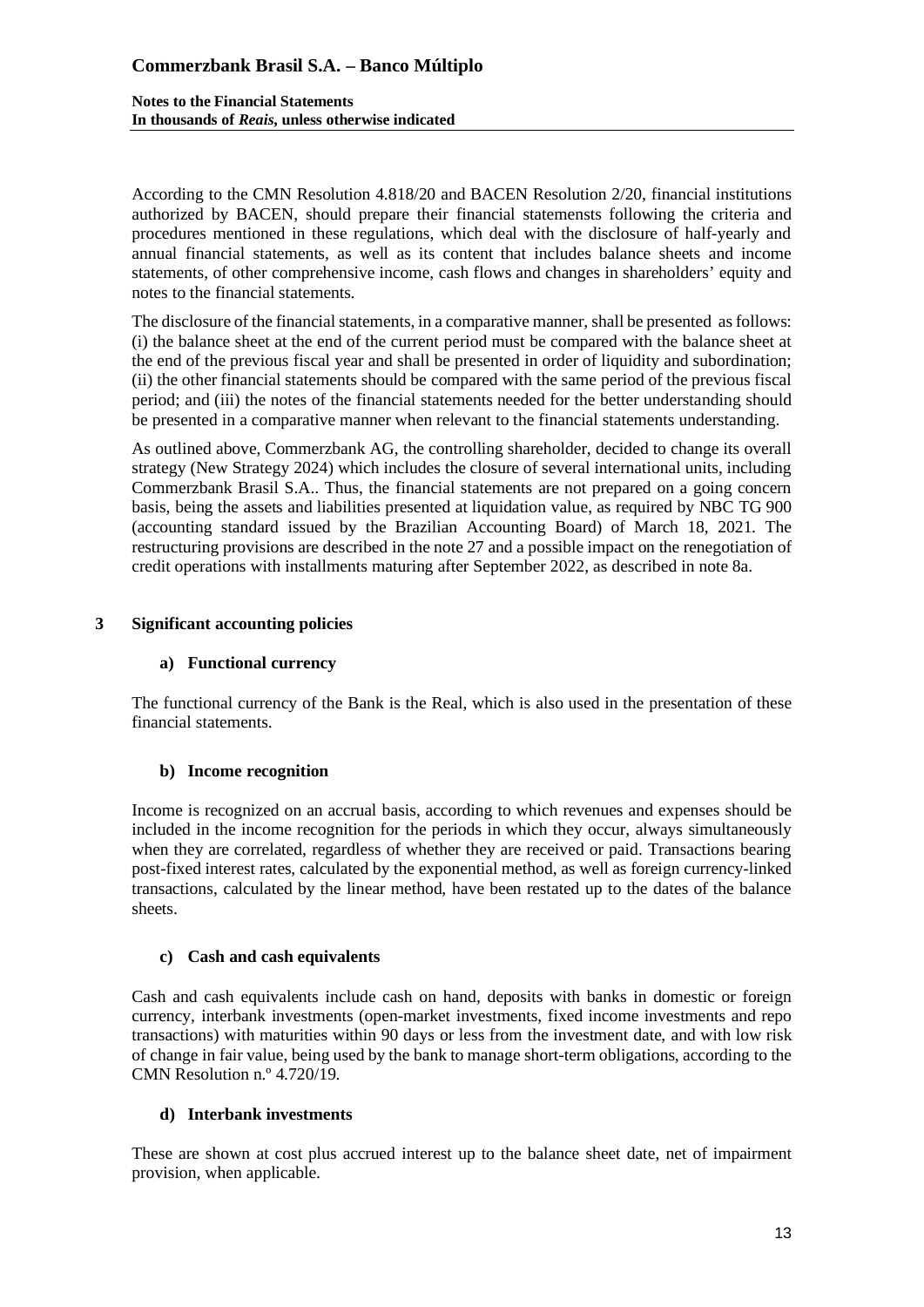### **e) Securities**

As provided for in BACEN Circular no. 3.068/01, securities are classified in three distinct categories, according to the management, taking into account the following accounting criteria:

- i. Trading securities: are adjusted to fair value, and their adjustments are booked against income for the period;
- ii. Securities available for sale: are booked by the cost of acquisition plus income earned, which is recognized in the result of the period, and adjusted at fair value. Unrealized gains and losses, net of tax effects, due to changes in fair value are recognized in the Equity on a specific account of "other comprehensive income"; and
- iii. Securities held to maturity: purchased with the purpose and financial capacity to be held to maturity, valued at the acquisition cost, plus yields ascertained, against income for the period.

## **f) Derivatives**

In accordance with BACEN Circular n.º 3.082/02 and BACEN Circular Letter n.º 3.026/02, derivative financial instruments are booked according to the following criteria:

- **Futures transactions:** the daily adjustments are booked in asset or liability accounts according to the nature of the balance and recognized in the profit and loss;
- **Currency swap and forward transactions (NDF)**: any differential receivable or payable is recorded at fair value in the caption "Derivatives" in assets or liabilities, respectively, and allocated to profit or loss as income (when relating to gains) or expense (when relating to losses); and
- **Forward transactions**: these are recorded at the final contractual amount, less the difference between such amount and the cash price of the asset, adjusted to fair value, with income and expenses being recognized over the contractual terms.

Derivative financial instruments are adjusted to market value and the differences are recognized in income for the period.

#### **g) Lending operations and allowance for loan losses**

These are recorded considering the income earned, recognized pro rata on a daily basis based on the variations of the index and the agreed interest rate. Lending operations are classified based on Management's risk assessment, considering past experience with prior borrowers, the risk ratings of such borrowers and their guarantors, the economic environment, and specific and overall portfolio risks, pursuant to CMN Resolution n.º 2.682/99, which requires a periodic analysis of the portfolio and its classification into nine risk rating levels from AA (lowest risk) to H (highest risk).

Renegotiated operations are maintained at a minimum at the same risk level as they were classified prior to renegotiation. Credit operations overdue for more than 59 days, regardless of their level of risk classification, have their income recognized only when it is effectively received.

The provision for provided financial guarantees is based on the evaluation of losses associated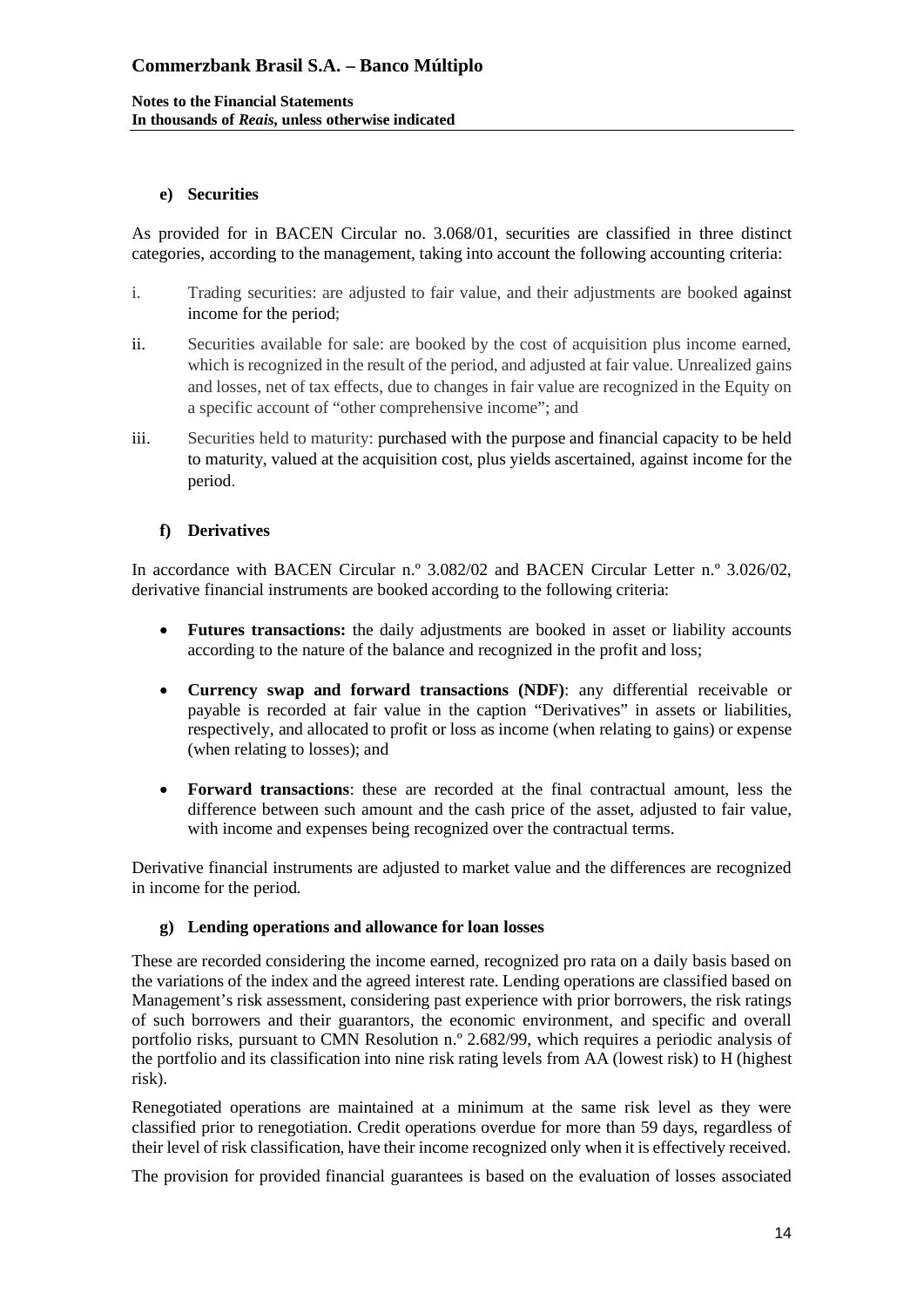**Notes to the Financial Statements In thousands of** *Reais***, unless otherwise indicated**

with the probability of future disbursements linked to the guarantees, as well as specific characteristics of the operations performed, according to the requirements of CMN Resolution n.º 4.512/16 and is recorded in an amount considered sufficient to cover probable losses throughout the term of the provided guarantees.

### **h) Foreign exchange portfolio**

Transactions are shown at the realization value, including earnings and currency variations (calculated pro rata on a daily basis) and a allowance for loan losses in accordance with CMN Resolution n.º 2.682/99.

### **i) Negotiation and intermediation of securities (assets and liabilities)**

These are shown at the value of own securities traded on stock, commodities and futures exchanges which are not yet settled.

### **j) Other current assets and long-term receivables**

These are stated at the realization value, including, when applicable, monetary changes and income ascertained up to the balance date.

### **k) Prepaid expenses**

Payments in advance, for which the rights, benefits or services to be provided will occur in the future, are booked and shown in the line "Other assets".

#### **l) Fixed assets and intangible assets**

Fixed assets are recorded at cost and deducted by its depreciation. Fixed assets depreciation is calculated and recorded using the straight-line method, and the annual rates applied, taking into consideration the useful economic lives of the assets. The rate for useful lives are as follows: premises, furniture and equipment for use, communication and security systems - 10%; premises - leasehold improvements, vehicles and data processing equipment - 20%.

Intangible assets correspond to the rights acquired for carrying out the Bank's activities or exercised for such purpose. The intangible assets with finite lives are amortized on a straight-line basis over the estimated period during which they will generate economic benefits.

#### **m) Impairment**

An impairment is recognized in the period during which the book value of an asset exceeds its recoverable value. The values of non-financial assets, except for other valuables, assets and tax credits, are tested at least once a year for impairment.

### **n) Open market deposits**

These are shown at the amount payable, including, when applicable, charges payable up to the balance sheet date, recognized *pro rata* on a daily basis.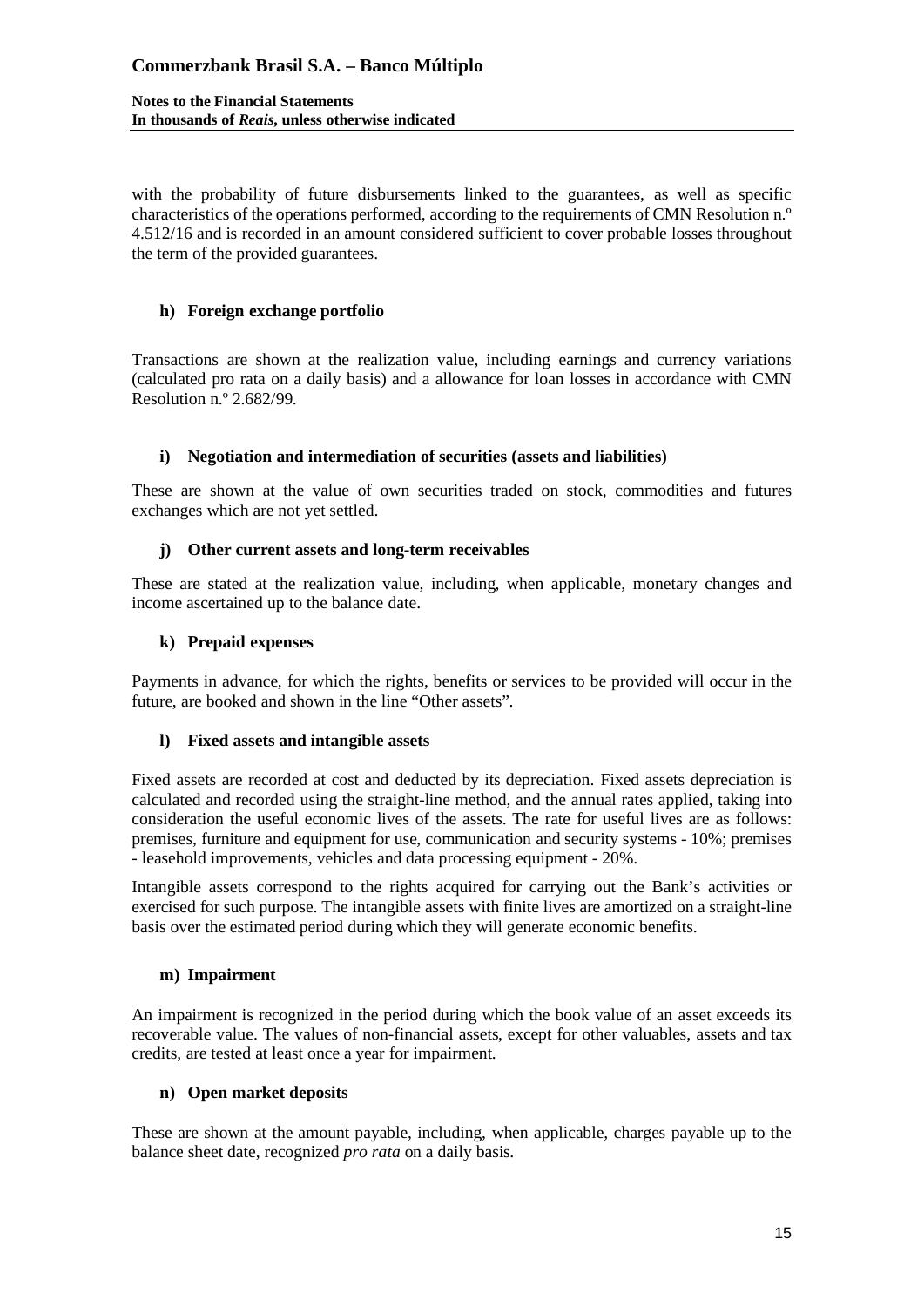### **o) Foreign borrowings**

These are shown at the amount payable. Charges are recognized pro rata on a daily basis, and amounts due in foreign currency are adjusted at the official exchange rates ruling on the balance sheet date.

### **p) Current and long-term liabilities**

These are shown at known or ascertainable amounts including, when applicable, the corresponding charges and monetary or exchange rate restatement incurred up to the dates of the balance sheets.

## **q) Income tax and social contribution**

The income tax provision was calculated at the rate of 15% on the taxable income, plus 10% on certain limits.

According to Law 13.169 of October 6, 2015, the current rate of Social Contribution Tax on Net Income ("CSLL") for financial institutions is 20% until December 31, 2018 and 15% in 2019. Through Constitutional Amendment nº. 103 published on November 13, 2019, Brazil increased the CSLL rate applicable to banks from 15% to 20% beginning March 1st, 2020.

Deferred income tax and social contribution calculated on temporary additions and tax losses are recorded under "Other receivables - miscellaneous" and "Other liabilities - tax and social security". The recognition of deferred tax credits and liabilities is made at the rates above and applicable to the period in which the realization of the asset is estimated and the settlement of the liability.

On March 1st, 2021, was published the Provisional Measure n. 1034, which increases the Social Contributions rate from 20% to 25%, with effect from July 1st, 2021 to December 31, 2021, returning to the 20% rate on January 1st , 2022.

## **r) Income from future periods**

This refers to income received prior to the expiry date of the obligation that gave rise to it, and whose recording as actual income depends solely on the expiry date passing.

## **s) Recurring and non-recurring result**

Resolution BACEN 2/20 States that financial institutions must provide in their explanatory notes in a segregated manner the recurring and non-recurring results incurred in the period.

It is considered as non-recurring result the result that:

- i) it is not related to or relates incidentally to the typical activities of the institution;
- ii) is not expected to occur frequently in future years (note 25).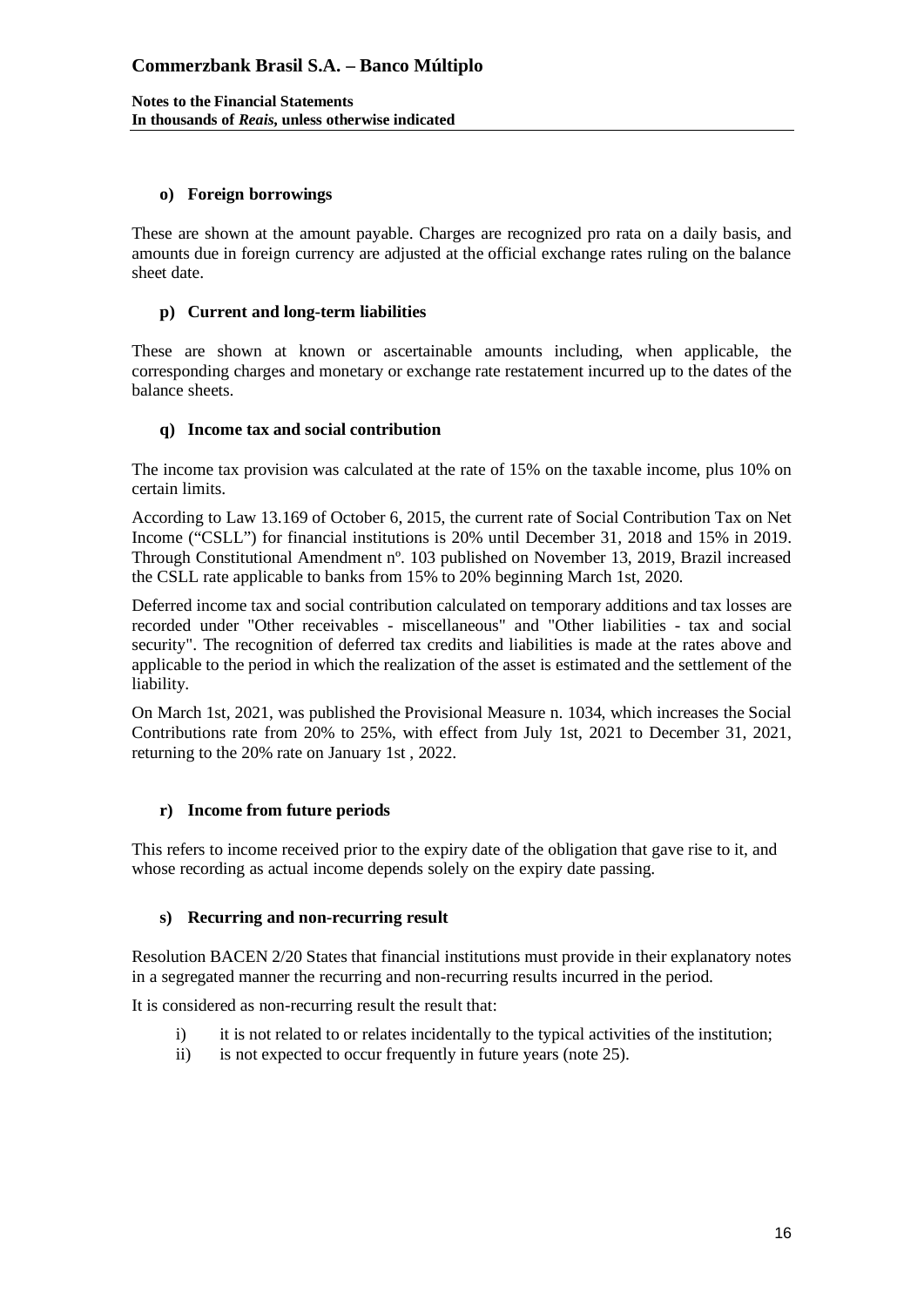#### **Notes to the Financial Statements In thousands of** *Reais***, unless otherwise indicated**

## **4 Cash and cash equivalents**

These are shown as follows:

|                         | <b>June 2021</b> | December 2020 |  |
|-------------------------|------------------|---------------|--|
| Cash - free reserves    | 358              | 106           |  |
| Cash - foreign currency | 31.578           | 2.690         |  |
| Interbank investments   |                  |               |  |
| National treasury bills | 24.399           | 38.001        |  |
| Total                   | 56.335           | 40.797        |  |

## **5 Interbank loans**

|                         |                    | <b>June 2021</b> |            |        |              |
|-------------------------|--------------------|------------------|------------|--------|--------------|
|                         |                    |                  |            |        |              |
|                         | <b>Actual Cost</b> | Until 90 days    | $365$ days | Total  | <b>Total</b> |
| Open market             |                    |                  |            |        |              |
| National treasury bills | 24.399             | 24.399           | -          | 24.399 | 38.001       |
| Interbank loans         | 8.543              |                  | 8.543      | 8.543  | 36.833       |
| <b>Total</b>            | 32.942             | 24.399           | 8.543      | 32.942 | 74.834       |

## **6 Securities**

The securities portfolio was as follows:

|                                  |          |               |                   | <b>June 2021</b> |            |                 |           |
|----------------------------------|----------|---------------|-------------------|------------------|------------|-----------------|-----------|
|                                  |          |               |                   |                  |            | <b>Maturity</b> |           |
|                                  | Adjusted | Mark-to-      |                   | Until 90         | From 91 to | From 181 to     | More than |
|                                  | cost     | <b>Market</b> | <b>Fair Value</b> | days             | 180 days   | 365 days        | 365 days  |
| Available for sale               |          |               |                   |                  |            |                 |           |
| Own portfolio                    |          |               |                   |                  |            |                 |           |
| National Treasury Bills - LTN    | 19.850   | (96)          | 19.754            |                  | 19.754     |                 |           |
| Pledged as collateral at futures |          |               |                   |                  |            |                 |           |
| exchange:                        |          |               |                   |                  |            |                 |           |
| National Treasury Bills - LTN    | 116.078  | (853)         | 115.225           |                  | 19.754     | 95.471          |           |
| <b>Total</b>                     | 135.928  | (949)         | 134.979           |                  | 39.508     | 95.471          |           |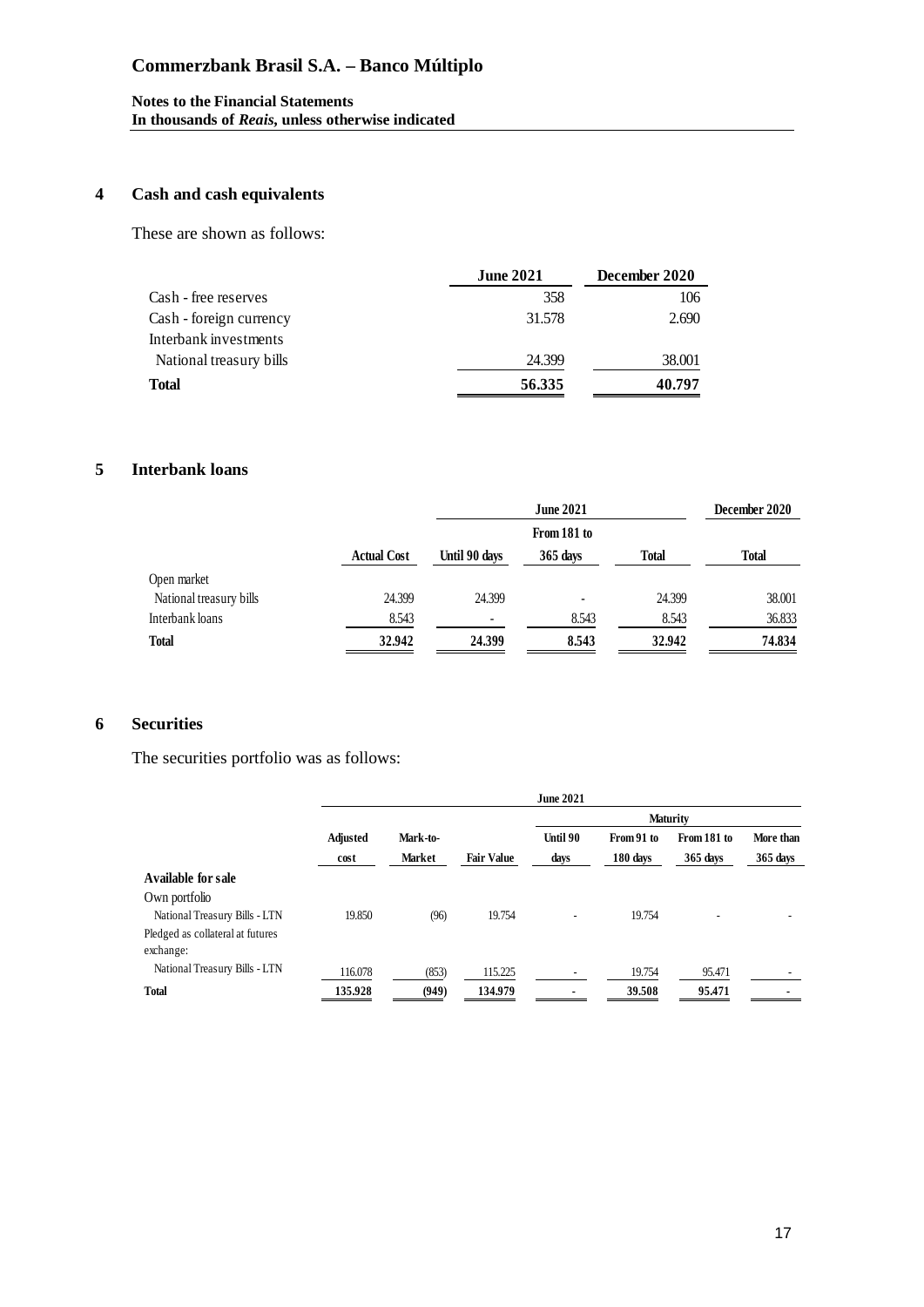#### **Notes to the Financial Statements In thousands of** *Reais***, unless otherwise indicated**

|                                  | December 2020 |               |                   |          |            |                 |            |
|----------------------------------|---------------|---------------|-------------------|----------|------------|-----------------|------------|
|                                  |               |               |                   |          |            | <b>Maturity</b> |            |
|                                  | Adjusted      | Mark-to-      |                   | Until 90 | From 91 to | From 181 to     | More than  |
|                                  | cost          | <b>Market</b> | <b>Fair Value</b> | days     | 180 days   | $365$ days      | $365$ days |
| Available for sale               |               |               |                   |          |            |                 |            |
| Own portfolio                    |               |               |                   |          |            |                 |            |
| National Treasury Bills - LTN    | 188.294       | 635           | 188.929           |          | 49.751     | 118.079         | 21.099     |
| Pledged as collateral at futures |               |               |                   |          |            |                 |            |
| exchange:                        |               |               |                   |          |            |                 |            |
| National Treasury Bills - LTN    | 121.711       | 444           | 122.155           |          | 99.501     |                 | 22.654     |
| <b>Total</b>                     | 310.005       | 1.079         | 311.084           |          | 149.252    | 118.079         | 43.753     |

Securities classified as available for sale were marked to market in the amount of R\$ (949) (R\$ 1.079 on December 31, 2020), and recognized against shareholders' equity with tax effects.

The securities are classified as fair value of level I as these are highly-liquid securities with available prices in the active market.

The market value of government bonds is determined according to disclosures in the daily bulletins issued by the Brazilian Association of Financial and Capital Market Entities ("ANBIMA").

Government bonds are recorded in the Special Settlement and Custody System ("SELIC") of the BACEN.

### **7 Derivatives**

The Bank trades derivative financial instruments to meet its own needs and those of its customers. These instruments are booked in equity, income and off-balance accounts.

The derivative financial instruments used are approved based on the policy for the use of these products. The policy requires that before these instruments are traded, all aspects must be analyzed, including: objectives, method of use, risks involved, and the existence of suitable infrastructure for operational support.

The components of credit and market risk for derivative financial instruments are monitored daily. Specific limits are set for trading in these instruments, for each customer and also for the chambers for registration and settlement. These limits are managed through a system which shows the aggregate exposure by counterparty. Any breaches of these limits are immediately noted and forwarded to the appropriate area for action.

Market risk management for derivative financial instruments is subject to the current risk policy which mandates that potential risks arising from price fluctuations in the financial markets must be centralized in the Treasury area.

#### **i) Market value:**

The market value of derivative financial instruments is calculated using the available market information, principally the prices and rates published by B3 S.A. – Brasil, Bolsa, Balcão. When necessary, mathematical models are used to interpolate rates for intermediary periods, and to extrapolate rates for longer periods.

The following pricing method has been adopted to calculate the market value of derivative financial instruments: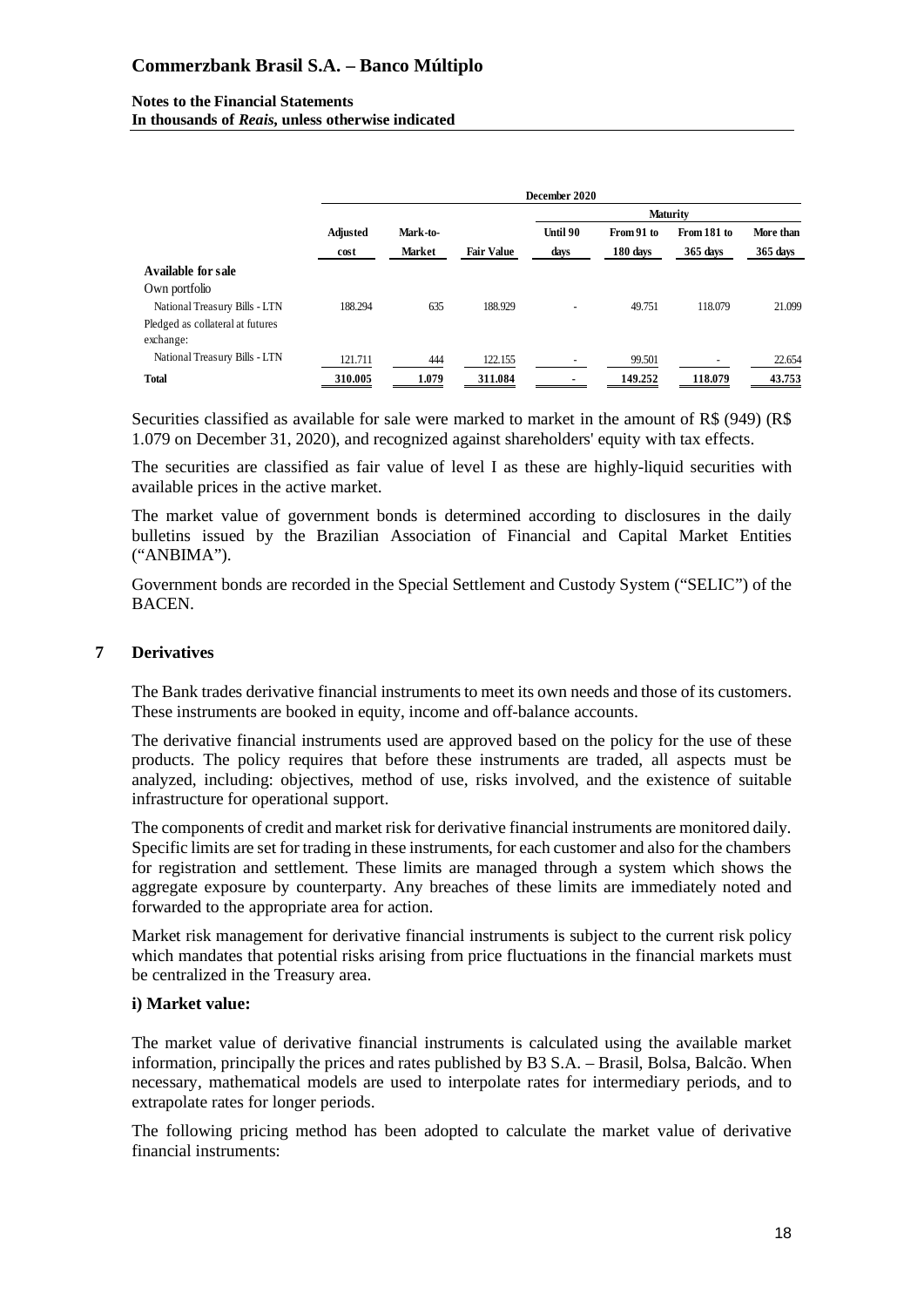#### **Notes to the Financial Statements In thousands of** *Reais***, unless otherwise indicated**

• Futures – prices published by B3 S.A. – Brasil, Bolsa, Balcão.

The derivatives included in the Level II are Swaps and Non Deliverable Forwards, whose adopted pricing model information, are observable in the actively quoted markets.

#### **ii) On balance sheet accounts:**

|                               |           |                 |          | <b>June 2021</b>  |                |            |             |
|-------------------------------|-----------|-----------------|----------|-------------------|----------------|------------|-------------|
|                               |           |                 |          |                   |                | Maturity   |             |
|                               | Reference | <b>Adjusted</b> | Mark-to- |                   | Until 90       | From 91 to | From 1 to 2 |
| <b>Assets</b>                 | value     | cost            | Market   | <b>Fair value</b> | days           | 365 days   | years       |
| Non Deliverable Forward - NDF | 95.046    | 3.506           | (1.120)  | 2.386             | 1.626          | 760        |             |
| <b>EUR x BRL</b>              | 8.386     | 860             | (143)    | 717               | 717            | $\omega$   |             |
| <b>EURWMR x BRL</b>           | 80.045    | 1.731           | (883)    | 848               | 309            | 539        |             |
| <b>USD x BRL</b>              | 6.615     | 915             | (94)     | 821               | 600            | 221        |             |
| Swap                          | 9.000     | 22              | 701      | 723               | $\blacksquare$ | 723        |             |
| CDI x FIXED                   | 9.000     | 22              | 701      | 723               |                | 723        |             |
| <b>Total</b>                  | 104.046   | 3.528           | (419)    | 3.109             | 1.626          | 1.483      |             |
|                               |           |                 |          |                   |                | Maturity   |             |
|                               | Reference | <b>Adjusted</b> | Mark-to- |                   | Until 90       | From 91 to | From 1 to 2 |
| Liabilities                   | value     | cost            | Market   | Fair value        | days           | 365 days   | years       |
| Non Deliverable Forward - NDF | 12.103    | 633             | (53)     | 580               | 551            | 29         |             |
| <b>EURWMR x BRL</b>           | 6.671     | 5               | 5        | 10                | $\overline{4}$ | 6          |             |
| <b>USD x BRL</b>              | 5.432     | 628             | (58)     | 570               | 547            | 23         |             |
| <b>Swap</b>                   | 8.467     | 2.365           | 142      | 2.507             | 2.507          |            |             |
| CDI x USD                     | 8.467     | 2.365           | 142      | 2.507             | 2.507          |            |             |
| <b>Total</b>                  | 20.570    | 2.998           | 89       | 3.087             | 3.058          | 29         |             |
|                               |           |                 |          | December 2020     |                |            |             |
|                               |           |                 |          |                   |                | Maturity   |             |
|                               | Reference | <b>Adjusted</b> | Mark-to- |                   | Until 90       | From 91 to | From 1 to 2 |
| <b>Assets</b>                 | value     | cost            | Market   | Fair value        | days           | 365 days   | years       |
| Non Deliverable Forward - NDF | 107.475   | 3.252           | 148      | 3.400             | 3.020          | 380        |             |

| $11011$ DVIIIVING IVI THIN $1121$ | 10 <i>1</i> .110 | $\cdots$ | .   | $\cdots$ | $\cdots$ |     |     |
|-----------------------------------|------------------|----------|-----|----------|----------|-----|-----|
| EUR x BRL                         | 28.993           | 135      | 87  | 222      | 32       | 190 |     |
| EURWMR x BRL                      | 63.091           | 2.757    |     | 2.758    | 2.726    | 32  |     |
| USD x BRL                         | 15.391           | 360      | 60  | 420      | 262      | 158 |     |
| Swap                              | 9.000            | (32)     | 173 | 141      |          |     | 141 |
| CDI x FIXED                       | 9.000            | (32)     | 173 | 141      |          |     | 141 |
| <b>Total</b>                      | 116.475          | 3.220    | 321 | 3.541    | 3.020    | 380 | 141 |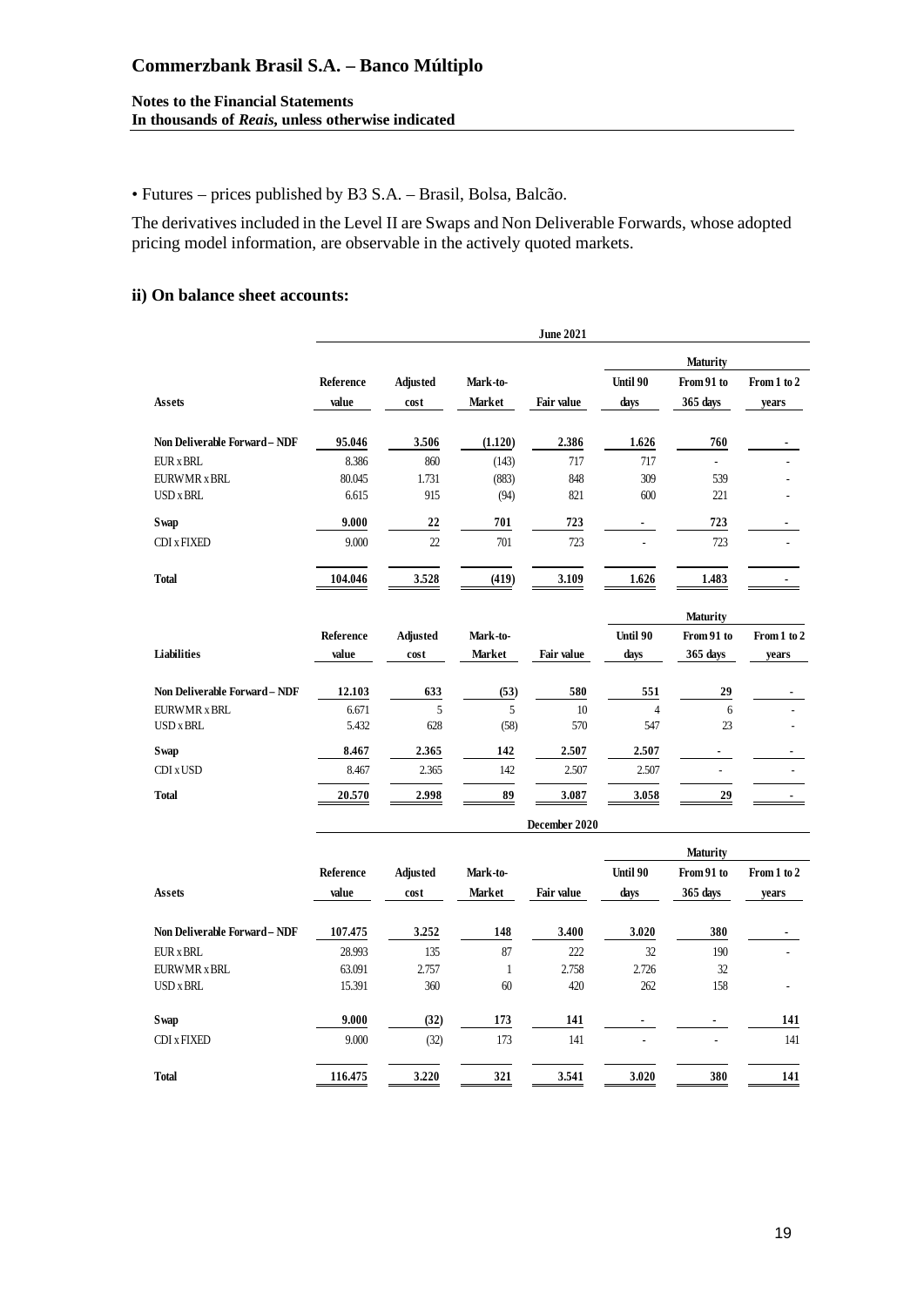#### **Notes to the Financial Statements In thousands of** *Reais***, unless otherwise indicated**

|                               |                    |                         |                    |                   |                          | <b>Maturity</b>        |                          |
|-------------------------------|--------------------|-------------------------|--------------------|-------------------|--------------------------|------------------------|--------------------------|
| <b>Liabilities</b>            | Reference<br>value | <b>Adjusted</b><br>cost | Mark-to-<br>Market | <b>Fair value</b> | Untill 90<br>days        | From 91 to<br>365 days | From 1 to 2<br>years     |
| Non Deliverable Forward - NDF | 34.943             | 1.642                   | 721                | 2.363             | 148                      | 2.215                  |                          |
| EUR x BRL                     | 2.952              | 30                      | (16)               | 14                | 14                       |                        |                          |
| <b>EURWMR x BRL</b>           | 10.049             | 240                     | (165)              | 75                | 5                        | 70                     |                          |
| EUR x USD                     | 2.584              | 213                     | 829                | 1.042             | $\overline{\phantom{a}}$ | 1.042                  | $\overline{\phantom{a}}$ |
| USD x BRL                     | 19.358             | 1.159                   | 73                 | 1.232             | 129                      | 1.103                  |                          |
| Swap                          | 25.165             | 8.825                   | 238                | 9.063             |                          | 9.063                  |                          |
| CDI x USD                     | 25.165             | 8.825                   | 238                | 9.063             | $\overline{\phantom{a}}$ | 9.063                  |                          |
| <b>Total</b>                  | 60.108             | 10.467                  | 959                | 11.426            | 148                      | 11.278                 |                          |

#### **iii) Composition of the balances recorded in asset and liability accounts, under the heading "Securities trading and intermediation":**

Securities trading and intermediation:

| <b>June 2021</b> | December 2020    |  |
|------------------|------------------|--|
|                  |                  |  |
| 1.540            |                  |  |
| 76               | 68               |  |
| 3.780            | 128              |  |
| 5.396            | 196              |  |
|                  | December 2020    |  |
| $\overline{c}$   |                  |  |
|                  |                  |  |
| 1.084            | 205              |  |
| 28               | 35               |  |
| 773              | 1.757            |  |
| 1.887            | 1.998            |  |
|                  | <b>June 2021</b> |  |

The receivable or payable differences and daily adjustments paid or received on derivative financial instruments traded on B3 S.A. – Brasil, Bolsa, Balcão, are booked in Assets and Liabilities accounts as "Securities trading and intermediation", which are marked to market, with the reference values of the transactions being recorded in off-balance accounts (Note 7 item v).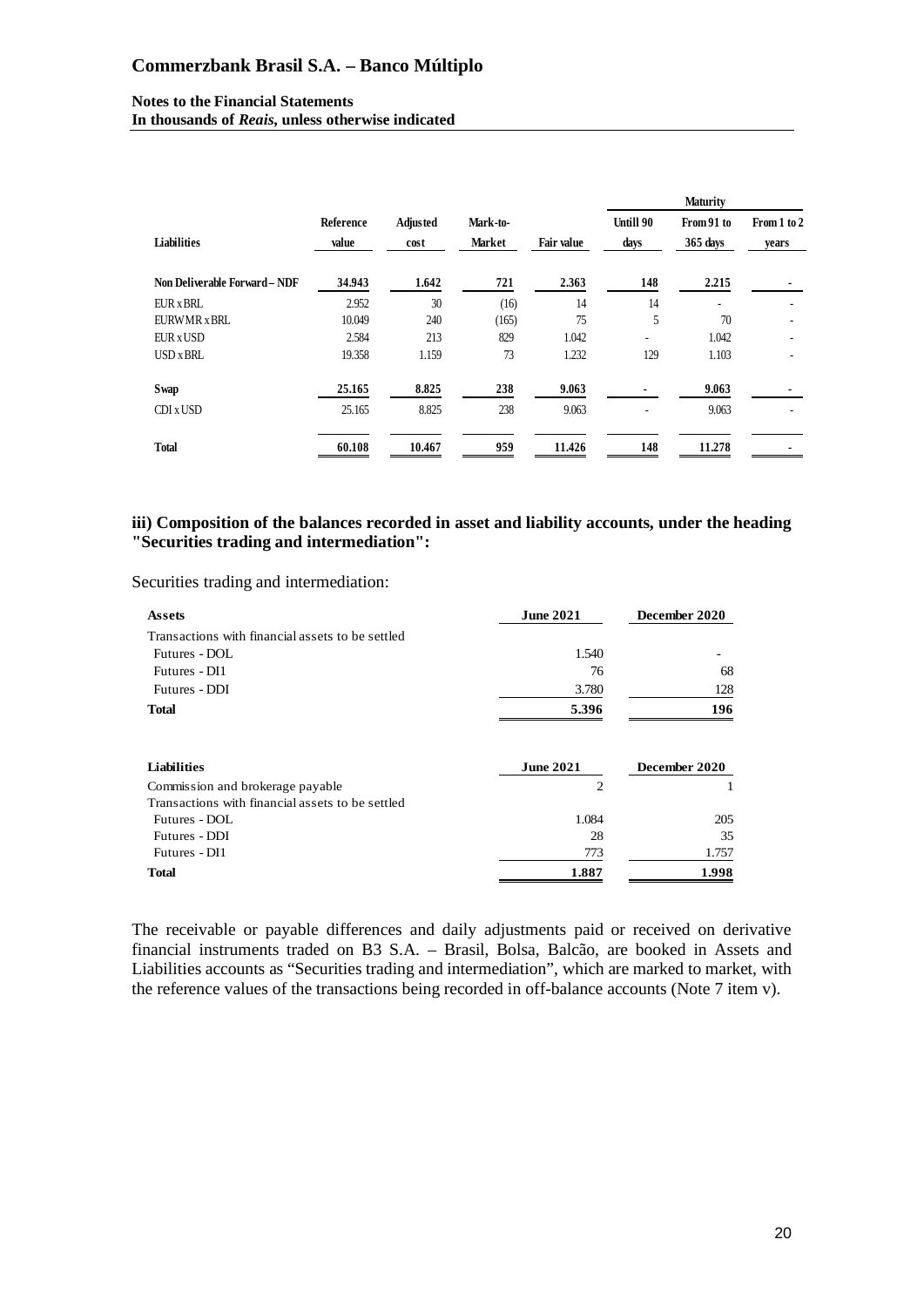#### **Notes to the Financial Statements In thousands of** *Reais***, unless otherwise indicated**

## **iv) Off-balance sheet account - Futures contracts:**

|                         | <b>June 2021</b> |                                                | December 2020<br>Market value |                                                |  |
|-------------------------|------------------|------------------------------------------------|-------------------------------|------------------------------------------------|--|
|                         | Market value     |                                                |                               |                                                |  |
| <b>Future contracts</b> | Reference value  | <b>Adjustment</b><br>receivable /<br>(payable) | Reference value               | <b>Adjustment</b><br>receivable /<br>(payable) |  |
| Long position           | 622.382          | 5.287                                          | 873.524                       | (1.721)                                        |  |
| Futures - DOL           | 167.488          | 1.535                                          | 64.746                        | (189)                                          |  |
| Futures - DI1           | 83.356           | (28)                                           | 129.144                       | 60                                             |  |
| Futures - DDI           | 371.538          | 3.780                                          | 679.634                       | (1.592)                                        |  |
| <b>Short position</b>   | 358.471          | (1.776)                                        | 549.355                       | (80)                                           |  |
| Futures - DOL           | 85.037           | (1.080)                                        | 22.086                        | (16)                                           |  |
| Futures - DI1           | 198.634          | 76                                             | 411.246                       | (27)                                           |  |
| Futures - DDI           | 74.800           | (772)                                          | 116.023                       | (37)                                           |  |
| <b>Total</b>            | 980.853          | 3.511                                          | 1.422.879                     | (1.801)                                        |  |

## **v) Transactions by maturity (reference values - notional):**

|                          |               |                | <b>June 2021</b>         |               |         |
|--------------------------|---------------|----------------|--------------------------|---------------|---------|
|                          | Due within 30 | From 31 to 180 | From 181 to              |               |         |
| <b>Futures contracts</b> | days          | days           | 365 days                 | Over 365 days | Total   |
| Futures - DOL            | 85.037        | 167.488        | ۰                        |               | 252.525 |
| Futures - DI1            | 3.500         | 87.900         | 180.525                  | 10.065        | 281.990 |
| Futures - DDI            | 135.037       | 311.301        | $\overline{\phantom{a}}$ | -             | 446.338 |
|                          | 223.574       | 566.689        | 180.525                  | 10.065        | 980.853 |

|                          | December 2020 |                |             |               |           |
|--------------------------|---------------|----------------|-------------|---------------|-----------|
|                          | Due within 30 | From 31 to 180 | From 181 to |               |           |
| <b>Futures contracts</b> | days          | days           | 365 days    | Over 365 days | Total     |
| Futures - DOL            | 22.086        | 64.746         |             |               | 86.832    |
| Futures - DI1            | 50.492        | 180.571        | 171.645     | 137.682       | 540.390   |
| Futures - DDI            | 227.841       | 441.555        | 126.261     |               | 795.657   |
|                          | 300.419       | 686.872        | 297.906     | 137.682       | 1.422.879 |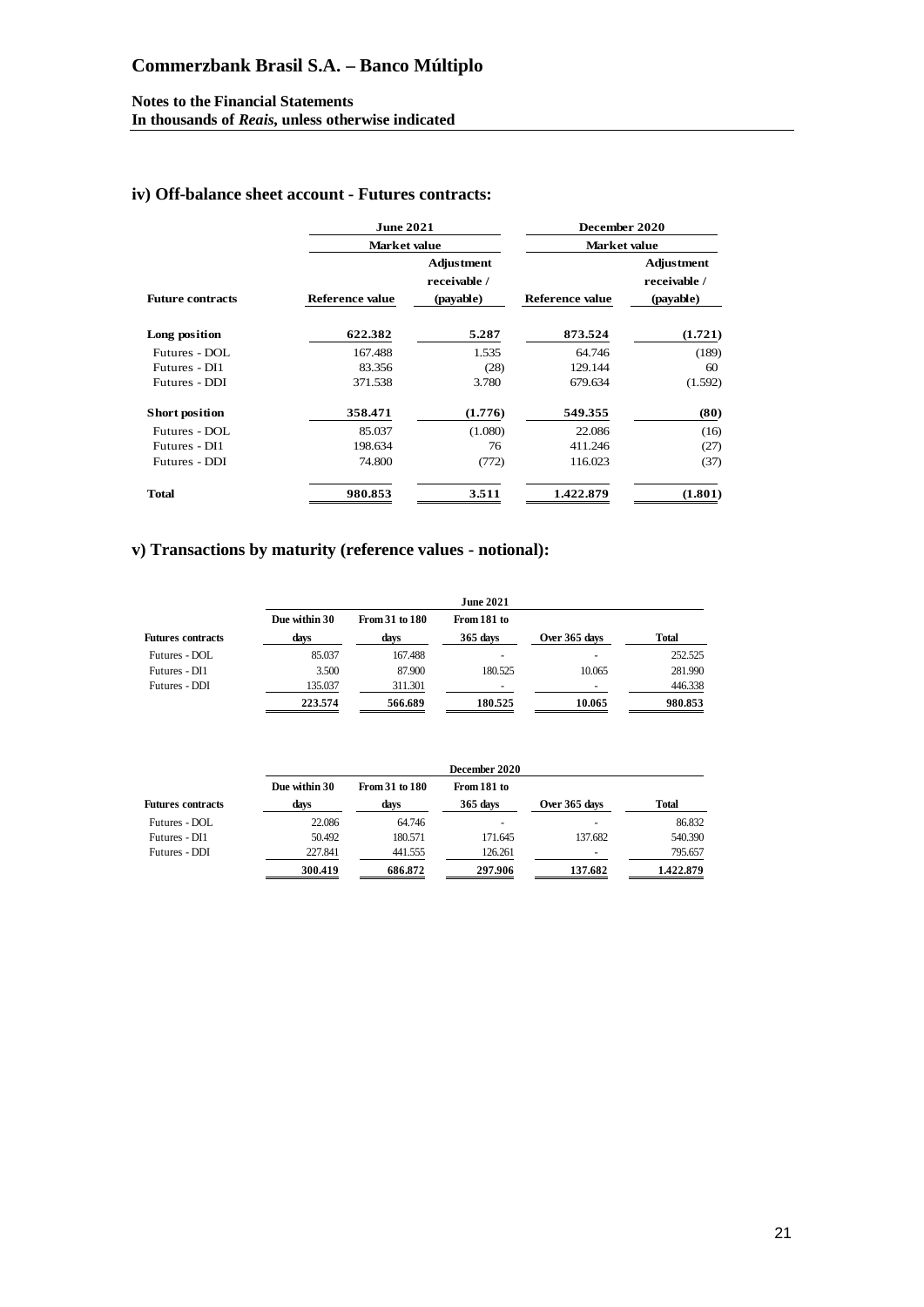#### **8 Lending operations**

Information about the loan transaction portfolio is shown as follows:

#### **a) By type of operation:**

|                                                                  | <b>June 2021</b> | December 2020 |
|------------------------------------------------------------------|------------------|---------------|
| Loans (working capital)                                          | 204.174          | 203.459       |
| Export financing (NCE)                                           | 56.437           | 193.303       |
| Foreign currency financing                                       | 57.555           | 85.619        |
| <b>Total lending operations</b>                                  | 318.166          | 482.381       |
| Advances on foreign exchange contracts (note 9)                  | 93.688           | 160.719       |
| Income from advances against foreign exchange contracts (note 9) | 1.045            | 2.643         |
| Total lending operations and other credits                       | 412.899          | 645.743       |
| Allowance for losses                                             | (722)            | (2.642)       |
| <b>Total</b>                                                     | 412.177          | 643.101       |
| Open import credits                                              | 23.945           | 71.161        |
| Guarantees and sureties issued                                   | 188.463          | 190.306       |
| <b>Total guarantees</b>                                          | 212.408          | 261.467       |
| Allowance for losses                                             | (502)            | (539)         |
| <b>Total</b>                                                     | 211.906          | 260.928       |

In order to meet the demand and operational processes of our customers, the bank, together with our customers, decided to renew some contacts maturing in the period totaling R\$ 156.312. There was no renegotiation of contracts due to late payment or financial deterioration on the part of our customers.

Following the timetable for the wind down of the Bank's activities, as stated in Note 1, the Bank intends to renegotiate or sell the interbank loans and the working capital that mature after September 30, 2022. The amount of these deals is R\$ 66.500 and the estimated sell value is R\$ 62.125, generating a possible loss of R\$ (4.375). The values were not booked once the operations are still under negotiation and the estimated values may be changed.

#### **b) Changes in allowance for losses, in accordance with CMN Resolution n.º 2.682/99:**

|                        | <b>June 2021</b>      |                          |                             |                   |           |              |  |
|------------------------|-----------------------|--------------------------|-----------------------------|-------------------|-----------|--------------|--|
|                        | Lending<br>operations | <b>Others</b><br>credits | <b>Guaranties</b><br>issued | Short term        | Long term | <b>Total</b> |  |
| <b>Opening balance</b> | 1.720                 | 922                      | 539                         | 1.431             | 1.750     | 3.181        |  |
| Provision recorded     | (1.318)               | (602)                    | (37)                        | (276)             | (1.681)   | (1.957)      |  |
| <b>Closing balance</b> | 402                   | 320                      | 502                         | 1.155             | 69        | 1.224        |  |
|                        |                       |                          | December 2020               |                   |           |              |  |
|                        | Lending<br>operations | <b>Others</b><br>credits | <b>Guaranties</b><br>issued | <b>Short term</b> | Long term | Total        |  |
| <b>Opening balance</b> | 936                   | 946                      | 140                         | 1.656             | 366       | 2.022        |  |
| Provision recorded     | 784                   | (24)                     | 399                         | (225)             | 1.384     | 1.159        |  |
| <b>Closing balance</b> | 1.720                 | 922                      | 539                         | 1.431             | 1.750     | 3.181        |  |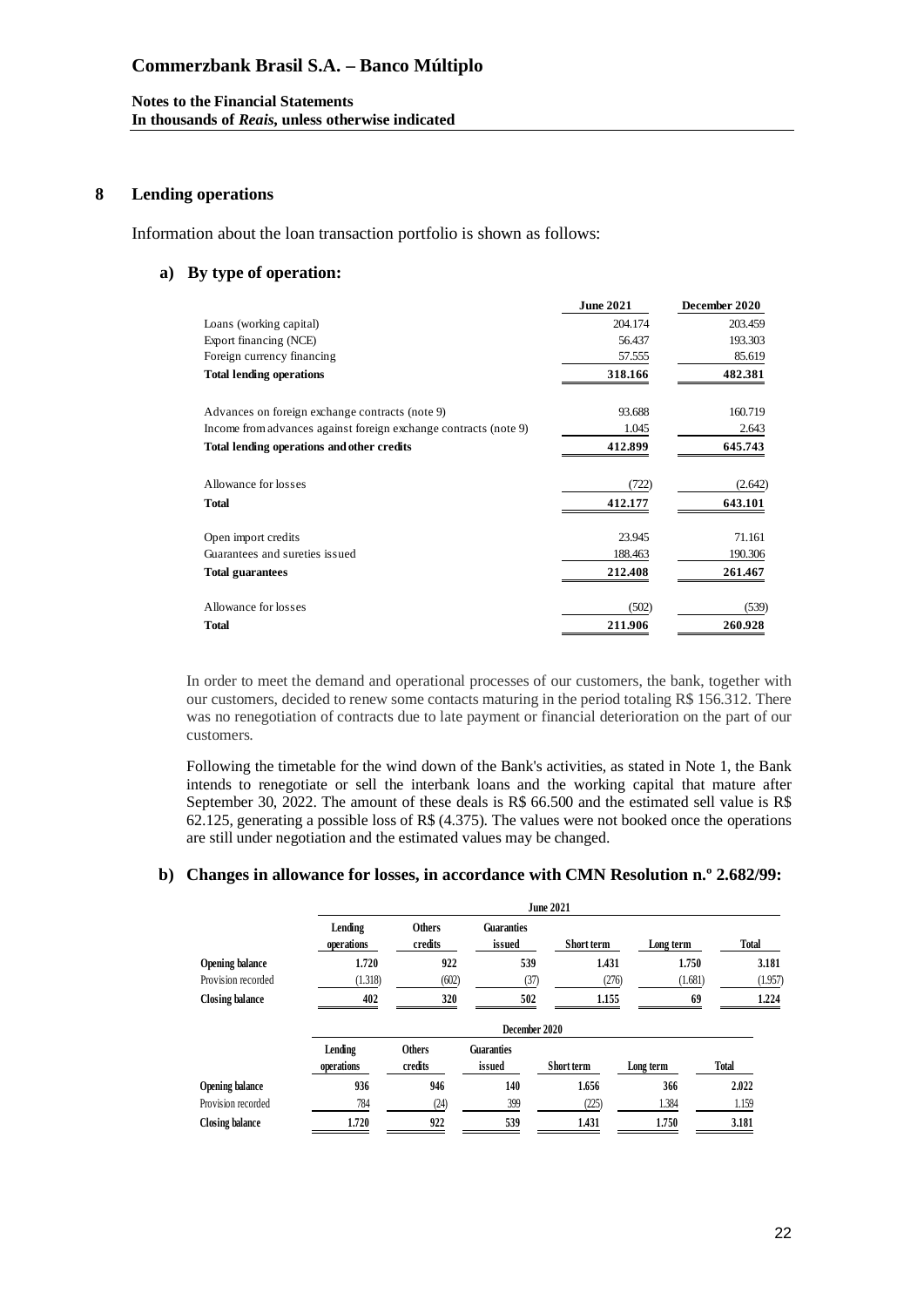## **c) By maturity date:**

|                      |                 |                          | Advances on      |                  |               |
|----------------------|-----------------|--------------------------|------------------|------------------|---------------|
|                      |                 | <b>Export and</b>        | foreign exchange |                  |               |
| Outstanding          | Working capital | import financing         | contracts        | <b>June 2021</b> | December 2020 |
| Up to 30 days        | 11.611          | 57.637                   |                  | 69.248           | 87.355        |
| From 31 to 60 days   | 1.419           | 14.220                   | 40.950           | 56.589           | 62.373        |
| From 61 to 90 days   | 38.393          | 16.918                   | 33               | 55.344           | 153.002       |
| From 91 to 180 days  | 16.249          | 5.166                    | 5.032            | 26.447           | 109.162       |
| From 181 to 365 days | 92.808          | 20.051                   | 48.718           | 161.577          | 116.629       |
| Over 365 days        | 43.694          | $\overline{\phantom{a}}$ |                  | 43.694           | 117.222       |
| <b>Total</b>         | 204.174         | 113.992                  | 94.733           | 412.899          | 645.743       |

#### **d) By business sector:**

|                        |                 |                   | <b>Advances on</b> |                  |               |
|------------------------|-----------------|-------------------|--------------------|------------------|---------------|
|                        |                 | <b>Export</b> and | foreign exchange   |                  |               |
| <b>Private sector</b>  | Working capital | import financing  | contracts          | <b>June 2021</b> | December 2020 |
| <b>Others</b>          | 125.792         | 100.913           | 30.648             | 257.353          | 271.585       |
| Commerce               | 36.878          |                   | 28.315             | 65.193           | 90.009        |
| Financial services     | 41.504          |                   |                    | 41.504           | 43.174        |
| Metallurgy and steel   |                 | 13.079            | 23.851             | 36.930           | 42.589        |
| Automotive             |                 |                   | 11.919             | 11.919           | 161.239       |
| Foods and beverages    |                 |                   |                    |                  | 33.140        |
| Machines and equipment |                 |                   |                    |                  | 4.007         |
| <b>Total</b>           | 204.174         | 113.992           | 94.733             | 412.899          | 645.743       |

## **e) By maturity date and risk rating:**

| Outstanding                 | AA      | А       | <b>June 2021</b> | December 2020 |
|-----------------------------|---------|---------|------------------|---------------|
| Up to 30 days               | 68.358  | 890     | 69.248           | 87.355        |
| From 31 to 60 days          | 15.639  | 40.950  | 56.589           | 62.373        |
| From 61 to 90 days          | 12.035  | 43.309  | 55.344           | 153,002       |
| From 91 to 180 days         | 11.019  | 15.428  | 26.447           | 109.162       |
| From 181 to 365 days        | 121.817 | 39.760  | 161.577          | 116.629       |
| Over 365 days               | 39.612  | 4.082   | 43.694           | 117.222       |
| <b>Total</b>                | 268.480 | 144.419 | 412.899          | 645.743       |
| <b>Allowance for losses</b> | ۰       | (722)   | (722)            | (2.642)       |

## **f) By type of operation and risk rating:**

| Product                                | AA      |         | June 2021. | December 2020 |
|----------------------------------------|---------|---------|------------|---------------|
| Loans (working capital)                | 136.919 | 67.255  | 204.174    | 203.459       |
| Export financing (NCE)                 | 100.913 | 13.079  | 113.992    | 278.922       |
| Advances on foreign exchange contracts | 30.648  | 64.085  | 94.733     | 163.362       |
| <b>Total</b>                           | 268.480 | 144.419 | 412.899    | 645.743       |

## **g) Portfolio concentration**

|                            |           | <b>June 2021</b> | December 2020 |             |  |
|----------------------------|-----------|------------------|---------------|-------------|--|
|                            | Portfolio | % Portfolio      | Portfolio     | % Portfolio |  |
| Largest borrower           | 57.555    | 13.94%           | 108.390       | 16,79%      |  |
| Next ten largest borrowers | 286.363   | 69.35%           | 357.232       | 55,32%      |  |
| Other borrowers            | 68.981    | 16.71%           | 180.121       | 27,89%      |  |
| <b>Total</b>               | 412.899   | 100%             | 645.743       | 100%        |  |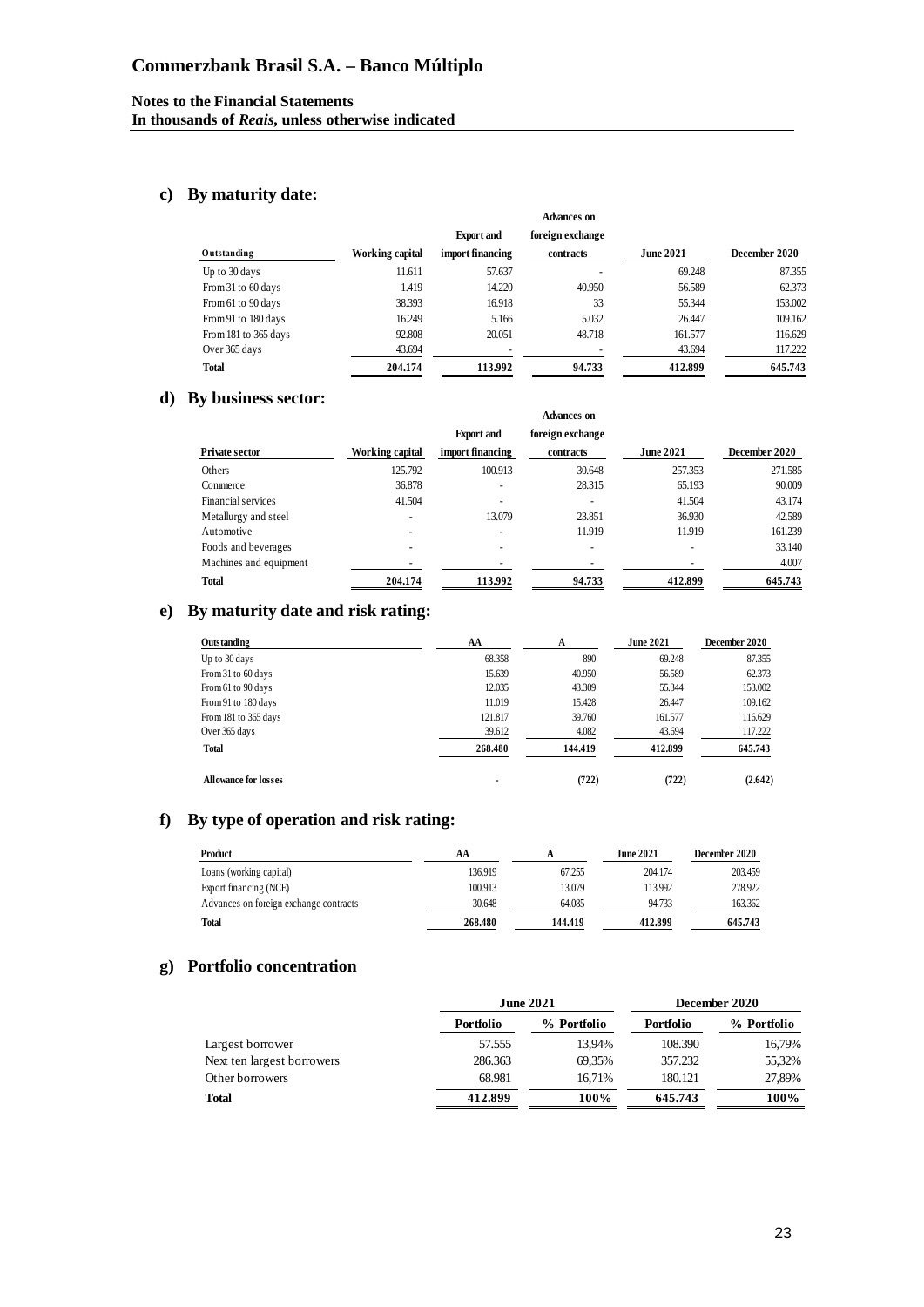#### **h) Guarantees and sureties issued:**

As at June 30, 2021, the Bank's commitments under guarantees and sureties issued were as follows:

| Outstanding                 | AA      | A      | B      | <b>June 2021</b> | December 2020 |
|-----------------------------|---------|--------|--------|------------------|---------------|
| Until 30 days               | 10.426  | 2.769  | 2.169  | 15.364           | 19.034        |
| From 31 to 60 days          | 15.663  | 7.696  |        | 23.359           | 52.384        |
| From 61 to 90 days          | 2.618   | 732    | 1.425  | 4.775            | 1.660         |
| From 91 to 180 days         | 14.874  | 9.388  | 2.057  | 26.319           | 45.199        |
| From 181 to 365 days        | 52.338  |        | 29.350 | 81.688           | 32.765        |
| Over 365 days               | 56.038  |        | 4.865  | 60.903           | 110.425       |
| <b>Total</b>                | 151.957 | 20.585 | 39.866 | 212.408          | 261.467       |
| <b>Allowance for losses</b> |         | (103)  | (399)  | (502)            | (539)         |
| <b>Private sector</b>       | AA      | A      | B      | <b>June 2021</b> | December 2020 |
| Mining                      | 84.789  |        |        | 84.789           | 74.849        |
| Transports                  |         |        | 33.628 | 33.628           | 36.787        |
| Machines and equipamets     | 2.068   | 17.208 | 3.594  | 22.870           | 29.089        |
| Paper and Cellulose         | 17.654  |        | 2.644  | 20.298           | 22.256        |
| Others                      | 15.799  | 3.377  |        | 19.176           | 5.182         |
| Energy                      | 15.936  |        |        | 15.936           | 7.276         |
| Chemical and Petrochemical  | 15.711  |        |        | 15.711           | 35.626        |
| Metals                      |         |        |        |                  | 50.402        |
| <b>Total</b>                | 151.957 | 20.585 | 39.866 | 212.408          | 261.467       |

Losses associated with the likelihood of future disbursements linked to financial guarantees are measured according to models and practices of recognized credit risk management and based on consistent information and consistent verifiable criteria.

As at June 30, 2021 there was a loss provision of R\$ 502 for guarantees and sureties issued (R\$ 539 on December 31, 2020).

#### **9 Foreign exchange portfolio**

|                                                   | <b>June 2021</b> | December 2020 |
|---------------------------------------------------|------------------|---------------|
| <b>Other credits</b>                              |                  |               |
| Foreign exchange purchased pending settlement     | 204.284          | 307.554       |
| Right on foreign exchange sold                    | 97.505           | 117.821       |
| Advances in local currency received               | (54)             |               |
| Income receivable from advances granted (note 7a) | 1.045            | 2.643         |
| <b>Total</b>                                      | 302.780          | 428.018       |
| <b>Other obligations</b>                          |                  |               |
| Payable for foreign exchange purchased            | 97.090           | 115.048       |
| Foreign exchange sold pending settlement          | 191.139          | 278.540       |
| Advances on foreign exchange contracts (note 7a)  | (93.688)         | (160.719)     |
| <b>Total</b>                                      | 194.541          | 232.869       |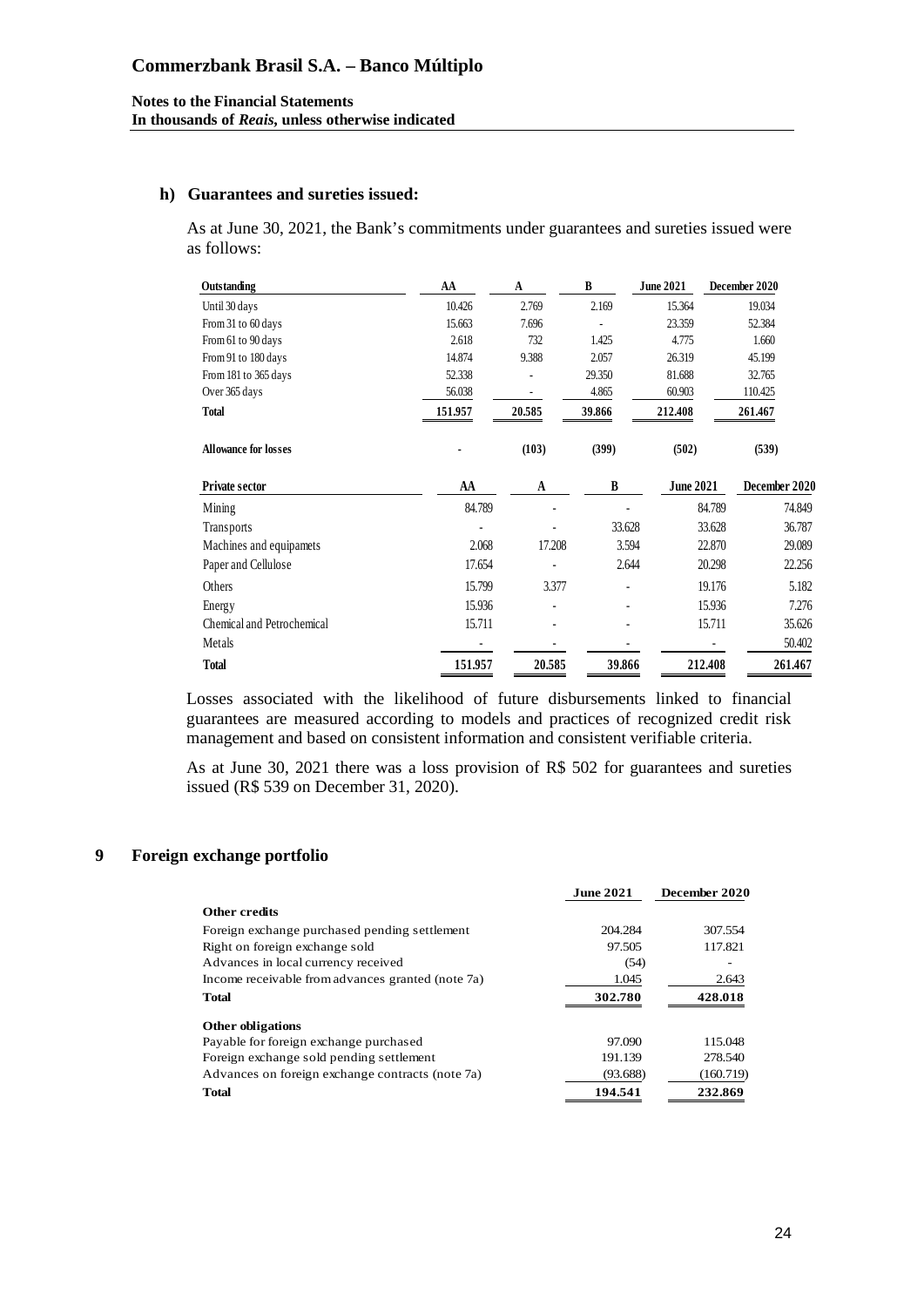#### **Notes to the Financial Statements In thousands of** *Reais***, unless otherwise indicated**

#### **10 Other credits – sundry**

They following amounts make-up Other Credits - sundry:

|                                              | <b>June 2021</b>  |                  |              | December 2020     |           |       |
|----------------------------------------------|-------------------|------------------|--------------|-------------------|-----------|-------|
|                                              | <b>Short Term</b> | <b>Long Term</b> | <b>Total</b> | <b>Short Term</b> | Long Term | Total |
| Advances on payroll                          | 523               |                  | 523          | 206               |           | 206   |
| Judicial deposits                            |                   | 40               | 40           |                   | 10        | 10    |
| Taxes and contributions to be offset (a)     |                   | 1.576            | 1.576        |                   | 1.474     | 1.474 |
| Amounts receivable from associated companies | 2.806             |                  | 2.806        | 2.073             |           | 2.073 |
| <b>Total</b>                                 | 3.329             | 1.616            | 4.945        | 2.279             | 1.484     | 3.763 |

## **a) Taxes and contributions to be offset**

Amounts of tax paid in advance are as follows:

|                                                                  | <b>June 2021</b> | December 2020 |
|------------------------------------------------------------------|------------------|---------------|
| Corporate Income Tax ("IRPJ")                                    | 934              | 1.053         |
| Social Contribution Tax on Net Income ("CSLL")                   | 257              | 45            |
| National Institute of Social Security ("INSS")                   | 343              | 343           |
| Contribution to Financing the Social Security Systems ("COFINS") | 14               | 14            |
| Social Integration Program ("PIS")                               | 19               | 19            |
| Tax on Financial Transactions ("IOF")                            | 9                |               |
| Total                                                            | 1.576            | 1.474         |

#### **11 Other assets**

These refer substantially to prepaid expenses related to insurance, the provision of real-time economic and market information services and services involving information provided for compliance purposes. The amount of deferred prepaid expenses during the period was R\$ 280 (R\$ 332 on December 31, 2020).

#### **12 Income and social contribution tax credits**

The Bank has tax credits not recognized in accounting books because they do not meet the standards of Resolution CMN 4.842/20 which requires that:

- I. there is expectation of generating future taxable income or profits for the purposes of income tax and social contribution in subsequent periods based on a technical study demonstrating the likelihood of future obligations with taxes and contributions that would allow the deferred tax asset to be carried out within a maximum of ten years; and
- II. Present a history of taxable income or profits for the purposes of income tax and social contribution on net income evidenced by the occurrence of such situations at least in three out of the last five financial years, including the current year.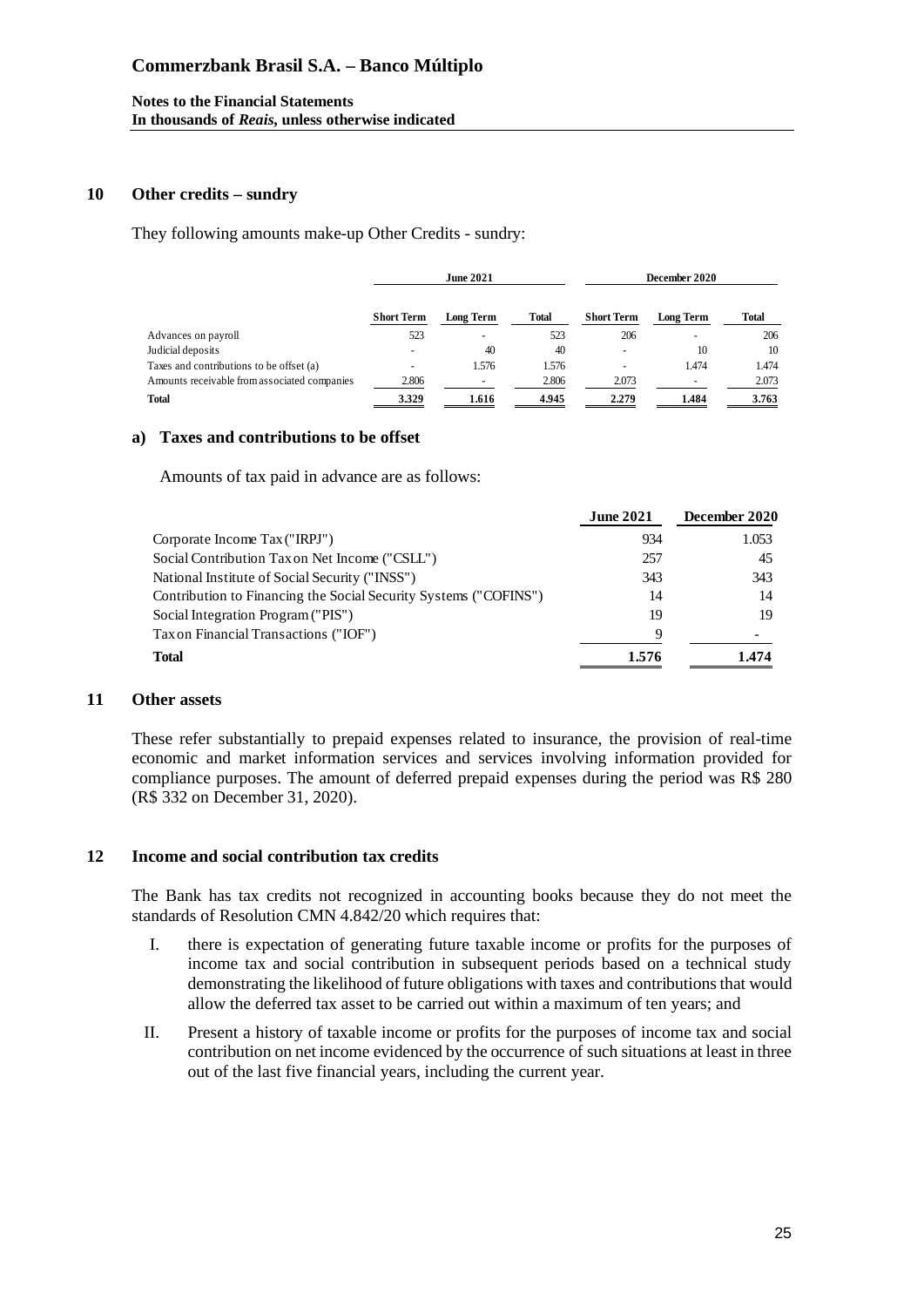#### **Notes to the Financial Statements In thousands of** *Reais***, unless otherwise indicated**

Income and social contribution tax credits not recorded include the following:

|                                             | <b>June 2021</b> |                      |             |             |              |  |  |  |
|---------------------------------------------|------------------|----------------------|-------------|-------------|--------------|--|--|--|
|                                             | Tax base IRPJ    | Tax base CSLL        | <b>IRPJ</b> | <b>CSLL</b> | <b>Total</b> |  |  |  |
| Fiscal loss carry-forward (i)               | 118.835          | 119.569              | 29.709      | 23.914      | 53.623       |  |  |  |
| Provision for staff bonuses                 | 21.683           | 21.683               | 5.421       | 4.337       | 9.758        |  |  |  |
| Provision for losses                        | 2.048            | 2.048                | 512         | 410         | 922          |  |  |  |
| Adjustment derivative financial instruments | 1.224            | 1.224                | 306         | 245         | 551          |  |  |  |
| Provision for accounts payable              | (870)            | (870)                | (218)       | (174)       | (392)        |  |  |  |
| Contingency provision                       | 537              | 537                  | 134         | 107         | 241          |  |  |  |
| Others                                      | 141              | 141                  | 35          | 28          | 63           |  |  |  |
| <b>Total</b>                                |                  |                      | 35.899      | 28.867      | 64.766       |  |  |  |
|                                             | December 2020    |                      |             |             |              |  |  |  |
|                                             | Tax base IRPJ    | <b>Tax base CSLL</b> | <b>IRPJ</b> | <b>CSLL</b> | <b>Total</b> |  |  |  |
| Fiscal loss carry-forward (i)               | 112.879          | 113.553              | 28.220      | 22.711      | 50.931       |  |  |  |
| Provision for staff bonuses                 | 2.156            | 2.156                | 539         | 431         | 970          |  |  |  |
| Provision for losses                        | 3.181            | 3.181                | 795         | 636         | 1.431        |  |  |  |
| Adjustment derivative financial instruments | 783              | 783                  | 196         | 157         | 353          |  |  |  |
| Provision for accounts payable              | 129              | 129                  | 32          | 26          | 58           |  |  |  |
| Contingency provision                       | 543              | 543                  | 136         | 108         | 244          |  |  |  |

(i) Tax losses and negative social contribution base subject to be offset against future taxable income, as provided for under the prevailing legislation;

Others  $8$  8  $2$  2 4 **Total 29.920 24.071 53.991**

#### **Movement of tax credits recorded**

|                                   | <b>June 2021</b> | December 2020 |
|-----------------------------------|------------------|---------------|
| <b>Opening balance</b>            | $\blacksquare$   | 20.790        |
| Reversal with effect on P&L       |                  | (20.790)      |
| Constituted with effect on Equity | ۰                |               |
| Closing balance                   | $\blacksquare$   |               |

#### **13 Fixed assets and intangible assets**

#### **Fixed assets**

|                                   |                     |             | <b>June 2021</b>         |                   |        | December 2020       |                   |
|-----------------------------------|---------------------|-------------|--------------------------|-------------------|--------|---------------------|-------------------|
|                                   | % Annual            | Accumulated |                          | Accumulated       |        |                     |                   |
|                                   | <b>Depreciation</b> | Cost        | <b>Depreciation</b>      | <b>Net Amount</b> | Cost   | <b>Depreciation</b> | <b>Net Amount</b> |
| Leasehold improvements            | 20                  | 1.359       | (1.359)                  | ٠                 | 1.359  | (1.352)             |                   |
| Premises                          | 10                  | 1.307       | (687)                    | 620               | 1.307  | (622)               | 685               |
| Furniture and equipment           | 10                  | 896         | (487)                    | 409               | 896    | (443)               | 453               |
| Data processing system            | 20                  | 8.995       | (4.956)                  | 4.039             | 8.995  | (4.392)             | 4.603             |
| Communication and security system | 10                  | 69          | (35)                     | 34                | 83     | (37)                | 46                |
| Transportation system             | 20                  |             | $\overline{\phantom{a}}$ |                   | 248    | (248)               |                   |
| <b>Total</b>                      |                     | 12.626      | (7.524)                  | 5.102             | 12.888 | (7.094)             | 5.794             |

Fixed assets are still in use and being depreciated untill June 2023 according to the wind down timeframe and the eventual impairment will be recorded at an appropriate time when the destinations for each fixed asset will be defined.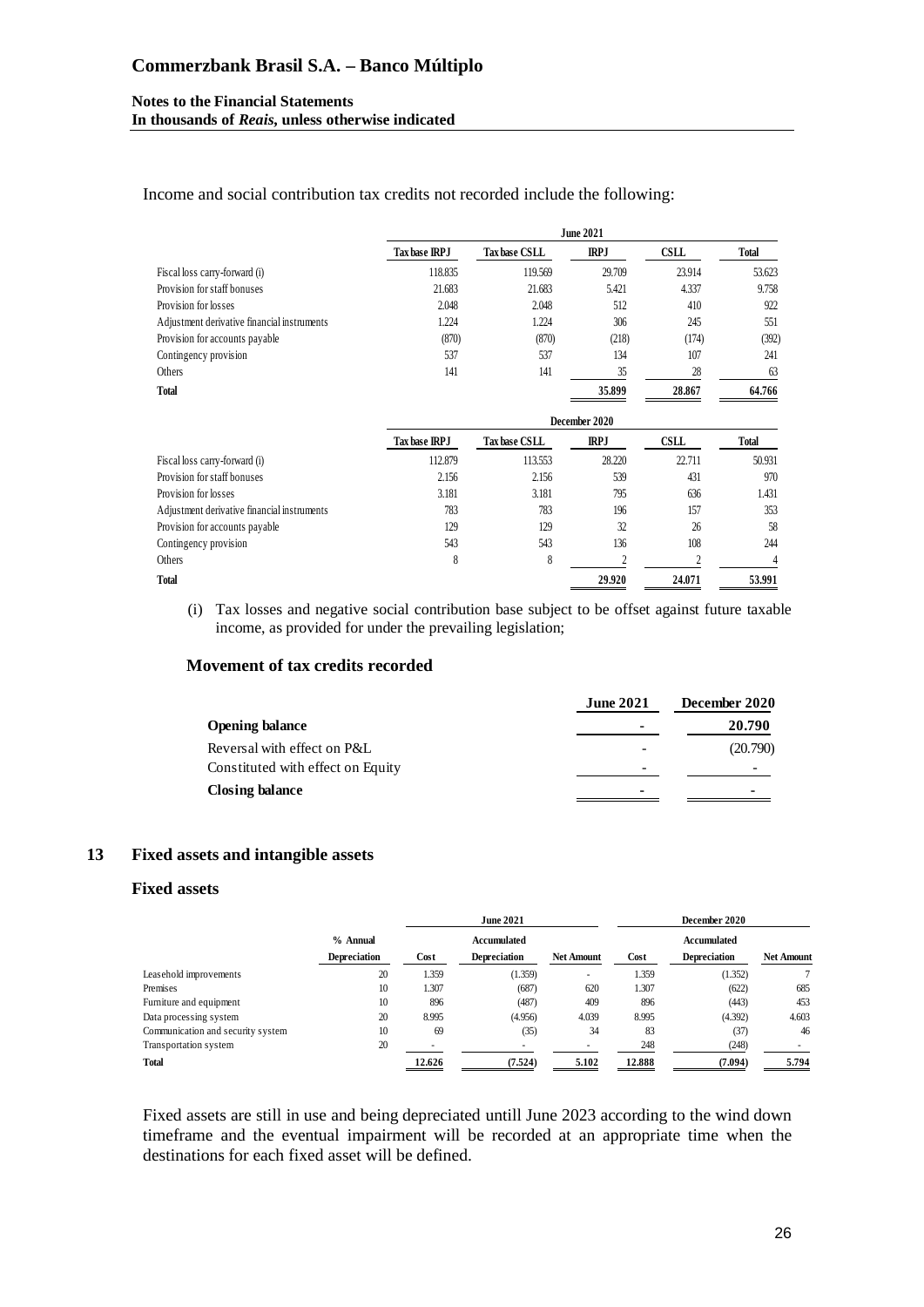#### **14 Deposits**

## **a) Demand deposits**

These refer to deposits in the current account from corporate companies, amounting to R\$ 1.104 (R\$ 2.546 on December 31, 2020).

#### **b) Time deposits**

|                           |                         | <b>June 2021</b> |                          |                      |              |  |  |
|---------------------------|-------------------------|------------------|--------------------------|----------------------|--------------|--|--|
|                           | <b>Adjusted</b><br>cost | Until 90<br>days | From 91 to<br>$365$ days | From 1 to<br>3 years | <b>Total</b> |  |  |
| Bank certificate deposits | 3.842                   |                  | 3.842                    |                      | 3.842        |  |  |
| <b>Total</b>              | 3.842                   |                  | 3.842                    |                      | 3.842        |  |  |
|                           |                         | December 2020    |                          |                      |              |  |  |
|                           | <b>Adjusted</b>         | Until 90         | From 91 to               | From 1 to            |              |  |  |
|                           | cost                    | days             | $365$ days               | 3 years              | <b>Total</b> |  |  |
| Bank certificate deposits | 10.383                  | 3.391            | 197                      | 6.795                | 10.383       |  |  |
| <b>Total</b>              | 10.383                  | 3.391            | 197                      | 6.795                | 10.383       |  |  |

### **15 Foreign borrowings**

|            | <b>June 2021</b>     |          |            |             |              |  |
|------------|----------------------|----------|------------|-------------|--------------|--|
|            | Amount in<br>foreign | Until 90 | From 91 to | From 1 to 3 |              |  |
| Currency   | currency             | days     | $365$ days | vears       | <b>Total</b> |  |
| <b>EUR</b> | 9.100                | 39.048   | 14.794     |             | 53.842       |  |
| <b>USD</b> | 87.057               | 384.067  | 51.785     |             | 435.852      |  |
| Total      |                      | 423.115  | 66.579     |             | 489.694      |  |

|              | December 2020                    |                  |                          |                      |              |  |
|--------------|----------------------------------|------------------|--------------------------|----------------------|--------------|--|
| Currency     | Amount in<br>foreign<br>currency | Until 90<br>days | From 91 to<br>$365$ days | From 1 to 3<br>vears | <b>Total</b> |  |
| EUR          | 29,000                           | 34.361           | 150.438                  |                      | 184.799      |  |
| <b>USD</b>   | 137.878                          | 336.111          | 340.633                  | 41.750               | 718.494      |  |
| <b>Total</b> |                                  | 370.472          | 491.071                  | 41.750               | 903.293      |  |

The balance of foreign borrowings consists of funds provided by Commerzbank AG, annual rates between -0,305% and 0,048 (-0,290% and -0,070 on December 31, 2020) in EUR and between 0,205% and 0,830% (0,383% and 1,170% on December 31, 2020) in USD.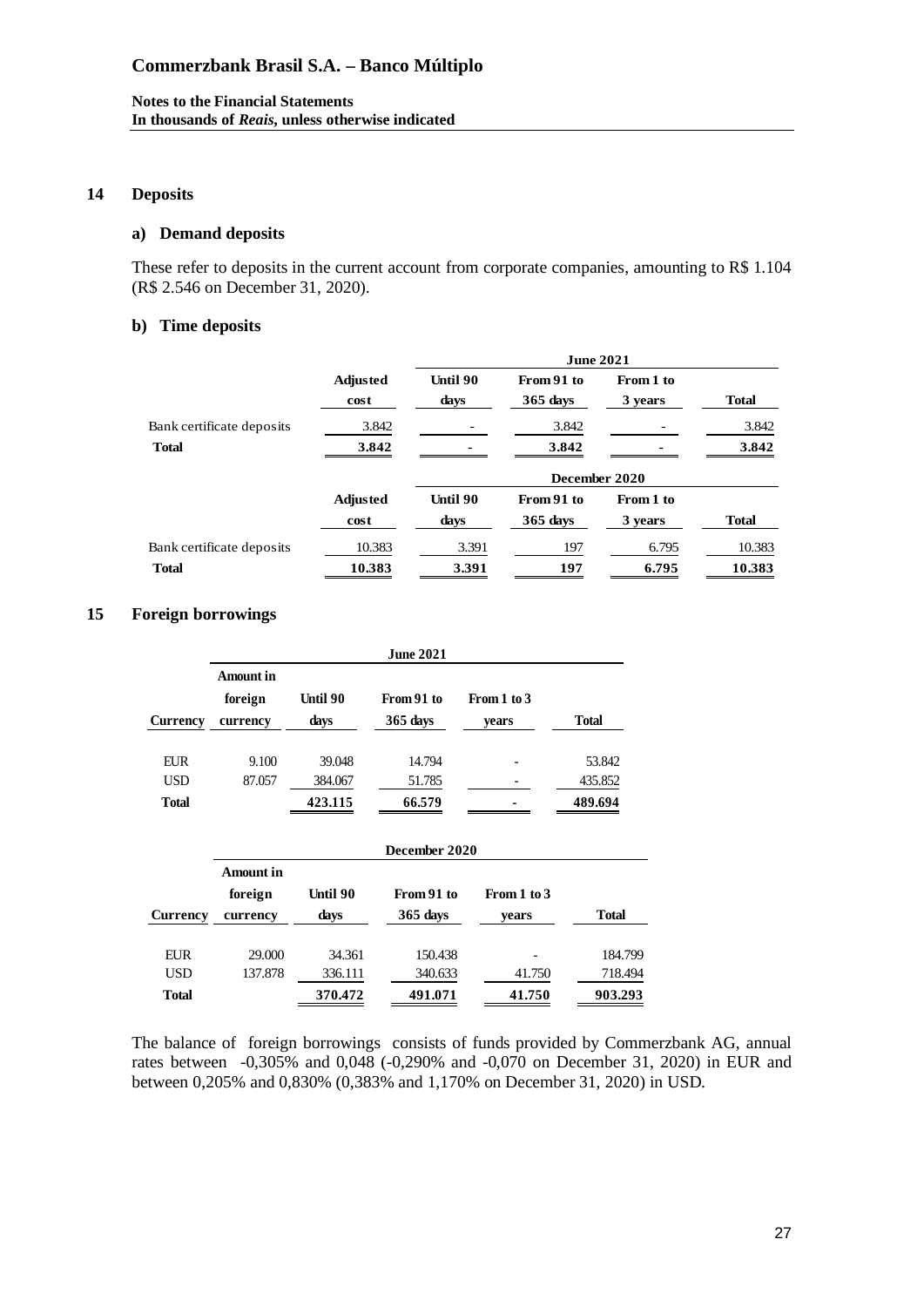#### **Notes to the Financial Statements In thousands of** *Reais***, unless otherwise indicated**

#### **16 Other obligations**

#### **a) Tax and social security**

|                                                 | <b>June 2021</b> | December 2020 |
|-------------------------------------------------|------------------|---------------|
| Current liabilities                             |                  |               |
| Taxes and contributions on payroll              | 1.028            | 1.132         |
| Income tax provision                            | 54               | 54            |
| ISS tax payable                                 | 53               | 50            |
| Taxes and contributions on third-party services | 53               | 107           |
| COFINS tax payable                              | 4                |               |
| Pis tax payable                                 |                  |               |
| Income tax payable                              |                  | 62            |
| Taxes and contributions to pay                  |                  | 50            |
| <b>Total</b>                                    | 1.193            | 1.455         |

#### **b) Other**

|                                              | <b>June 2021</b> | December 2020 |
|----------------------------------------------|------------------|---------------|
| Current liabilities                          |                  |               |
| Personnel expenses (note 27)                 | 7.510            | 4.407         |
| Other administrative expenses (note 27)      | 606              | 522           |
| Allowance for guarantees and sureties issued | 452              | 68            |
| Other payments                               | 13               | 3             |
| Total                                        | 8.581            | 5.000         |
| Non-current liabilities                      |                  |               |
| Personnel expenses (note 27)                 | 17.075           |               |
| Other administrative expenses (note 27)      | 1.700            |               |
| Provision to contingency (note 24)           | 537              | 543           |
| Allowance for guarantees and sureties issued | 49               | 471           |
| <b>Total</b>                                 | 19.361           | 1.014         |
|                                              | 27.942           | 6.014         |

#### **17 Shareholders' equity**

#### **a) Capital**

The capital stock is represented by 268.138.562 common shares, with no par value and fully paid-in.

The subscribed capital is R\$ 268.138 divided in 268.137 nominated shares. The accumulated losses in financial period of R\$ 24.535 (R\$ 15.365 on June 30, 2020), and an accumulated loss per share of R\$ 0,0915 on June 30, 2021 (R\$ 0,0573 on June 30, 2020).

There is no difference between basic losses per share and diluted losses per share.

#### **b) Income allocation**

According to the bylaws, the Bank's net income for the period after offsetting the losses accrued in previous periods, if any, should be allocated as follows: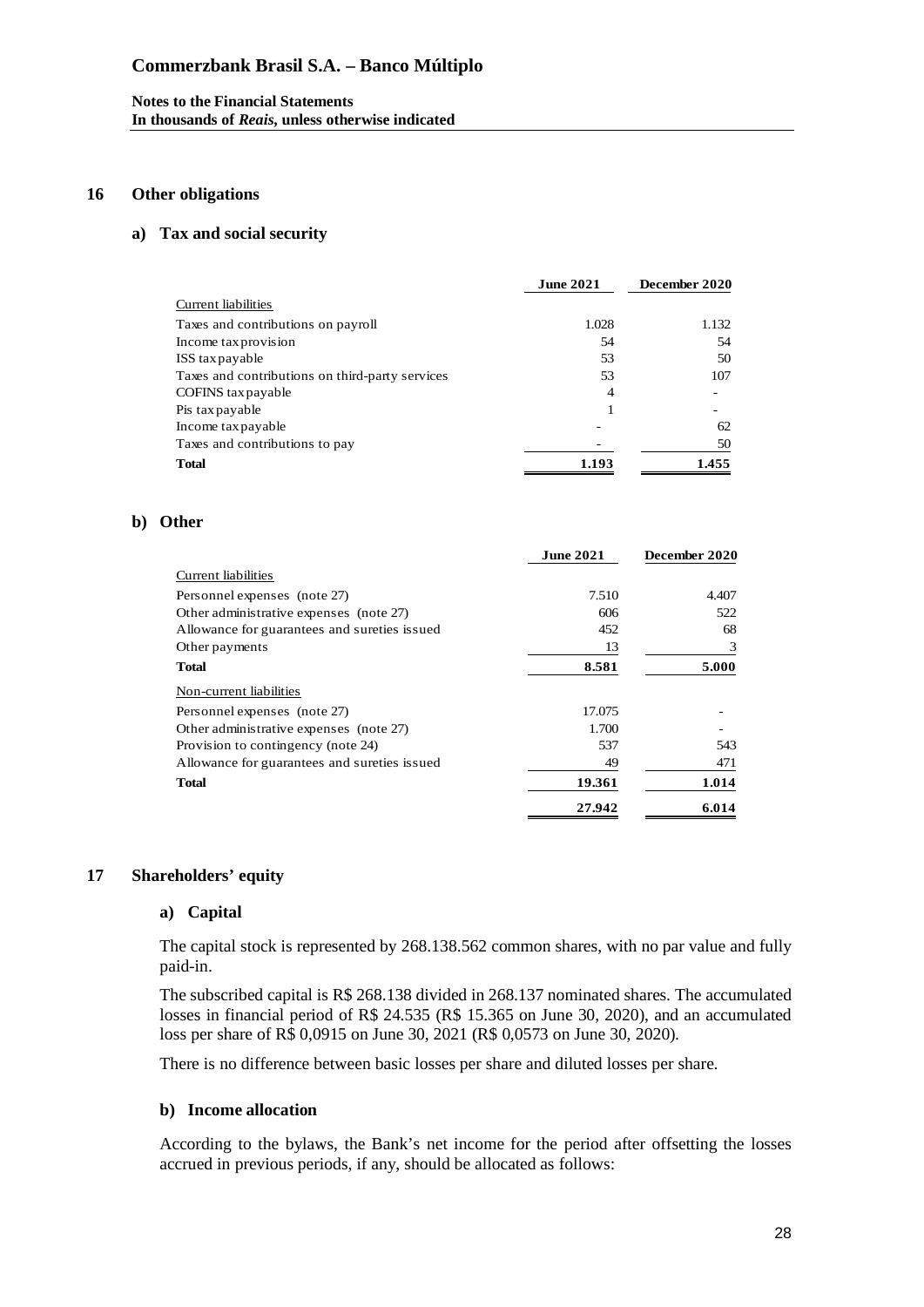#### **Notes to the Financial Statements In thousands of** *Reais***, unless otherwise indicated**

- 5% for the constitution of legal reserves, up to the limit of 20% of capital stock;
- A minimum of 5% for dividends and/or return on capital to shareholders, in accordance with the applicable laws; and
- The balance, if any, should be allocated according to the decision of the Annual Shareholders' Meeting as proposed by the Management according to the legal provisions on the matter.

The distribution of dividends and/or interest on capital will not be mandatory for fiscal years in which such payments would be deemed incompatible with the Bank's financial condition.

No income was distributed for the periods ended June 30, 2021.

#### **18 Breakdown of the income accounts**

#### **a) Lending transactions**

|                         | <b>June 2021</b> | <b>June 2020</b> |
|-------------------------|------------------|------------------|
| Loans (working capital) | 6.628            | 5.396            |
| Export financing (NCE)  | 1.669            | 37.365           |
| Total                   | 8.297            | 42.761           |
|                         |                  |                  |

#### **b) Income from securities transactions**

|                                                           | <b>June 2021</b> | <b>June 2020</b> |
|-----------------------------------------------------------|------------------|------------------|
| Income from transactions with fixed income securities (i) | 3.920            | 6.661            |
| Income from interbank liquidity applications              | 1.219            | 2.495            |
| Gains on transactions with fixed income securities (i)    | 42               | 186              |
| Income from money market investments                      |                  |                  |
| <b>Total</b>                                              | 5.182            | 9.393            |

(i) Refers to income from Brazilian government bonds – Treasury Bills ("LFTs") and National Treasury Notes ("LTNs").

#### **c) Derivatives**

|              |         | <b>June 2021</b> |            |           | <b>June 2020</b> |            |
|--------------|---------|------------------|------------|-----------|------------------|------------|
|              | Gain    | Loss             | <b>Net</b> | Gain      | Loss             | <b>Net</b> |
| Swap         | 582     | (1.348)          | (766)      | 63        | (20.177)         | (20.114)   |
| <b>NDF</b>   | 6.403   | (2.326)          | 4.077      | 9.613     | (16.363)         | (6.750)    |
| Future       | 446.669 | (451.895)        | (5.226)    | 1.290.111 | (1.121.854)      | 168.257    |
| <b>Total</b> | 453.654 | (455.569)        | (1.915)    | 1.299.787 | (1.158.394)      | 141.393    |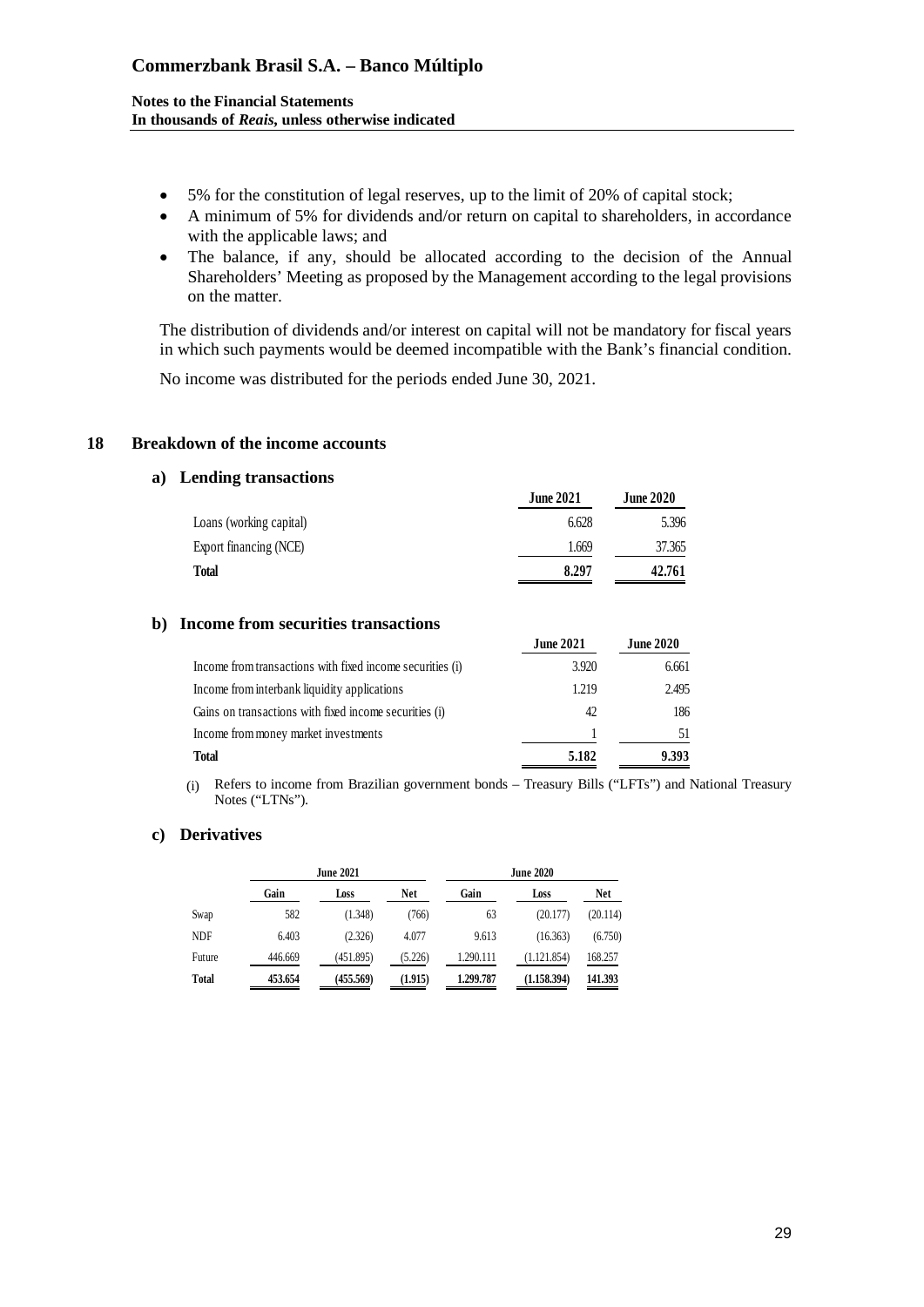#### **d) Foreign exchange transactions**

|                                             | <b>June 2021</b> | <b>June 2020</b> |
|---------------------------------------------|------------------|------------------|
| Income from foreign exchange transactions   | 16.373           | 42.389           |
| Expenses from foreign exchange transactions | (79)             | (940)            |
| FX rate variation                           | (24.616)         | 68.957           |
| <b>Total</b>                                | (8.322)          | 110.406          |

### **e) Income from services provided**

| http://www.acco.provided                             |                  |                  |
|------------------------------------------------------|------------------|------------------|
|                                                      | <b>June 2021</b> | <b>June 2020</b> |
| Commissions on mediation deals (note 20)             | 4.681            | 4.276            |
| Service intercompany fees (note 20)                  | 1.617            | 1.679            |
| Guarantee fees                                       | 904              | 314              |
| Intermediation of export letters of credit (note 20) | 726              | 1.362            |
| Other service fees                                   | 567              | 519              |
| Commission on finance structuring                    |                  | 95               |
| <b>Total</b>                                         | 8.495            | 8.245            |
|                                                      |                  |                  |

#### **f) Income from bank fees**

|                                               | <b>June 2021</b> | <b>June 2020</b> |
|-----------------------------------------------|------------------|------------------|
| Fees from foreign exchange income - import    | 302              | 81               |
| Fees from current account                     | 21               | 18               |
| Fees from foreign exchange income - financial |                  |                  |
| Fees from foreign exchange income - export    |                  |                  |
| Total                                         | 324              | 102              |

### **g) Open market funding transactions**

| <b>June 2021</b> | <b>June 2020</b> |
|------------------|------------------|
| (66)             | (779)            |
| (5)              | (29)             |
| (3)              | 19)              |
| (74)             | (827)            |
|                  |                  |

### **h) Borrowing and on-lending transactions**

|                                                 | <b>June 2021</b> | <b>June 2020</b> |
|-------------------------------------------------|------------------|------------------|
| Borrowing and on-lending transactions (note 20) |                  | 18               |
| Borrowing with foreign Banks (note 20)          | (1.434)          | (3.191)          |
| FX rate variation                               | 11.256           | (294.762)        |
| <b>Total</b>                                    | 9.827            | (297.935)        |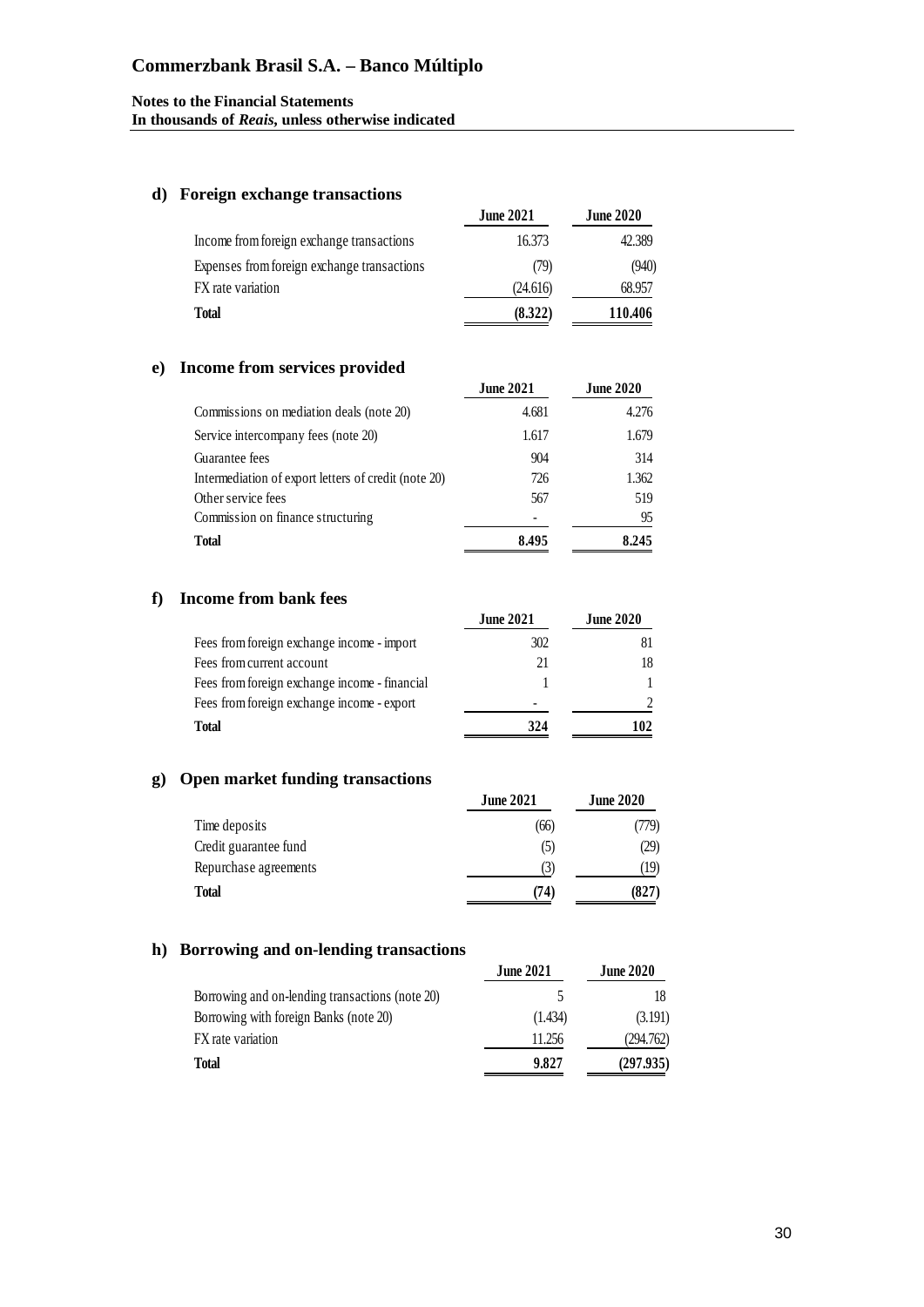## **i) Personnel expenses**

|                                 | <b>June 2021</b> | <b>June 2020</b> |
|---------------------------------|------------------|------------------|
| Employee compensation (note 27) | (21.497)         | (8.009)          |
| Social charges (note 27)        | (9.408)          | (4.012)          |
| <b>Benefits</b>                 | (5.497)          | (3.049)          |
| Management compensation         | (935)            | (831)            |
| Interns' salary                 | (55)             | (118)            |
| Training                        | (16)             | (23)             |
| <b>Total</b>                    | (37.408)         | (16.042)         |

## **j) Other administrative expenses**

|                                             | <b>June 2021</b> | <b>June 2020</b> |
|---------------------------------------------|------------------|------------------|
| Data processing                             | (3.716)          | (4.173)          |
| Rentals                                     | (2.434)          | (1.213)          |
| Expenses with specialist technical services | (655)            | (552)            |
| Expenses for financial systems services     | (638)            | (722)            |
| Third-party services                        | (354)            | (229)            |
| Communication expenses                      | (267)            | (367)            |
| Transportation                              | (104)            | (125)            |
| Lease                                       | (86)             | (97)             |
| Publications and advertising                | (19)             | (65)             |
| Travel and accommodation                    |                  | (68)             |
| Maintenance and conservation                | ۰                | (70)             |
| Other administrative expenses               | (188)            | (181)            |
| <b>Total</b>                                | (8.461)          | (7.862)          |

## **k) Tax expenses**

|                   | <b>June 2021</b> | <b>June 2020</b> |
|-------------------|------------------|------------------|
| <b>COFINS</b>     | (1.002)          | (462)            |
| Service tax - ISS | (450)            | (417)            |
| PIS               | (163)            | (75)             |
| <b>IOF</b>        | (2)              | (6)              |
| Other taxes       | (121)            | (151)            |
| <b>Total</b>      | (1.738)          | (1.111)          |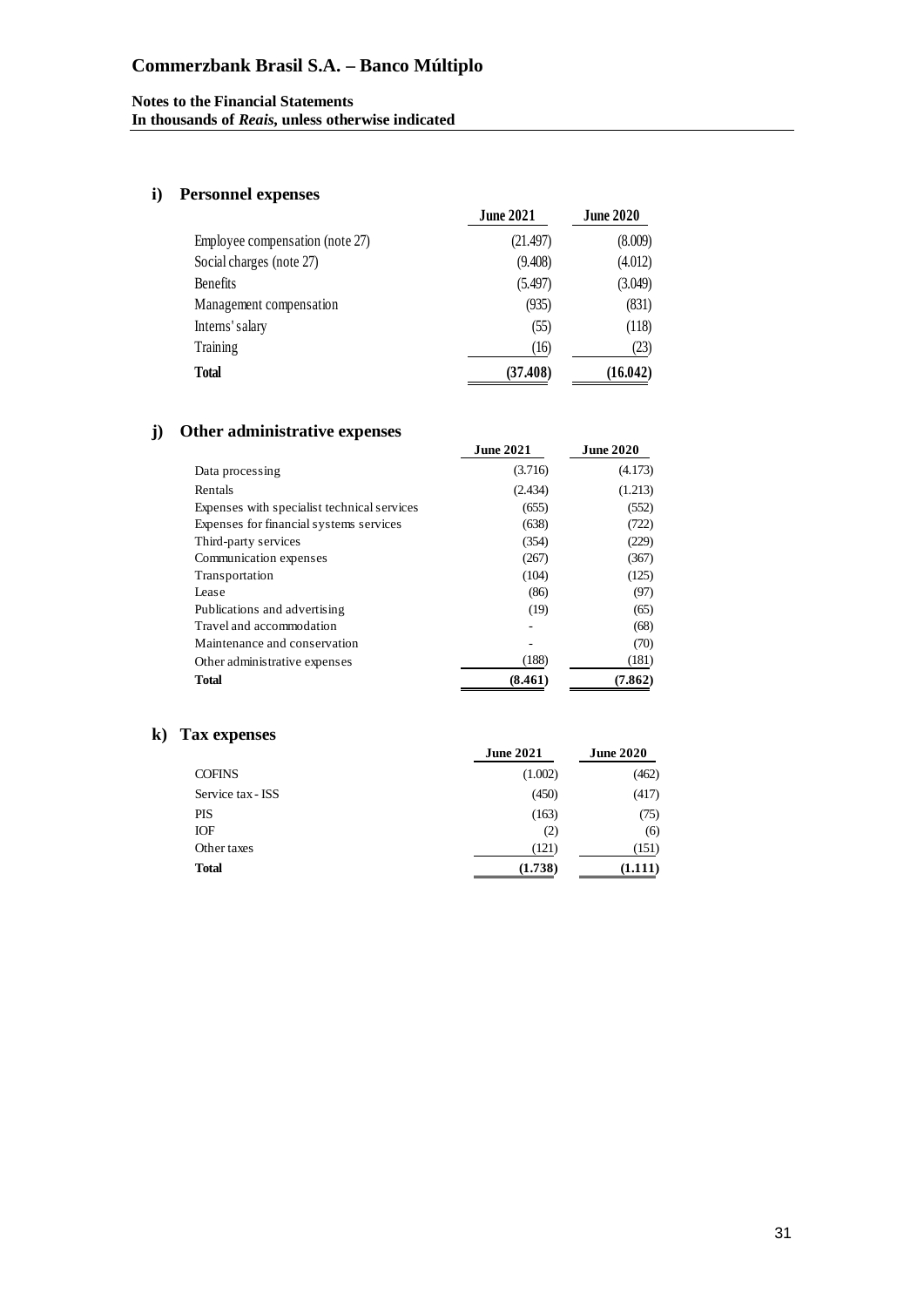#### **19 Income and social contribution taxes**

### **a) Statement of calculation of income and social contribution taxes**

|                                                            | <b>June 2021</b> |             | <b>June 2020</b> |             |
|------------------------------------------------------------|------------------|-------------|------------------|-------------|
|                                                            | <b>IRPJ</b>      | <b>CSLL</b> | <b>IRPJ</b>      | <b>CSLL</b> |
| Pre-tax earnings                                           | (24.535)         | (24.535)    | (13.618)         | (13.618)    |
| Additions:                                                 |                  |             |                  |             |
| Temporary                                                  | 23.604           | 23.604      | 4.286            | 4.286       |
| Permanent                                                  | 997              | 938         | 2.099            | 2.003       |
| <b>Exclusions:</b>                                         |                  |             |                  |             |
| Temporary                                                  | (6.764)          | (6.764)     | (5.350)          | (5.350)     |
| Income tax and social contribution basis of calculation    | (6.698)          | (6.757)     | (12.583)         | (12.679)    |
| Income and social contribution taxes                       | 1.675            | 1.351       | 3.146            | 1.902       |
| Effect of the adoption of different tax rates              |                  |             |                  | 634         |
| Income and social contribution taxes - deferred tax losses | 1.675            | 1.351       | 3.146            | 2.536       |
| Tax credit reversal                                        |                  |             | (1.003)          | (744)       |
| Income and social contribution tax expense                 |                  |             | (1.003)          | (744)       |

## **b) Origin of tax credits and deferred tax liabilities**

|                                                             | <b>June 2020</b> |             | <b>June 2021</b> |             |
|-------------------------------------------------------------|------------------|-------------|------------------|-------------|
| <b>Tax credits</b>                                          | <b>IRPJ</b>      | <b>CSLL</b> | <b>IRPJ</b>      | <b>CSLL</b> |
| Deferred income and social contribution taxes on:           |                  |             |                  |             |
| Provision for doubtful debts                                |                  |             | 477              | 382         |
| Adjustment derivative financial instruments                 |                  |             | (84)             | (67)        |
| Bonus provision                                             |                  |             | (660)            | (528)       |
| <b>Total tax credits</b>                                    |                  |             | (267)            | (213)       |
| Deferred tax obligations                                    | <b>IRPJ</b>      | <b>CSLL</b> | <b>IRPJ</b>      | <b>CSLL</b> |
| Deferred income and social contribution taxes on:           |                  |             |                  |             |
| Adjustment to market value of securities available for sale |                  |             | (353)            | (282)       |
| Total deferred tax obligation on temporary differences      |                  |             | (353)            | (282)       |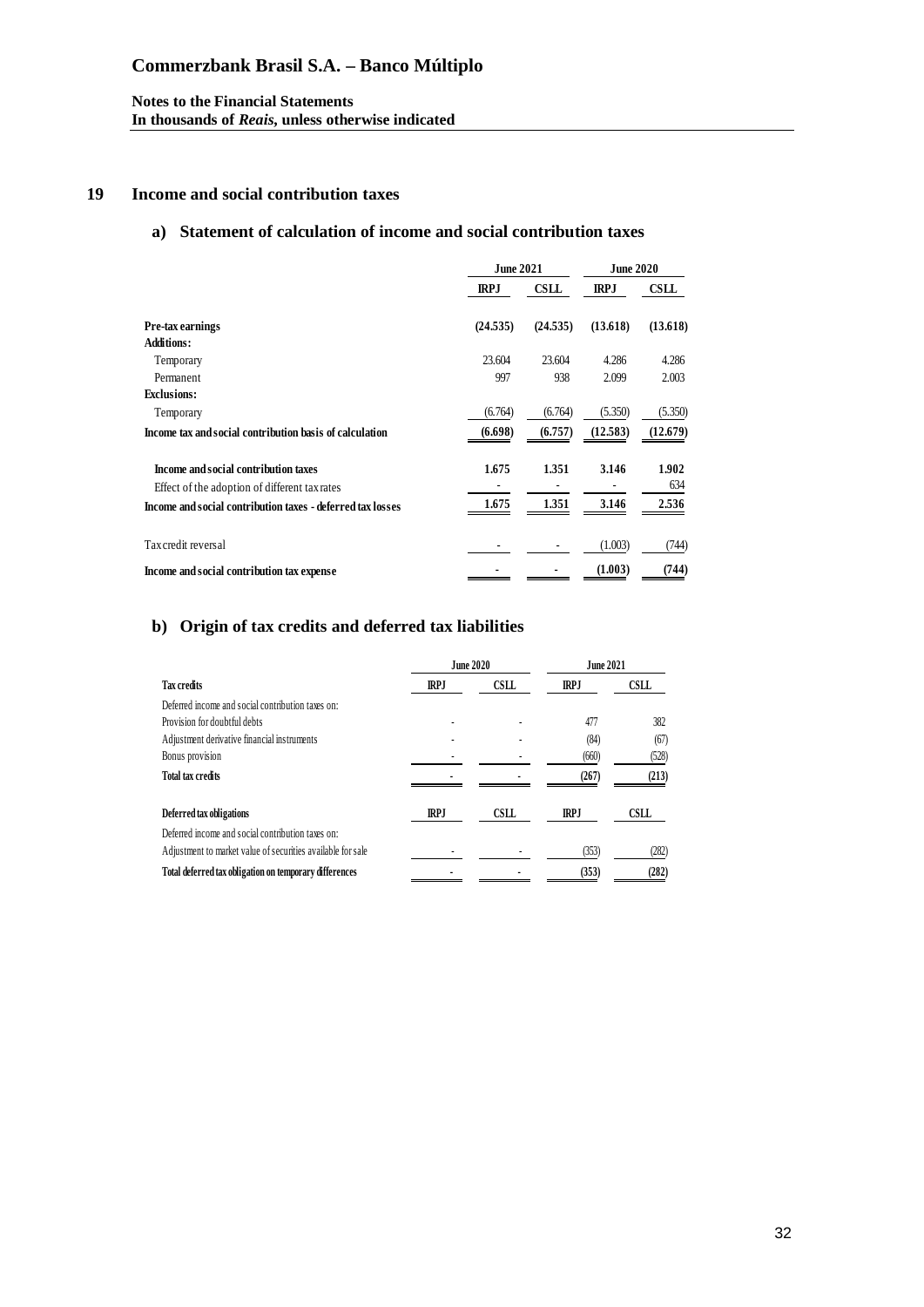#### **c) Reconciliation of the calculation of income tax and social contribution**

The reconciliation between the tax expense and the accounting result determined by the tax rate for the period ended on June 30, 2021 and 2020, is as follows:

|                                                                           | <b>June 2020</b> |             | <b>June 2021</b> |             |
|---------------------------------------------------------------------------|------------------|-------------|------------------|-------------|
|                                                                           | <b>IRPJ</b>      | <b>CSLL</b> | <b>IRPJ</b>      | <b>CSLL</b> |
| Pre-tax earnings                                                          | (24.535)         | (24.535)    | (13.618)         | (13.618)    |
| Income and social contribution taxes, calculated at the current tax rates | 6.134            | 4.907       | 3.406            | 2.724       |
| <b>Additions:</b>                                                         |                  |             |                  |             |
| Temporary                                                                 | (5.901)          | (4.721)     | (1.072)          | (857)       |
| Permanent                                                                 | (249)            | (188)       | (525)            | (401)       |
| <b>Exclusions:</b>                                                        |                  |             |                  |             |
| Temporary                                                                 | 1.691            | 1.353       | 1.337            | 1.070       |
| Income and social contribution taxes                                      | 1.675            | 1.351       | 3.146            | 2.536       |
| Effective income tax and social contribution rate                         | 6,83%            | 5,51%       | 23,10%           | 18,62%      |

#### **20 Transactions with related parties**

Transactions with related parties are carried out under arm's length. These operations are closed under rates at the beginning of the deal as well at the settlement dates according to the market conditions.

The following table shows the balance of the Bank's transactions with its related parties on June 30, 2021 and December 31, 2020.

|                                             | <b>June 2021</b>         |                           | <b>June 2020</b>         | December 2020             |  |
|---------------------------------------------|--------------------------|---------------------------|--------------------------|---------------------------|--|
|                                             | Revenues /<br>(Expenses) | Assets /<br>(Liabilities) | Revenues /<br>(Expenses) | Assets /<br>(Liabilities) |  |
| Foreign currency deposits (i)               |                          |                           |                          |                           |  |
| Commerzhank AG                              |                          | 1.229                     |                          | 1.421                     |  |
| Foreign exchange portfolio - Arbitrage (ii) |                          |                           |                          |                           |  |
| Commerzhank AG                              |                          | (1.337)                   |                          | 1.088                     |  |
| Foreign borrowings (iii)                    |                          |                           |                          |                           |  |
| Commerzhank AG                              | (971)                    | (164.237)                 | (1.851)                  | (552.788)                 |  |
| Commerzbank AG New York                     | (458)                    | (267.902)                 | (1.322)                  | (284.477)                 |  |
| Services provided (iv)                      |                          |                           |                          |                           |  |
| Commerzhank AG                              | 2.343                    | 1.481                     | 3.041                    | 906                       |  |
| Commerzbank AG Luxembourg                   | 930                      | 930                       | 1.448                    | 187                       |  |
| Commerzbank AG New York                     | 3.751                    | 395                       | 2.828                    | 980                       |  |
| Total                                       | 5.595                    | (429.441)                 | 4.144                    | (832.683)                 |  |

(i) Represents foreign currency deposits;

(ii) Represents arbitrage deals with Commerzbank AG;

(iii) Represents the foreign borrowings;

(iv) Represents the mediation services between the Bank and Commerzbank Luxembourg and New York, service agreement and letter of credit intermediation between the Bank and Commerzbank AG.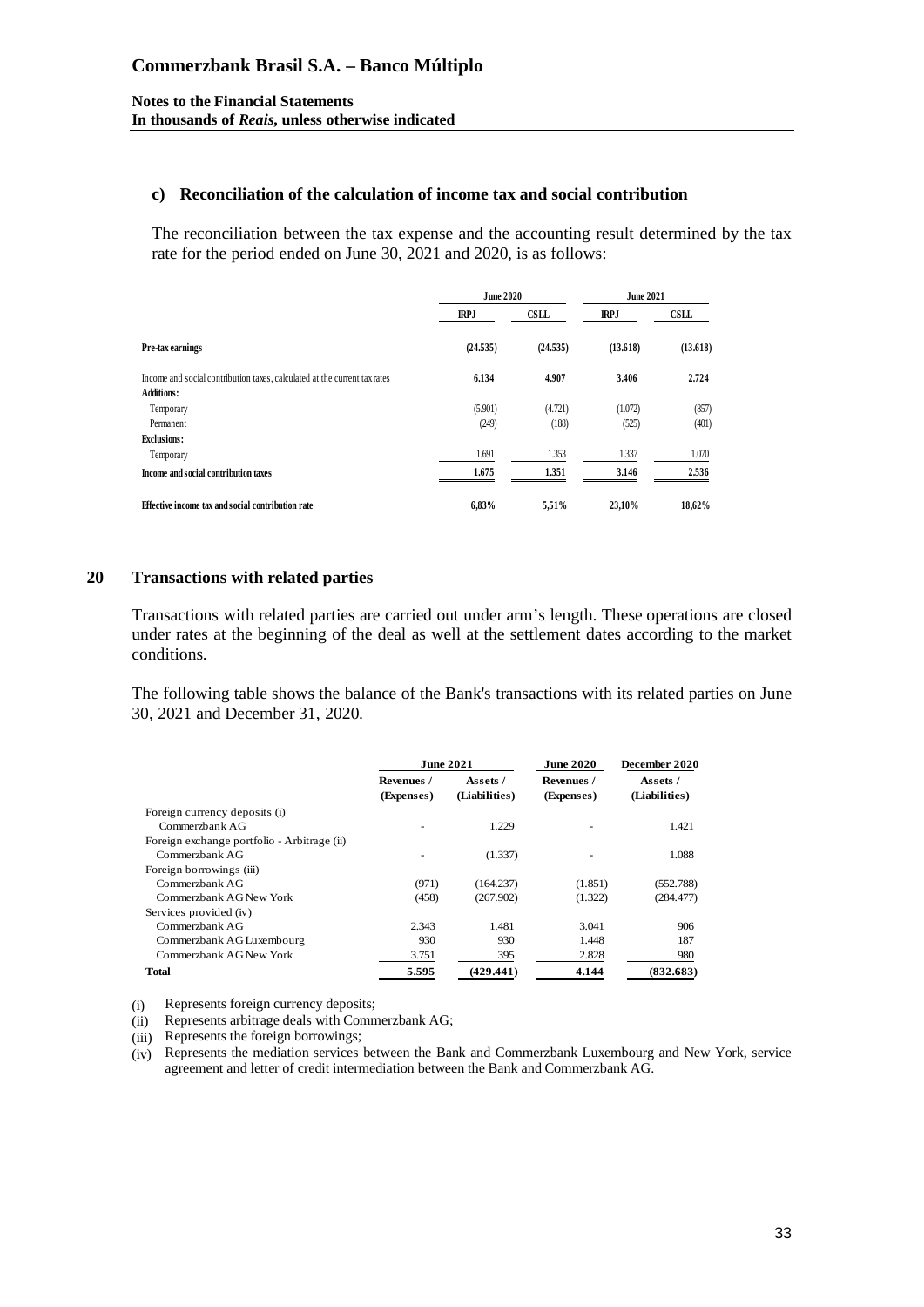### **21 Key management compensation**

|                       | <b>June 2021</b> | <b>June 2020</b> |
|-----------------------|------------------|------------------|
| Fixed remuneration    | 687              | 569              |
| Variable remuneration | 248              | 262              |
| <b>Total</b>          | 935              | 831              |

The key management compensation is not based on shares and there is no post-employment benefits.

#### **22 Risk and Capital management**

Risk management is a continuous process that identifies and measures existing risks, in addition to potential risks that might threaten the Bank's operations. The policy of Risk and Capital management is available in [https://www.commerzbank.com.br](https://www.commerzbank.com.br/) at Finance and Regulatory information item.

Identifying risks aims to map out risk events, both internal and external, that might affect the business strategy, with a possible adverse impact on the Bank's results, liquidity or reputation.

Responsibilities for risk management are, in principle, structured along three lines of defense:

- a) In the first line of defense, the role of the business areas and the support areas is to manage the risks by identifying, assessing, controlling and reporting those risks;
- b) In the second line of defense, an autonomous unit controls the risks in a centralized manner, seeking to ensure that the risks are managed in accordance with the established risk appetite, policies and procedures;
- c) In the third line of defense, the role of the internal audit function is independently to assess the activities in which the institution engages, enabling senior management to ascertain whether controls are adequate, risk management is effective and internal and external rules have been complied with.

#### **Risk management structure**

The risk management organizational structure complies with the regulations prevailing in Brazil and overseas and is aligned with best market practices and can be summarized as follows:

#### **a) Credit risk**

Credit risk is the possibility of loss due to default by the taker, issuer or counterparty on their financial obligations at the terms agreed, the impairment of a credit agreement due to the downgrading of the risk of the taker, issuer or counterparty, a decrease in earnings or remuneration, benefits granted in subsequent debt renegotiations, or the recovery of costs.

The Bank's credit risk management structure provides for consistent, integrated handling of credit risk for transactions in the trading and banking portfolios. The responsibilities of this structure include the identification, assessment, measurement, control and mitigation of risks. For this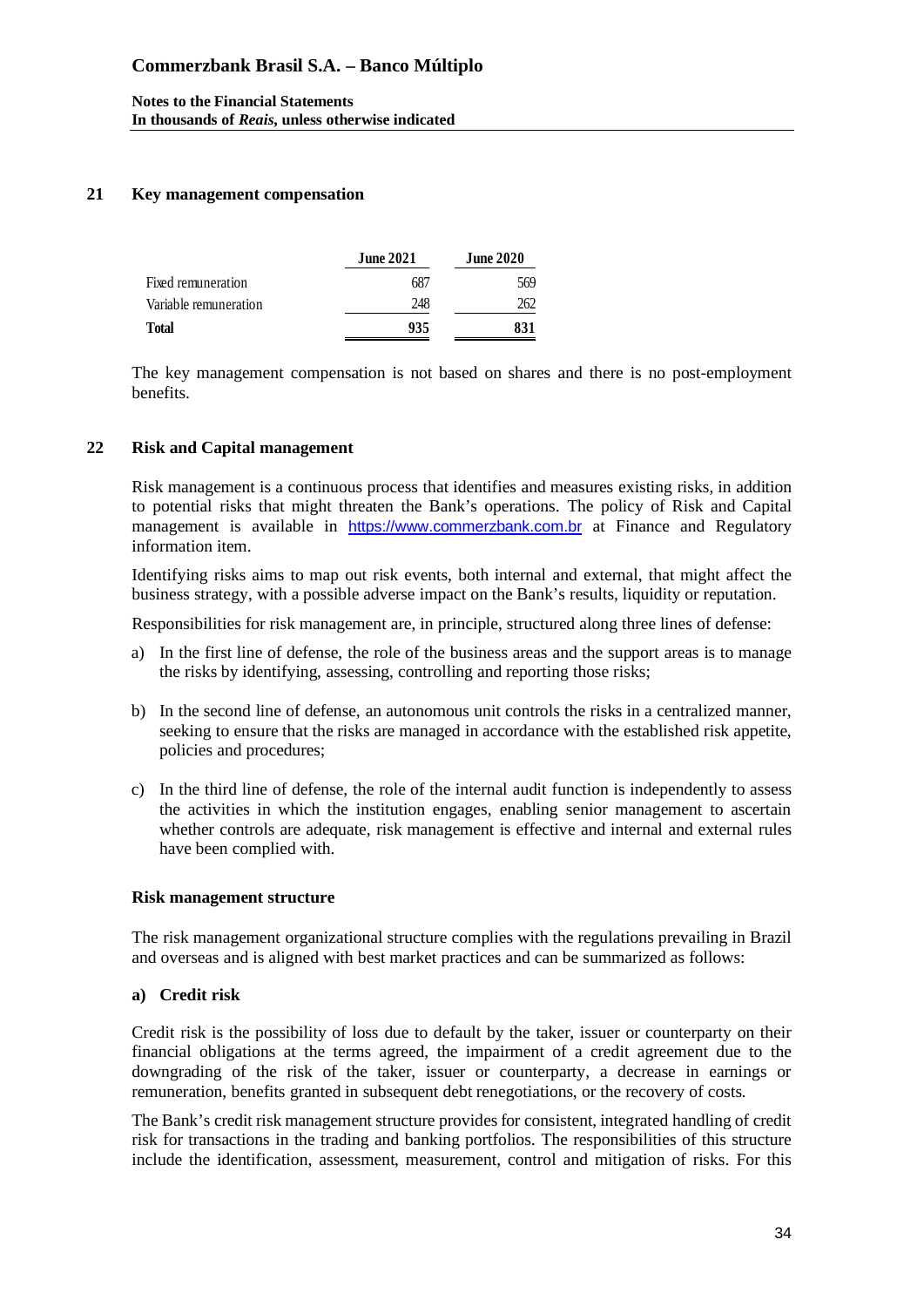#### **Notes to the Financial Statements In thousands of** *Reais***, unless otherwise indicated**

purpose, policies and strategies have been introduced to manage credit risk; systems, models and internal procedures for credit risk are properly validated; losses associated with credit risk are estimated using consistent and prudent criteria and the levels of Reference Capital ("PR") and provision are kept in line with the credit risk assumed by the institution.

## **b) Market risk**

Market risk is the possibility of loss resulting from fluctuations in the market prices of positions held by a financial institution. This definition includes the risk of operations subject to changes in currency rates, interest rates, share prices or commodities prices.

The Bank's market risk management structure is based on risk management policies and strategies that establish operating limits and procedures to keep market risk at acceptable levels as well as systems to measure, monitor and control market risk exposure, both for dealings in the trading portfolio and for other positions, and to generate timely reports for the management of the institution.

### **c) Liquidity risk**

Liquidity risk can be defined as the possibility that the institution may not be able to honor its expected and unexpected obligations effectively, currently or in the future, including those arising from liabilities under guarantees, without affecting its routine operations or incurring significant losses, and the possibility that the institution may not be able to close out a position at the market price, due to its size in relation to the volumes normally traded, or because the market has been suspended.

The Bank's liquidity risk management structure is based on policies and strategies which set operating limits and procedures intended to keep liquidity risk exposure at the levels determined by management; processes to identify, assess, monitor and control liquidity risk exposure over different time horizons; periodical stress testing in short and long-term scenarios, and the assessment of liquidity risk as part of the approval process for new products, as well as checking their compatibility with existing procedures and controls. Liquidity management policies and limits are reviewed periodically.

In order to avoid such risk, a Assets and Liabilities Committee (ALCO) is held in a quarterly basis, which assesses potential liquidity risks, either by market factors or internal operations. The Cash management is performed in a daily basis where assumptions of disbursements to be realized and future receipts are used.

As part of its liquidity management, the Bank has assets considered highly liquid (government bonds) that ensure a comfortable position related to any type of short-term liquidity event. These assets are classified in the balance sheet according to their original maturity.

#### **d) Operating risk**

Operating risk is the possibility that losses may be caused by failings, defects or inadequacies in internal processes, people or systems, or by external events. This definition includes the legal risk of inadequate or defective contracts executed by the institution, sanctions resulting from a failure to comply with legal provisions or indemnities to third parties for damage caused by the institution's business activities.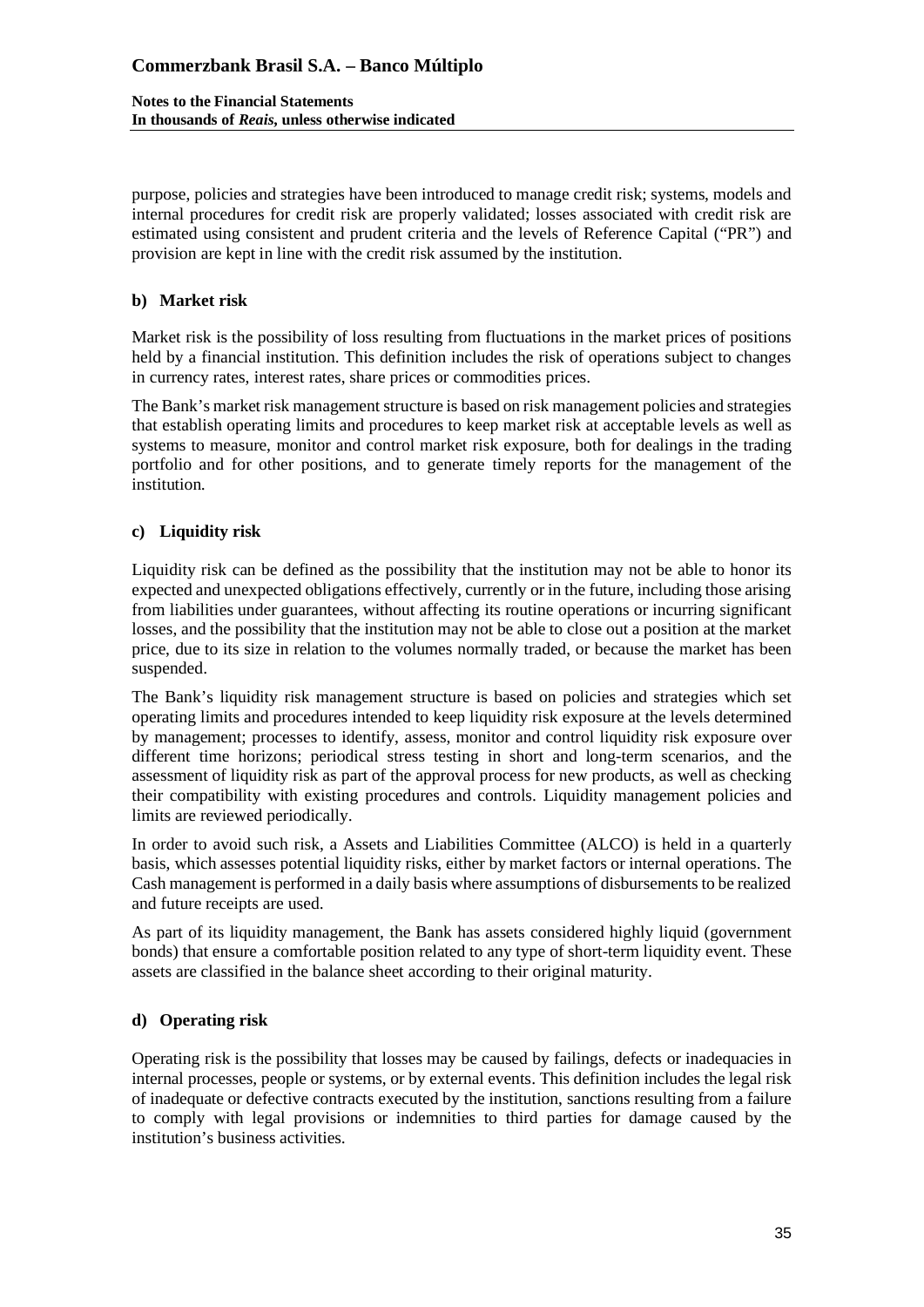The Bank's operating risk management structure operates by means of the identification, assessment, monitoring, control and mitigation of risk; documentation and the storage of information on losses resulting from operating risk. Reports are prepared at least once a year to permit the identification and prompt correction of weaknesses in the control and management of operating risk, the testing of operating risk control systems, carried out at least once a year; and an operating risk management policy is drafed and published to be followed by staff.

### **Capital and liquidity management**

The purpose of capital management is to ensure that the Bank has sufficient resources to support its operations and to meet its capital requirements in a sustainable manner, taking into account the institution's risk profile.

The capital and liquidity management system includes dealing with Risk Weighted Assets ("RWA"); the Leverage Ratio limit (as a method of managing excessive debt); Liquidity Management and Loss Management.

The Bank's minimum capital requirements are subject to the provisions of the resolutions and circulars issued by the CMN and by BACEN in respect of the global standard capital requirement, known as Basel III. These are expressed in the form of ratios of available capital - Reference Equity ("PR"), or Total Capital, made up of Level I, Level II and RWAs.

To calculate the minimum capital requirements, the total value of RWA is obtained by taking into account the total weighted assets for credit, operating and market risks. The Bank uses the **standard approach** to calculate the portions of RWA for market risk and credit risk; while for operating risk the Basic Indicator Approach is used.

The Bank has met the capital requirements of the regulations during the periods presented in this financial statement, with the main capitalization indicators and their minimum requirements on June 30, 2021 and December 31, 2020, as below:

|                                         | <b>June 2021</b> | December 2020 |
|-----------------------------------------|------------------|---------------|
| <b>Regulatory Capital</b>               | 110.966          | 137.529       |
| Credit Risk                             | 544.507          | 687.466       |
| Market Risk                             | 30.600           | 76.434        |
| Operational Risk                        | 77.494           | 63.257        |
| <b>Risk-Weighted Assets</b>             | 652.601          | 827.157       |
| Banking Book - Interest Rate Risk       | 3.633            | 4.804         |
| Minimum Core Capital Requirement        | 55.841           | 70.977        |
| <b>Additional Core Capital Buffer</b>   | 10.605           | 10.339        |
| <b>Shareholders' Equity Requirement</b> | 66.446           | 81.316        |
| Basel Limit Margin                      | 44.520           | 56.213        |
| <b>Basel Ratio</b>                      | 16,07%           | 15,64%        |
| minimum required                        | 9,625%           | 9,25%         |
| <b>Leverage Ratio</b>                   | 8,49%            | 9,44%         |
| minimum required                        | 3,00%            | 3.00%         |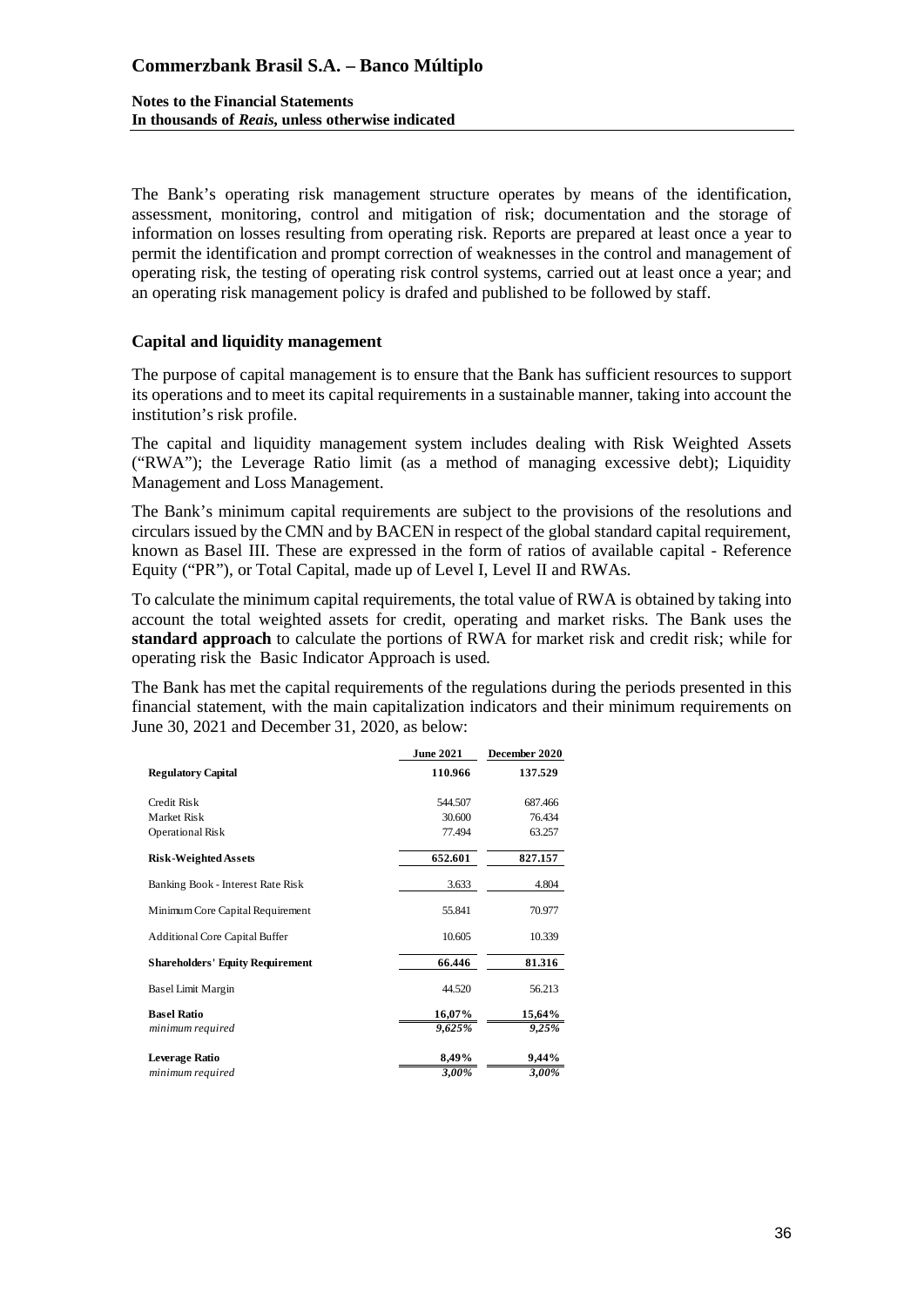### **Socio-Environmental Responsibility**

The Socio-environmental responsibility policy outlines the guidelines for the identification, evaluation, monitoring, mitigation and control of socio-environmental risk, in compliance with Resolution CMN 4.327/14. The Bank recognizes the importance of its responsibility for the socioenvironmental issues in the conduct of its business and activities. It is also committed to utilizing market solutions to promote environmental sustainability, ensuring the long-term interests of its customers, suppliers and society, demonstrated by the implementation of actions aimed at ensuring adherence to regulatory criteria and good practices in relation to the subject.

The Socio-Environmental Risk Management Policy is available in [https://www.commerzbank.com.br](https://www.commerzbank.com.br/) at Finance and Regulatory information item.

### **23 Employee benefits**

The Bank sponsors for its employees and managers (except expatriates), of its own free will, the benefits listed below:

**Medical and Dental Plan**: The Bank offers plans that include legal dependents at no cost to the employees: The expenditure on this benefit in the perod was R\$ 1.830 (R\$ 2.204 on June 30, 2020).

**Supplementary Pension Plan**: Both staff and Commerzbank contribute. The Bank paid the amount of R\$ 264 in the period (R\$ 185 on June 30, 2020).

The Company's bonus programs is aligned with the remuneration system of Commerzbank AG, which was agreed with the German Federal Financial Supervisory Authority and the Special Fund for Financial Market Stabilization.

## **24 Contingencies**

Assets and Liabilities contingents and legal, tax and social security obligations.

The assets and liabilities contingents and legal, tax and social security obligations are recognized, measured and released as follows:

- Contingents assets are not recognized on financial statements, except when the evidences providing the guarantee of realization, when no claims are acceptable.
- Contingents liabilities are recognized on financial statements when, based on legal advisors and management opinion to be considered the risk of losses are possible with a legal or administrative action with a probable settlement of obligations and when the amounts involved were measurable with enough certainty. The liabilities contingents assessed as possible losses by legal advisors are only disclosed in an explanatory notes, whereas remote losses are not provisioned or disclosed.
- Legal obligations (legal and social security) refer to legal demand where are being contested the legality and constitutionality of some taxes and contributions. The amount disputed is quantified, provisioned and monthly updated, independent of probability of losses.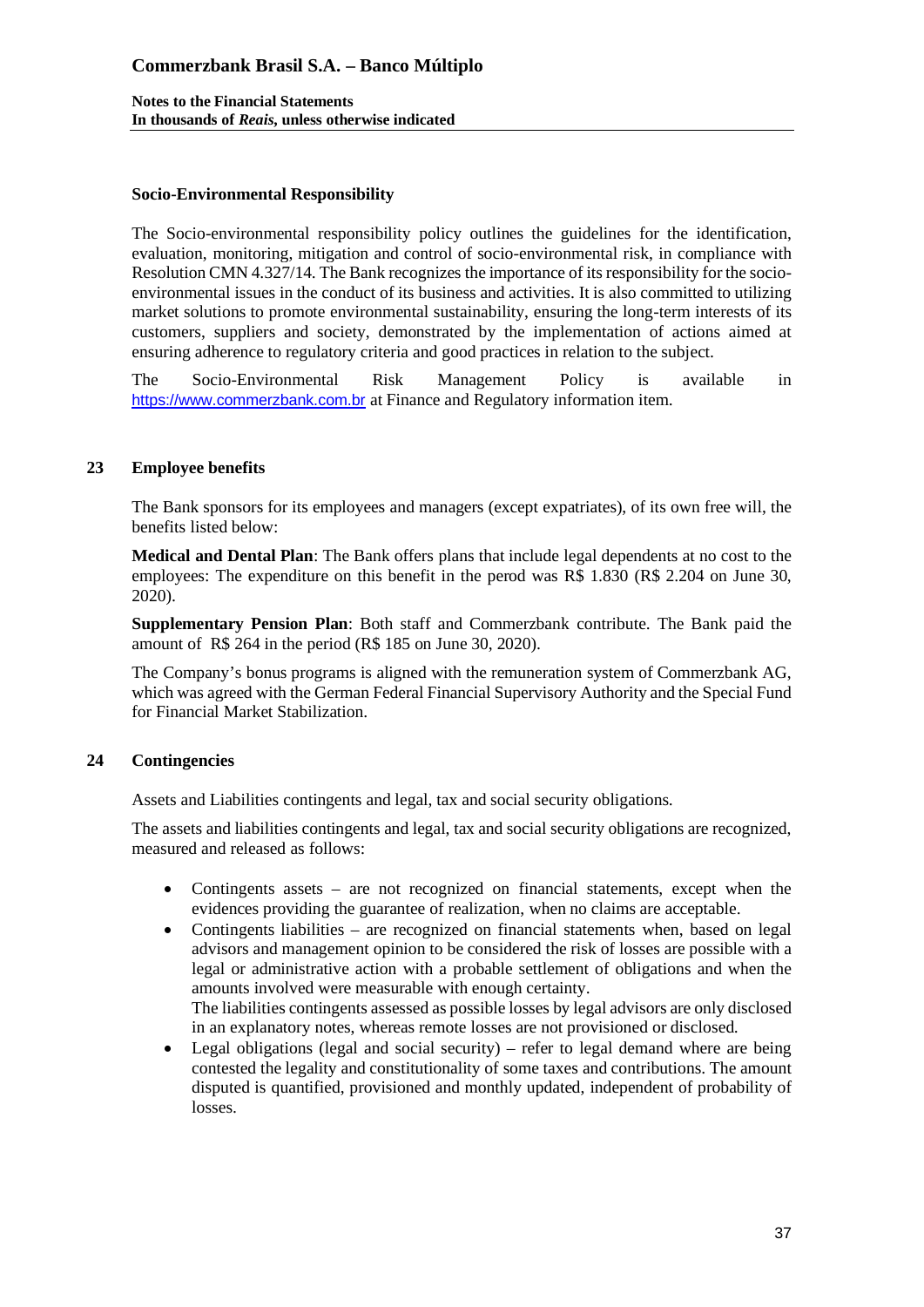#### **Liabilities contingents classified as probable and possible losses:**

The contingent liabilities assessed as probable and possible losses are represented by labor claims, as flollows:

|                         | <b>June 2021</b> |                 | December 2020   |                 |
|-------------------------|------------------|-----------------|-----------------|-----------------|
|                         | <b>Probable</b>  | <b>Possible</b> | <b>Probable</b> | <b>Possible</b> |
| Opening balance         | 543              | 1.093           | 510             | 1.031           |
| Provision in the period | (6)              | (1.093)         | 33              | 62              |
| <b>Closing balance</b>  | 537              | ۰               | 543             | 1.093           |

#### **25 Sensitivity analysis**

The sensitivity analysis shows the impact of interest rate and exchange rate variations on the fair value of assets and liabilities as of June 30, 2021 without considering the tax effect.

The impact on the fair value of assets and liabilities exposed to interest rate variation is measured by applying parallel variations in their respective interest rates without considering the correlations between them. The impact of exchange rate variation is measured by applying a fixed percentage of valuation or devaluation of the Real currency in relation to other currencies.

In this analysis are presented 4 scenarios with an increase or reduction of 50 basis points in interest rates for all periods and valuation or devaluation in exchange rates of 5%:

**Scenario I** – impact of the increase in interest rates and the valuation of exchange rates.

**Scenario II** – impact of the reduction in interest rates and the devaluation of exchange rates.

**Scenario III** – only adverse impacts of the increase in interest rates and the valuation of exchange rates

**Scenario IV** – only adverse impacts of the reduction of interest rates and the devaluation of exchange rates

| Risk factor         | <b>Scenarios</b> |       |       |       |
|---------------------|------------------|-------|-------|-------|
|                     |                  | П     | Ш     | IV    |
| Fixed interest rate | 405              | (405) |       | (405) |
| Exchange coupon     | (761)            | 761   | (761) | 761   |
| External interest   | 8                | (8)   |       | (8)   |
| FX variance         | (30)             | 30    | (30)  | 30    |
| <b>Total</b>        | (378)            | 378   | (791) | 378   |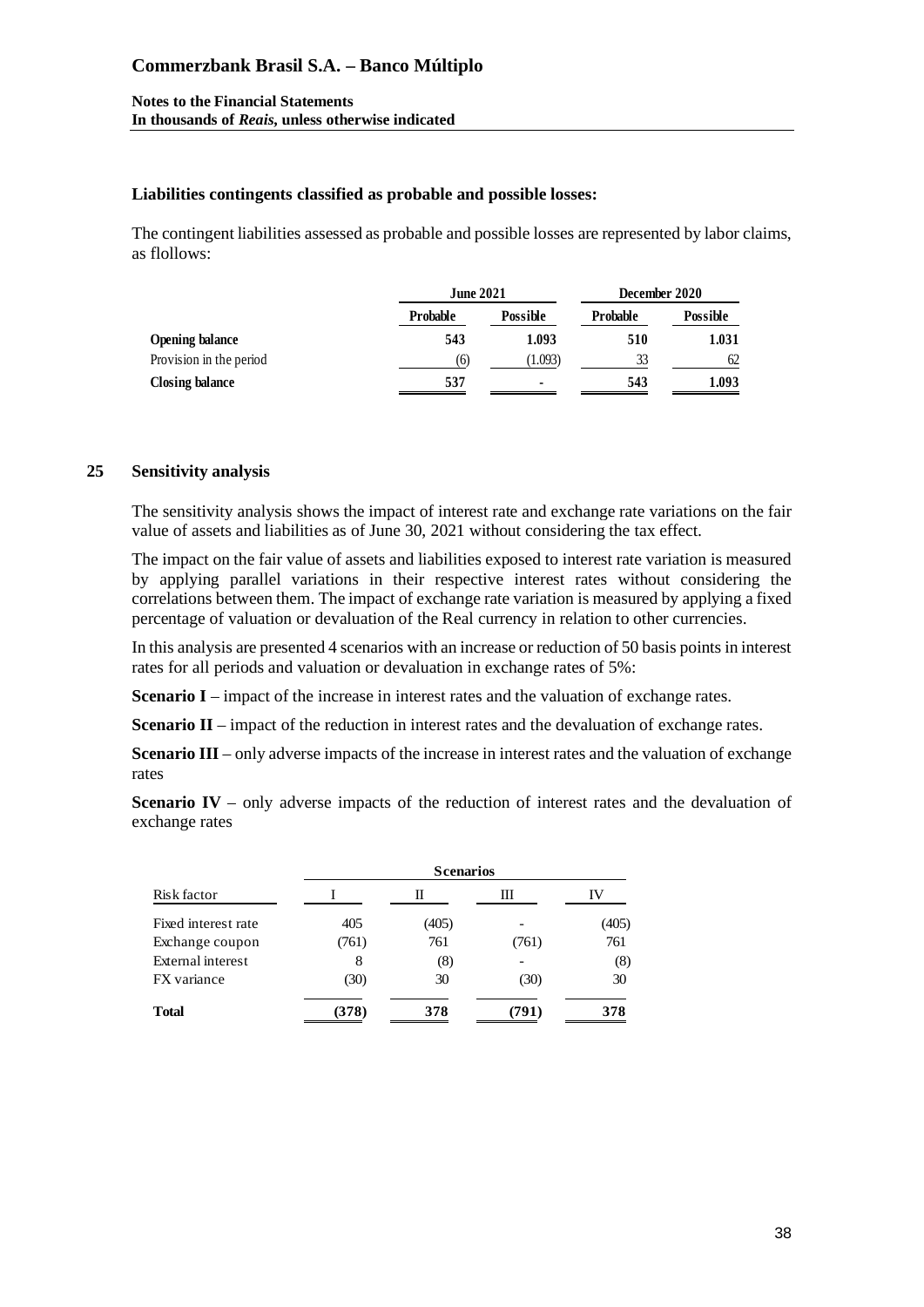#### **Notes to the Financial Statements In thousands of** *Reais***, unless otherwise indicated**

#### **26 Non-recurring results**

The Bank presented a non-recurring result as follows:

|                                        | <b>June 2021</b> | <b>June 2020</b> |
|----------------------------------------|------------------|------------------|
| Restructuring expenses (note 1 and 27) | (23.250)         |                  |
| Deferred tax assets reversal           |                  | (1.747)          |
| Operational losses                     |                  | (1.270)          |
| Eventual gratification                 |                  | (13)             |
| Total                                  | (23.250)         | (3.030)          |

#### **27 Other information**

Impact of the Covid-19 Pandemic – up to the current date, the Bank has not suffered any significant financial impact and does not have enough information to predict future impacts. The Bank has highly liquid assets at comfortable levels to honor short-term obligations and to conduct its business activities. However, as a precaution, exposures to market risks have been reduced to minimum levels and new loans are granted after careful individual credit analysis.

In line with NBC TG 900, the values of assets and liabilities presented are already at the liquidation value. This way, there are no disclosures with adjustments between book value and the liquidation value.

In the six months ended June 30, 2021, the bank booked restructuring expenses of R\$ 1.567 and restructuring provision of R\$ 21.683 associated with the institution's wind down process. The restructuring provision expenses are described as follows:

|                                                | <b>June 2021</b> |
|------------------------------------------------|------------------|
| Employee compensations (i)                     | 17.265           |
| Social charges (i)                             | 2.718            |
| Contracts' penalties (ii)                      | 695              |
| Office reinstatement (iii)                     | 1.005            |
| <b>Total provisions</b>                        | 21.683           |
| Legal expenses (iv)                            | 125              |
| Third-party services (v)                       | 27               |
| Employee compensations and social charges (vi) | 1.415            |
| <b>Total actual expenses</b>                   | 1.567            |
| <b>Total restructuring expenses</b>            | 23.250           |

- (i) Refers to the amount of employee compensations social and charges arising from the termination of the employment contract in accordance with individual contracts..
- (ii) Refers to the expected termination penalties for the office rental contract and data center that will take place in 2023.
- (iii) Refers to the estimated office reinstatement costs.
- (iv) Legal services for amendment of employees' individual contracts
- (v) Human resources consultancy services.
- (vi) Expenses incurred with employees layoff in June 2021.